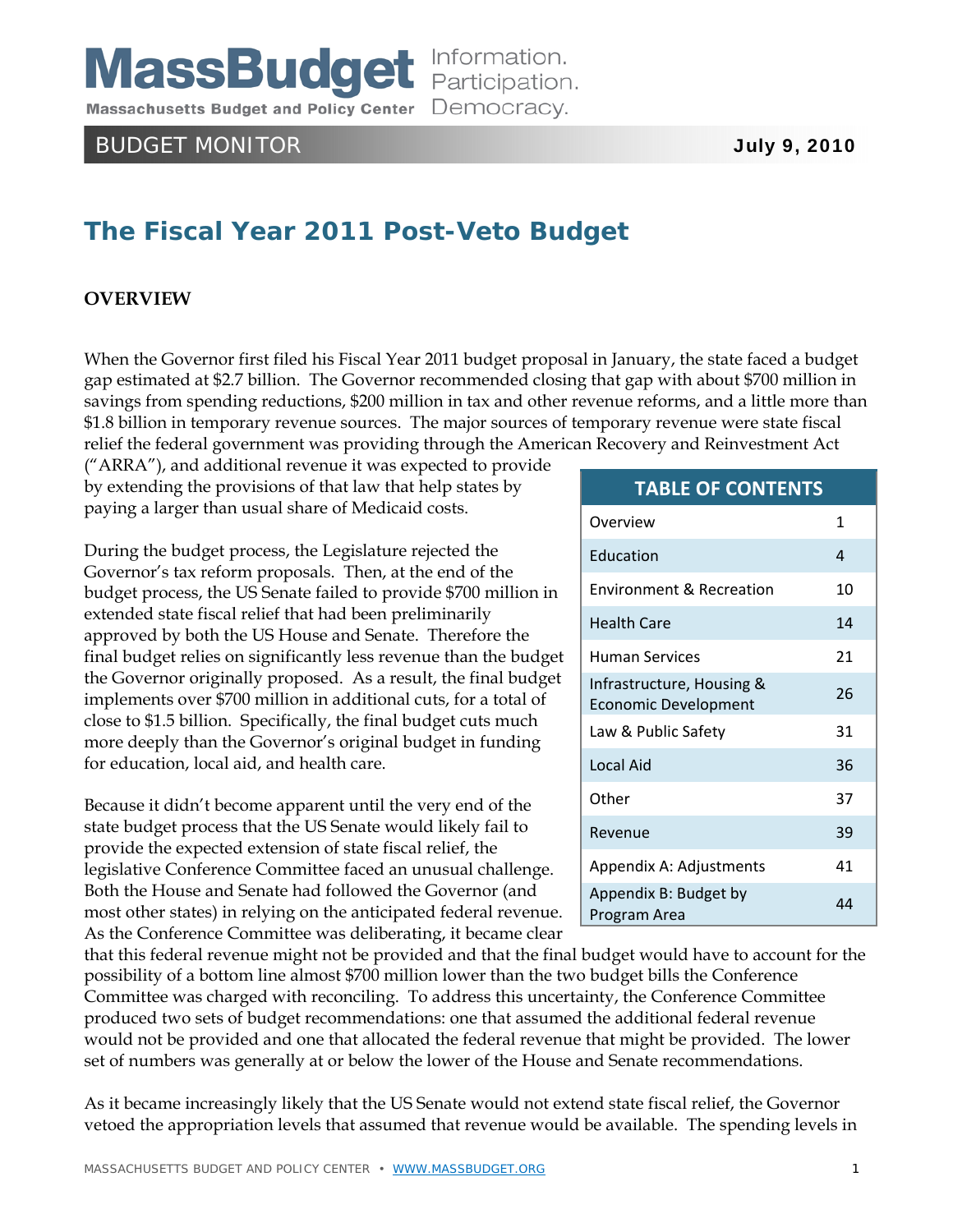the post-veto budget, therefore, rely on only the revenue that we know will be available. If additional revenue is provided, the state could enact a supplemental budget to use that revenue to restore services. While it appears unlikely that the US Senate will provide additional state fiscal relief, the substantive case for such relief remains strong: economists consider state fiscal relief to be one of the most effective ways the federal government can stimulate the economy and create jobs in the short run<sup>1</sup> and state fiscal relief allows states to protect investments, such as in education, that are crucial to building long-term economic strength.

This *Budget Monitor* examines each category of the budget, describing the FY 2011 post-veto spending levels, and comparing them to the FY 2010 budget and to recommendations from earlier in the budget process.

 $\overline{a}$ 

<sup>1</sup> See "Economic Stimulus: What Can National and State Governments Do To Save and Create Jobs Quickly?." June 9, 2010, available at http://massbudget.org/doc/729/1231.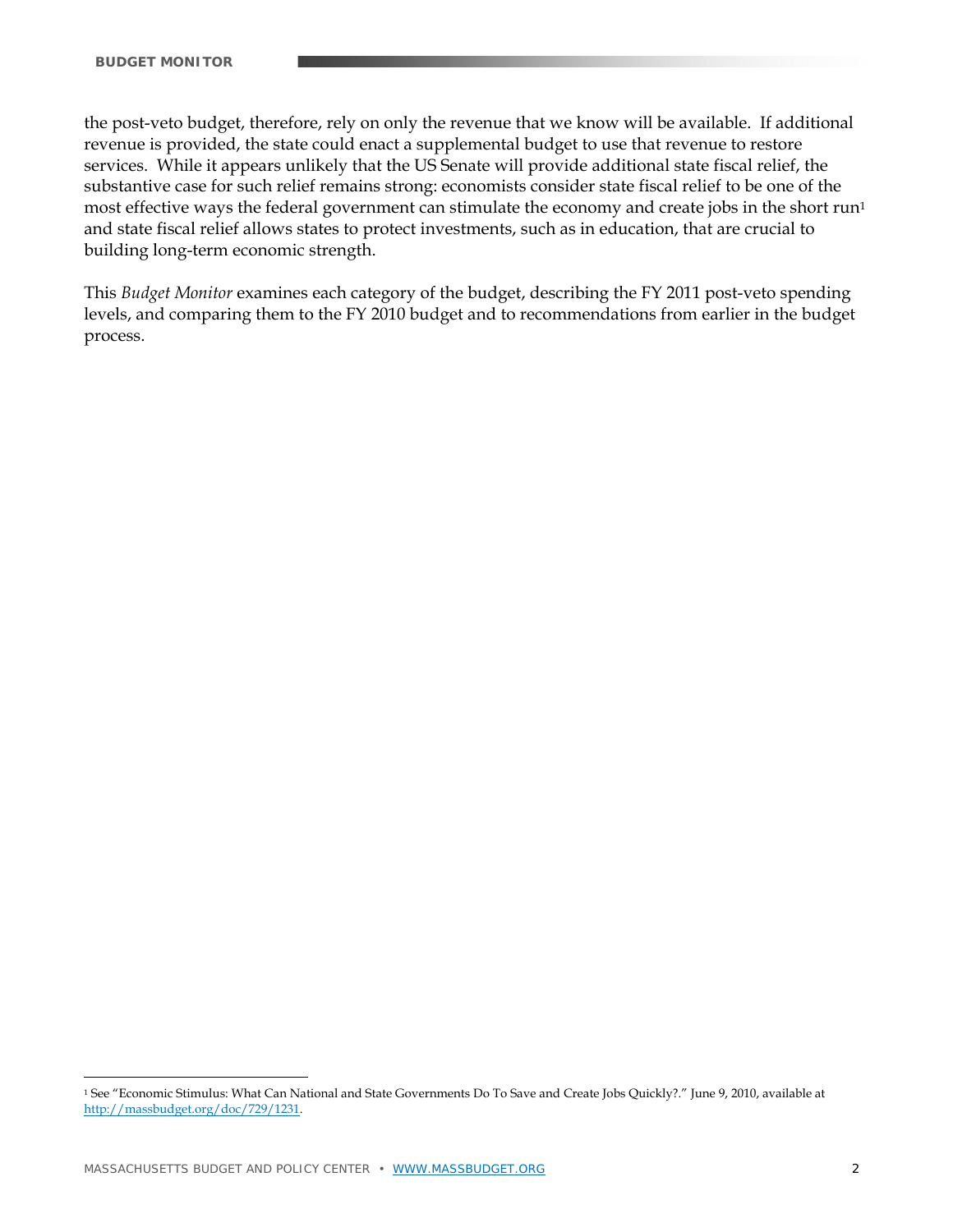# **HOW TO READ THE TABLES HOW TO READ THE TABLES HOW TO READ THE TABLES**

The tables included at the beginning of each section provide an overview of the funding for each category and how it compares to funding in FY 2010. Here is an explanation of each item presented in these tables.

**FY 2010 GAA:** The level of funding that was approved in the original budget for FY 2010.

- **FY 2010 Current:** This amount includes any subsequent additions or reductions to the approved funding level in the GAA, including supplemental budgets and any cuts that were made by the Governor in October of 2009 through the 9C process. (For more information on 9C cuts, see here: http://massbudget.org/doc/632).
- **FY 2011 Legislature Budget (Adjusted, Without FMAP):** This is the funding amount proposed by the Conference Committee and passed by the Legislature, which does not include funding provided by the extension of federal fiscal relief (in the form of enhanced Medicaid reimbursements, or "FMAP"). In addition, in order to allow for accurate comparisons of FY 2011 budget proposals to FY 2010 budget totals, *MassBudget* "adjusts" budget totals when the FY 2011 proposal recommends departmental reorganizations. These adjustments allow the user to differentiate between changes in funding due to proposed cuts or expansions in funding, rather than due to organizational shifts.
- **FY 2011 Legislature Budget (Adjusted, With FMAP):** This is the funding amount proposed by the Conference Committee and passed by the Legislature, including the additional funding that would be provided by the extension of FMAP. Adjustments are also made to these figures in order to provide an accurate comparison to FY 2010 budget totals.

**FY 2011 Post‐Veto Budget (Adjusted):** This is the level of funding provided after the Governor's vetoes.

**Adjustments:** Specifically, in this *Budget Monitor*, the FY 2011 totals reflect the following adjustments (a detailed explanation is provided at the end of this report):

| <b>ACCOUNT</b>         | <b>ACCOUNT NAME</b>                                                                                    | <b>Senate Adjustment</b>                   |
|------------------------|--------------------------------------------------------------------------------------------------------|--------------------------------------------|
| 1108-5200<br>8910-0000 | Group Insurance Premium and Plan Costs<br><b>County Correctional Programs</b><br>Off-budget adjustment | (68, 334, 380)<br>36,623,886<br>31,710,494 |
| 1599-1970              | Mass. Turnpike Authority Contract Assistance                                                           | (100,000,000)                              |
| 1595-6368              | Mass. Transportation Trust Fund                                                                        | 100,000,000                                |
| 2210-0105              | Toxics Use Retained Revenue                                                                            | (1,657,449)                                |
| 7100-0200              | University of Massachusetts                                                                            | 1,657,449                                  |
| 4590-0915              | <b>Public Health Hospitals</b>                                                                         | 1,011,168                                  |
| 7004-0102              | Homeless Individuals Assistance                                                                        | (1,011,168)                                |
| 2001-1001              | Environmental Affairs Data Processing Service Fee Retained Revenue                                     | 55,000                                     |
| 1790-0151              | Data Processing Service Fee Retained Revenue                                                           | (55,000)                                   |
| 2000-1700              | Energy and Environment Information Technology Costs                                                    | 70,000                                     |
| 1790-0150              | Geographic and Environmental Information                                                               | (70,000)                                   |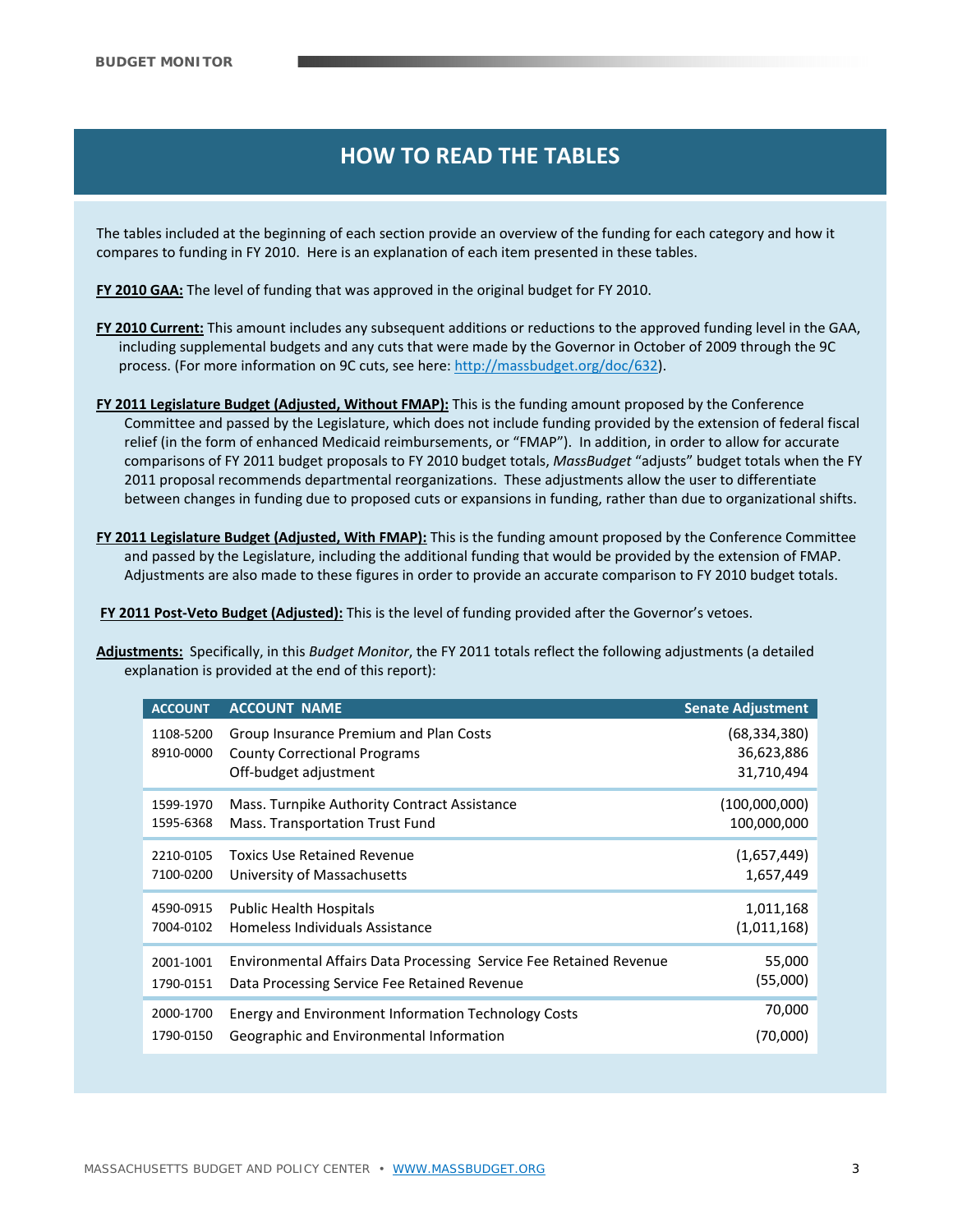# **EDUCATION**

| FY 2010 GAA                                          | \$ 6,711,429,032 |
|------------------------------------------------------|------------------|
| FY 2010 Current                                      | \$6,651,188,551  |
| FY 2011 Legislature Budget (Adjusted, Without FMAP)* | \$6,453,543,303  |
| FY 2011 Legislature Budget (Adjusted, With FMAP)     | \$6,519,110,695  |

| FY 2011 Post-Veto Budget (Adjusted)**                                                  | \$6,453,379,196  |  |
|----------------------------------------------------------------------------------------|------------------|--|
| Increase (decrease) from FY 2010 Current                                               | \$ (197,809,355) |  |
| Increase (decrease) from FY 2011 Legislature Budget (Adjusted,<br><b>Without FMAP)</b> | \$(164, 107)     |  |

*\* An explanation of FMAP is provided in the text below.* 

\*\*In cases where the Legislature has shifted line items between categories, we have made an adjustment to reflect FY *2010 categories in order to provide an apples‐to‐apples comparison.*

After accounting for the Governor's vetoes, the FY 2011 Post-Veto Budget appropriates \$6.45 billion for line items included in the *MassBudget* category of Education. This is \$197.8 million (3.0 percent) less than the FY 2010 current budget. To see how the Post-Veto Budget for this category compares to the budgets proposed by the Governor, the House, and Senate earlier this year, please go to *MassBudget's Budget Browser* available here.

The budget crafted by the Conference Committee and enacted by the Legislature included two sets of funding recommendations: one if Congress provides previously anticipated fiscal relief in the form of enhanced Medicaid reimbursements (FMAP), and one if that revenue is not available. Because that revenue is not currently available and it appears increasingly likely that Congress will fail to provide it, the Governor vetoed the spending levels that relied on that revenue (if the funding is provided the state could enact a supplemental budget to spend it).

Because the House and Senate had assumed the extended FMAP funding when they crafted their budgets (as did most states), the spending levels recommended by the Conference Committee if there isn't an FMAP extension were generally at or below the lower of the House and Senate recommendations. In Education, the Legislature had recommended \$6.52 billion if the FMAP funding was extended and \$6.45 billion if it was not.

# *Chapter 70*

The FY 2011 Post-Veto Budget provides \$3.93 billion for Chapter 70 aid to municipal and regional school districts, which is \$115.6 million (3.0 percent) less than current FY 2010 appropriations and is equal to the FY 2011 Conference Committee, House, and Senate proposals. The Legislature did not make any of its Chapter 70 appropriations dependent on additional FMAP funding from Congress.

In FY 2009 and FY 2010, State Fiscal Stabilization Fund (SFSF) money was used in combination with state funds to offset potential cuts to Chapter 70 aid. The SFSF program is a subset of the American Recovery and Reinvestment Act of 2009 (ARRA) targeted primarily at supplementing state K-12 and higher education funding. In FY 2011, however, SFSF funds are significantly reduced, requiring the state to contribute more of its own funds toward Chapter 70 aid. The FY 2011 Post-Veto Budget uses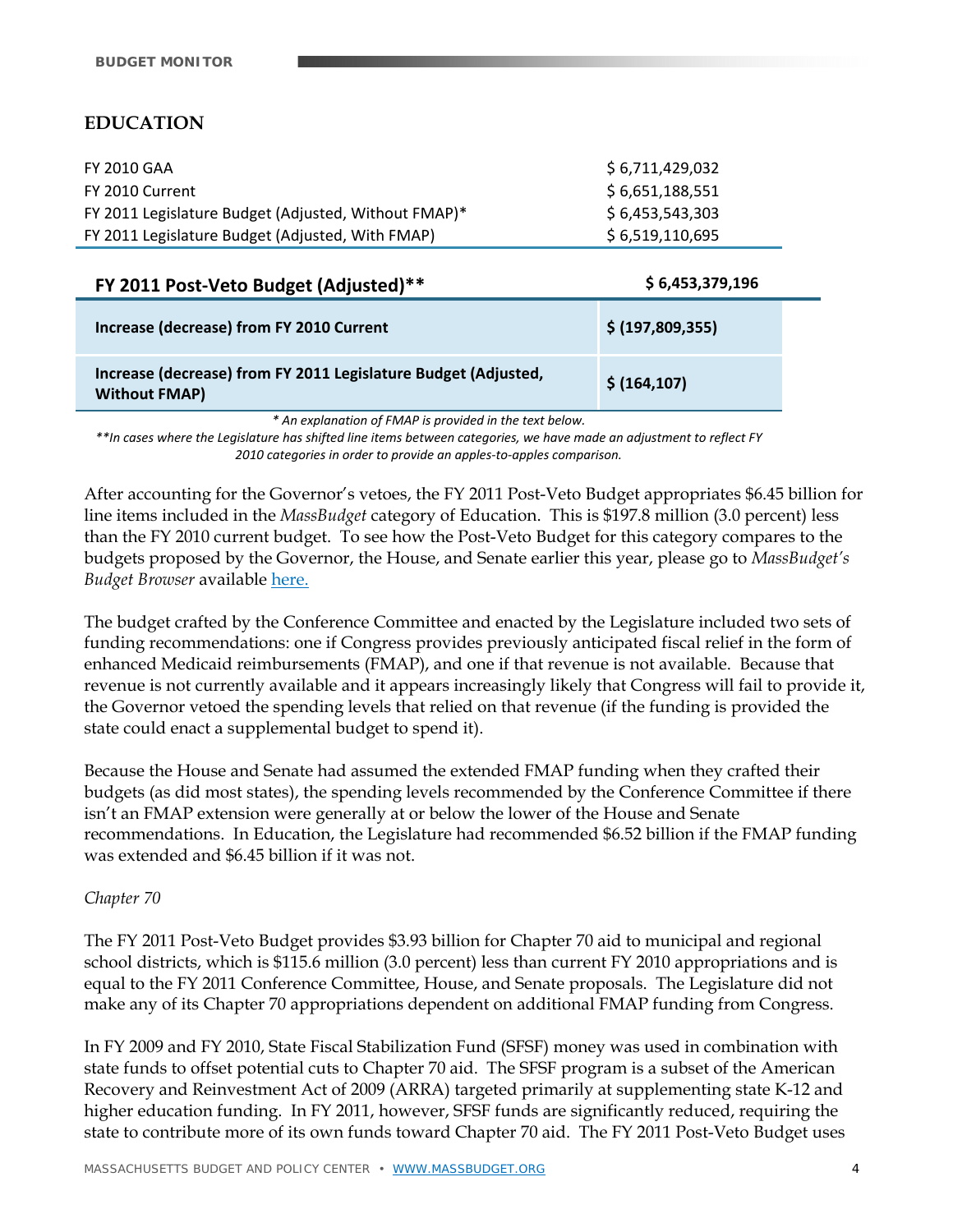only \$75.3 million in FY 2011, whereas \$172 million of SFSF funding was used for Chapter 70 in FY 2010.

Although the overall cut to the Chapter 70 appropriation is 3 percent, the budget actually calls for a cut of up to 4.0 percent, with specific cuts impacting individual districts differently. If the full 4 percent cut would bring districts below their foundation level, the cut would be reduced in order to maintain all districts at the foundation budget amounts. Thus, some districts would receive a smaller reduction while others would receive the full 4 percent cut, resulting in a net reduction of 3 percent. For more information, see *MassBudget's* "*Budget Brief: Chapter 70 Funding Options for K-12 Education*," available here.

#### *EARLY EDUCATION & CARE*

After accounting for the Governor's vetoes to the Legislature's budget, the FY 2011 budget recommends \$505.2 million in total funding for the Department of Early Education and Care and the services it administers, \$15.6 million below current FY 2010 budget levels and \$32.1 million, or 6 percent, below the FY 2010 GAA. The Legislature had proposed up to \$8.8 million in additional FMAP allocations in the event that those funds became available; however, since these FMAP extension funds are not likely to be authorized, these allocations were vetoed by the Governor.

More specifically, the FY 2011 Post-Veto Budget recommends \$441.6 million in total funding for child care subsidies, \$14.4 million below current FY 2010 budget levels. The Legislature included a total of \$7.4 million in additional FMAP allocations for child care subsidies, which were vetoed by the Governor. The Post-Veto Budget, like the Legislature's budget, prioritizes funding for the two child care entitlement accounts in order to address caseload increases and anticipated FY 2010 budget shortfalls while decreasing funding for income-eligible child care. More specifically, the Post-Veto Budget provides:

- \$228.5 million in child care funding for income-eligible families, \$33.4 million, or 13 percent, below current FY 2010 budget levels. The Post-Veto Budget for this program matches the Legislature's budget without any enhanced FMAP funding, which itself was below both the House and Senate proposals of \$233.6 million and \$233.5 million respectively. The \$5 million FMAP allocation included in the Legislature's budget was vetoed by the Governor since these funds are not likely to be authorized.
- \$85.7 million in child care funding for children with active cases at the Department of Children and Families (DCF), \$7.9 million above current FY 2010 budget levels. The Post-Veto Budget for this program matches the Legislature's budget without any enhanced FMAP funding, which fell below the House proposal of \$89.8 million, but matched the Senate proposal. The \$2.4 million FMAP allocation included for this program in the Legislature's budget was vetoed by the Governor. New line item language, introduced during Senate budget and maintained in the Post-Veto Budget, allows this appropriation to fund child care services during a six-month period following closure of a child's DCF case to facilitate transition of services.
- \$127.4 million in child care funding for families served by or transitioning from Transitional Aid to Families with Dependent Children (TAFDC), \$11.1 million above current FY 2010 budget levels. The Post-Veto Budget for this program matches the Legislature's budget.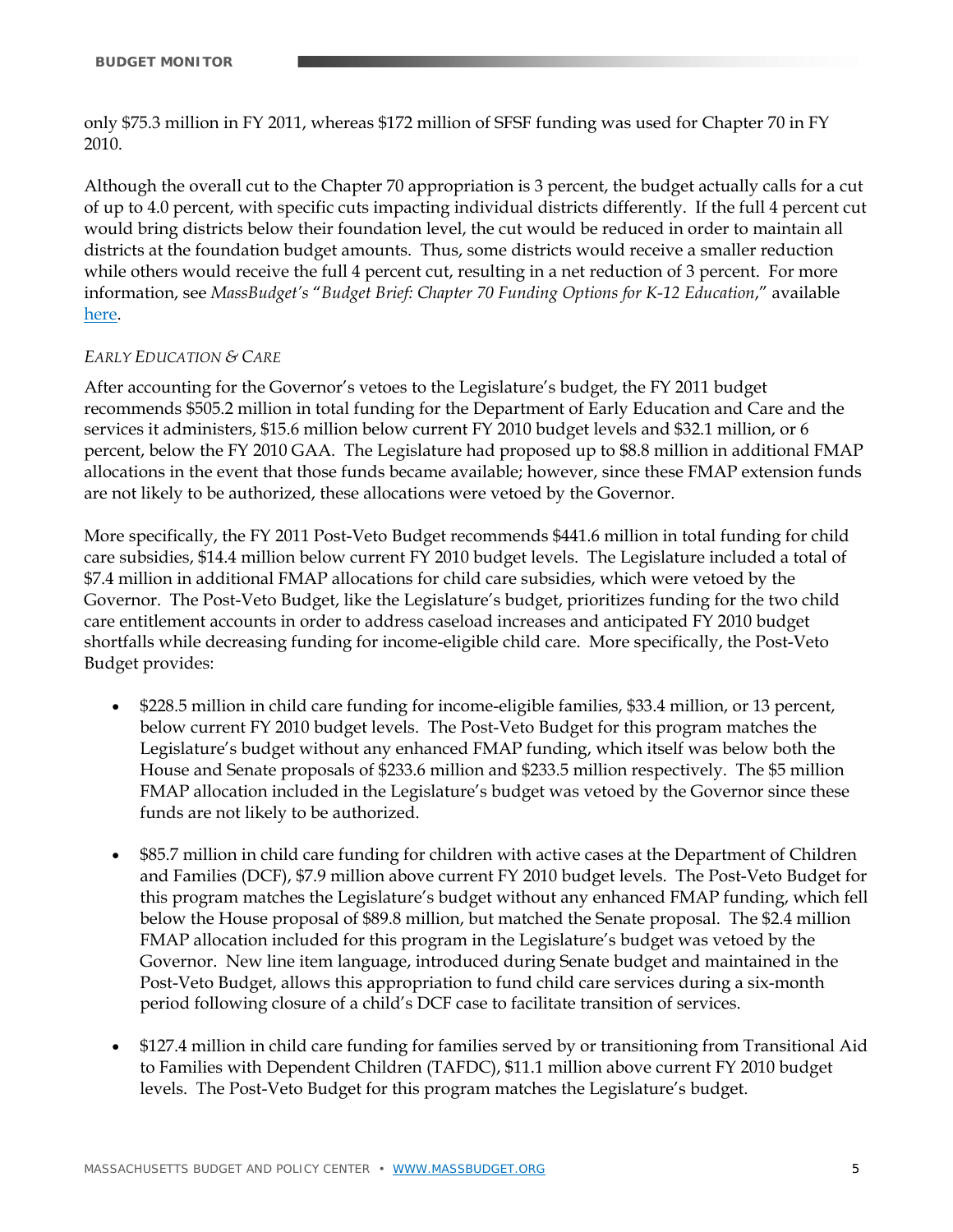Other notable aspects of the FY 2011 Post-Veto Budget include:

- \$7.5 million in funding for Head Start state grants, \$500,000 below current FY 2010 budget levels. This total matches the Legislature's budget without any enhanced FMAP funds. The \$500,000 FMAP allocation included for this program in the Legislature's budget was vetoed by the Governor.
- \$7.5 million in funding for the Universal Pre-Kindergarten Program, \$500,000 below current FY 2010 budget levels. This total matches the Legislature's budget without any enhanced FMAP funds. The \$500,000 FMAP allocation included for this program in the Legislature's budget was vetoed by the Governor.
- \$750,000 for Early Childhood Mental Health grants, \$250,000, or 25 percent, below current FY 2010 budget levels. This total matches the Legislature's budget without any enhanced FMAP funds, which was below the House proposal of \$1 million but matched the Senate proposal. The \$250,000 FMAP allocation included for this program in the Legislature's budget was vetoed by the Governor.

# *Elementary & Secondary Education*

In addition to Chapter 70 funding, the FY 2011 Post-Veto Budget funds other elementary and secondary education programs at \$423.3 million, which is \$8.3 million (1.9 percent) less than current FY 2010 appropriations and is very close to the FY 2011 Conference Committee proposal. The Legislature's FY 2011 Post-Veto Budget is \$24.8 million less than the Senate proposal and \$10.6 million less than the House proposal.

The Legislature's budget included language allocating up to an additional \$26.1 million to elementary and secondary education programs should Congress provide some or all of the FMAP funding that states had been anticipating. As he did throughout the budget, the governor vetoed language allocating these additional FMAP dollars because Congress still has not authorized an extension.

Specific programs within Elementary and Secondary Education that are cut by the FY 2011 Post-Veto Budget include:

- Extended Learning Time Grants are funded at \$13.9 million, reflecting a cut of \$1.8 million from current FY 2010 appropriations. The Senate proposed level funding and the House proposed a smaller cut of \$754,000. The Legislature's budget restored these grants close to level funding should Congress provide some or all of the FMAP funding that states had been anticipating.
- Adult Basic Education is funded at \$27.7 million, reflecting a cut of \$382,988 from current FY 2010 appropriations. This cut is slightly more severe than the \$128,000 cut proposed by both the House and Senate. The Legislature's budget included language allocating up to an additional \$250,000 should Congress provide some or all of the FMAP funding that states had been anticipating.
- Kindergarten Expansion Grants are funded at \$22.9 million, reflecting a cut of \$3.0 million from current FY 2010 appropriations. The Senate proposed level funding, whereas the House proposed an increase of \$23,000. The Legislature's budget restored these grants close to level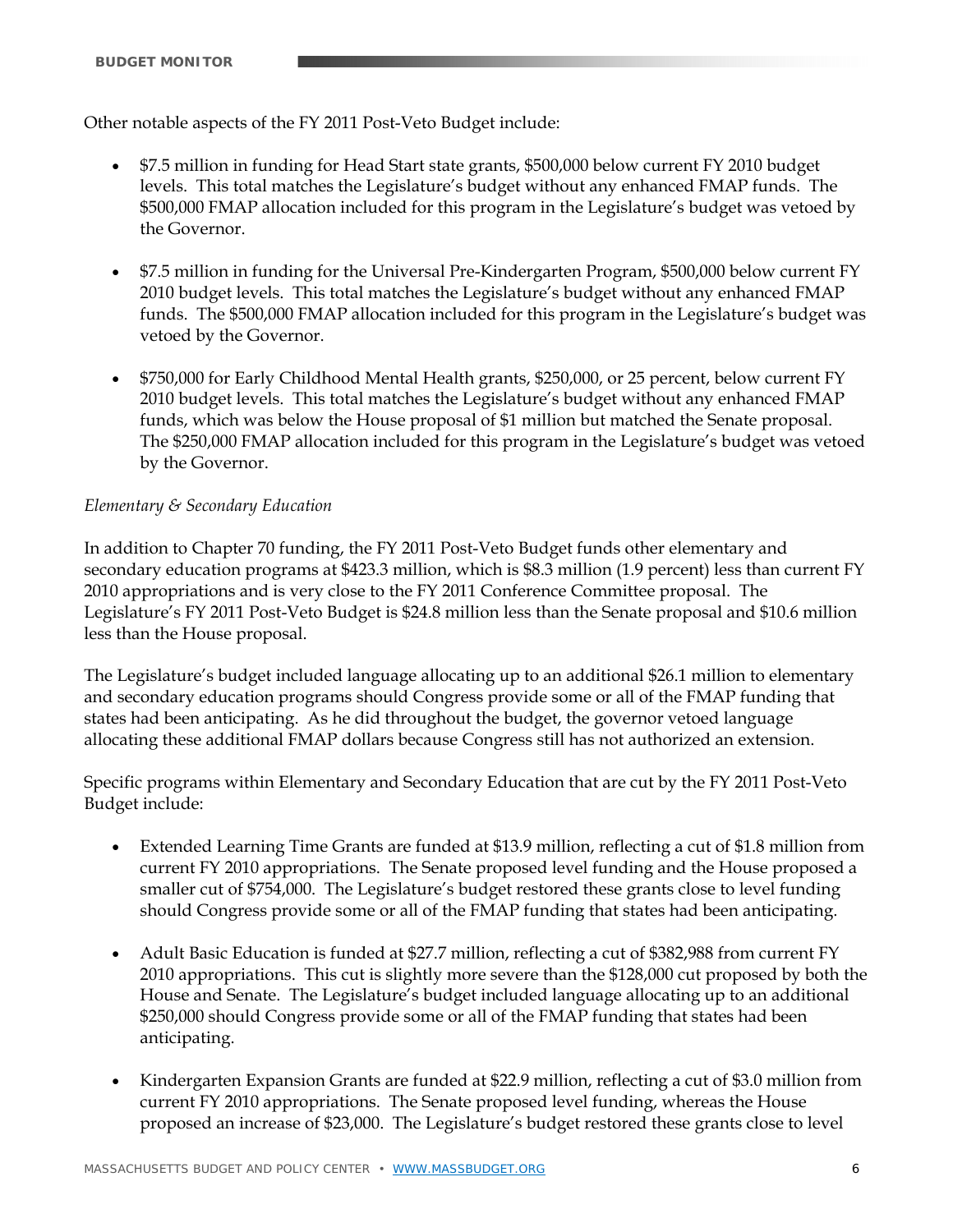funding should Congress provide some or all of the FMAP funding that states had been anticipating.

- School-To-Work Program Matching Grants are eliminated. This program received \$1.6 million from current FY 2010 appropriations. The Conference Committee adopted the Senate's proposal to eliminate the program, whereas the House proposed funding of \$450,000. The Legislature's budget restored funding \$450,000 of this grant funding should Congress provide some or all of the FMAP funding that states had been anticipating.
- METCO is funded at \$17.6 million, reflecting a cut of \$849,000 (4.6 percent) from current FY 2010 appropriations, which is the proposal made by the House. The Senate proposed level funding. The Legislature did not make any of its METCO funding dependent on additional FMAP funding from Congress.

Other notable appropriations to Elementary and Secondary Education programs in the FY 2011 Post-Veto Budget include:

- Charter school tuition reimbursements are funded at \$71.6 million, which is \$1.5 million more than current FY 2010 appropriations, but is \$8.2 million less than the amount originally appropriated in the FY 2010 GAA. The FY 2010 Post-Veto Budget funding of \$71.6 million is identical to FY 2011 budget, reflecting both the Senate and House proposals. The Department of Elementary and Secondary Education (ESE) estimates that because of budget cuts, school districts have lowered their per pupil spending and therefore send less tuition to charter schools than they have in past years. As a result the state is spending less to reimburse those districts for charter school tuitions.
- Regional School District Transportation is funded at \$40.5 million, reflecting level funding from current FY 2011 appropriations. This funding level is below levels in both the Senate and House budgets, which proposed increases of \$4.1 million and the \$2.0 million respectively.
- The Special Education Circuit Breaker program is funded at \$133.1 million, reflecting level funding from current FY 2010 appropriations. This funding level is below levels in both the Senate and House budgets, which proposed increases of \$13.3 million and the \$1.9 million respectively.
- After-School and Out-of-School grants are funded at \$1.5 million, reflecting a \$500,000 cut from current FY 2010 appropriations. The Legislature adopted the Senate's proposed cut, whereas the House proposed level funding.
- A new line item for districts that educate students living on military bases is funded at \$1.3 million. This funding used to be provided by the Education Reform Reserve account, which is no longer funded in the budget. This funding level is \$400,000 less than both the Senate and House proposals. The Legislature's budget restored \$400,000 should Congress provide some or all of the FMAP funding that states had been anticipating.
- MCAS support programs are funded at \$9.1 million, reflecting a \$200,000 cut from current FY 2010 appropriations. This funding level is \$200,000 less than the Senate and House proposals,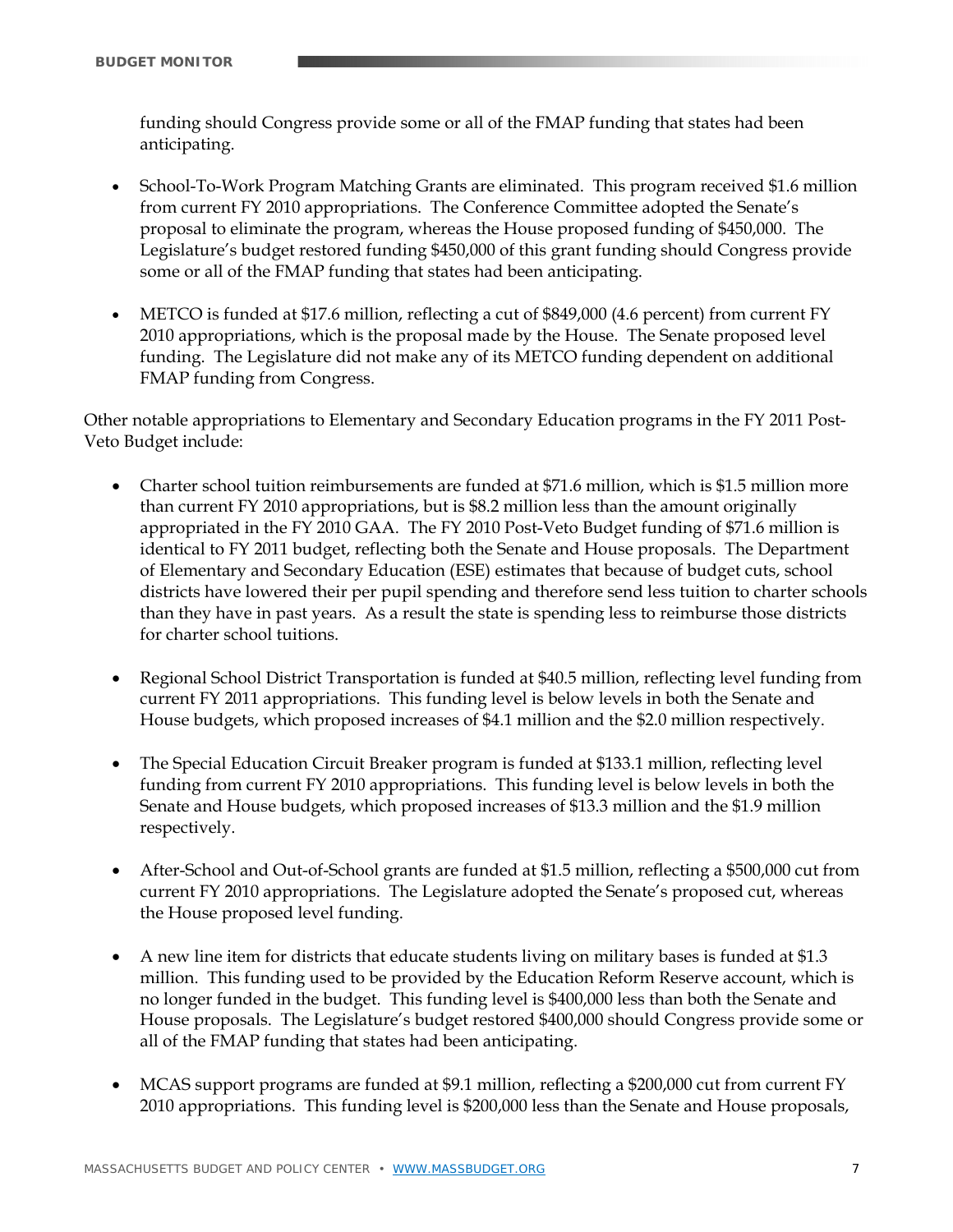which both sought level funding. The Legislature's budget restored level funding should Congress provide all of the FMAP funding that states had been anticipating.

 Targeted interventions in underperforming schools are funded at \$6.7 million, representing a \$134,000 cut from current FY 2010 appropriations, which is the cut proposed by the House. This funding amount is \$134,000 less than the Senate's proposal for level funding. The Legislature's budget restored level funding should Congress provide all of the FMAP funding that states had been anticipating.

# *Higher Education*

The Fiscal Year (FY) 2011 Post-Veto Budget provides \$954.1 million for Higher Education, representing a \$122.5 million (11.4 percent) cut from current FY 2010 appropriations. Of the total Higher Education appropriation, \$439.6 million is allocated to the University of Massachusetts (UMASS), \$215.1 million to community colleges, and \$195.9 million to state colleges. Total funding for UMASS, community colleges, and state colleges has been cut \$119.7 million (12.3 percent) from current FY 2010 appropriations.

The FY 2011 post-veto funding level of \$954.1 million depends on \$20.8 million in federal stimulus money and includes a provision allowing UMASS, community colleges, and state colleges to retain tuition from out-of-state students starting in FY 2012. *MassBudget* calculations include estimates of total tuition retention for budget proposals that include this provision.

The FY 2011 Post-Veto Budget is identical to the Conference Committee budget for Higher Education, \$74.4 million lower than the Senate budget, and \$8.9 million greater than the House budget. The budget includes language allocating up to an additional \$30.6 million should Congress provide some or all of the FMAP funding that states had been anticipating. As he did throughout the budget, the governor vetoed language allocating these additional FMAP dollars because Congress still has not authorized an extension.

# Additionally:

- The Massachusetts State Scholarship program is funded at \$86.5 million, reflecting a cut of \$2.3 million from current FY 2010 appropriations. This funding level is below levels in both the Senate and House budgets. The Senate proposed a \$979,000 increase and the House proposed a \$1.0 million decrease. The Legislature's budget included language allocating up to an additional \$3.0 million should Congress provide some or all of the FMAP funding that states had been anticipating.
- \$1.3 million in funding for the Worcester Polytechnic Institute School of Excellence Program was shifted to a new Schools of Excellence line item. This shift is based upon a Senate proposal and is not subject to adjustment based upon the pending FMAP extension.

For FY 2010, total funding for the state's institutions of higher education had been kept at FY 2009 levels (totaling \$969.7 million) through the use of federal State Fiscal Stabilization Fund (SFSF) money. In FY 2009, state appropriations to UMASS, community colleges, and state colleges were supported by \$53.8 million in SFSF funds. As shown in the chart below, the current FY 2010 depends upon a greater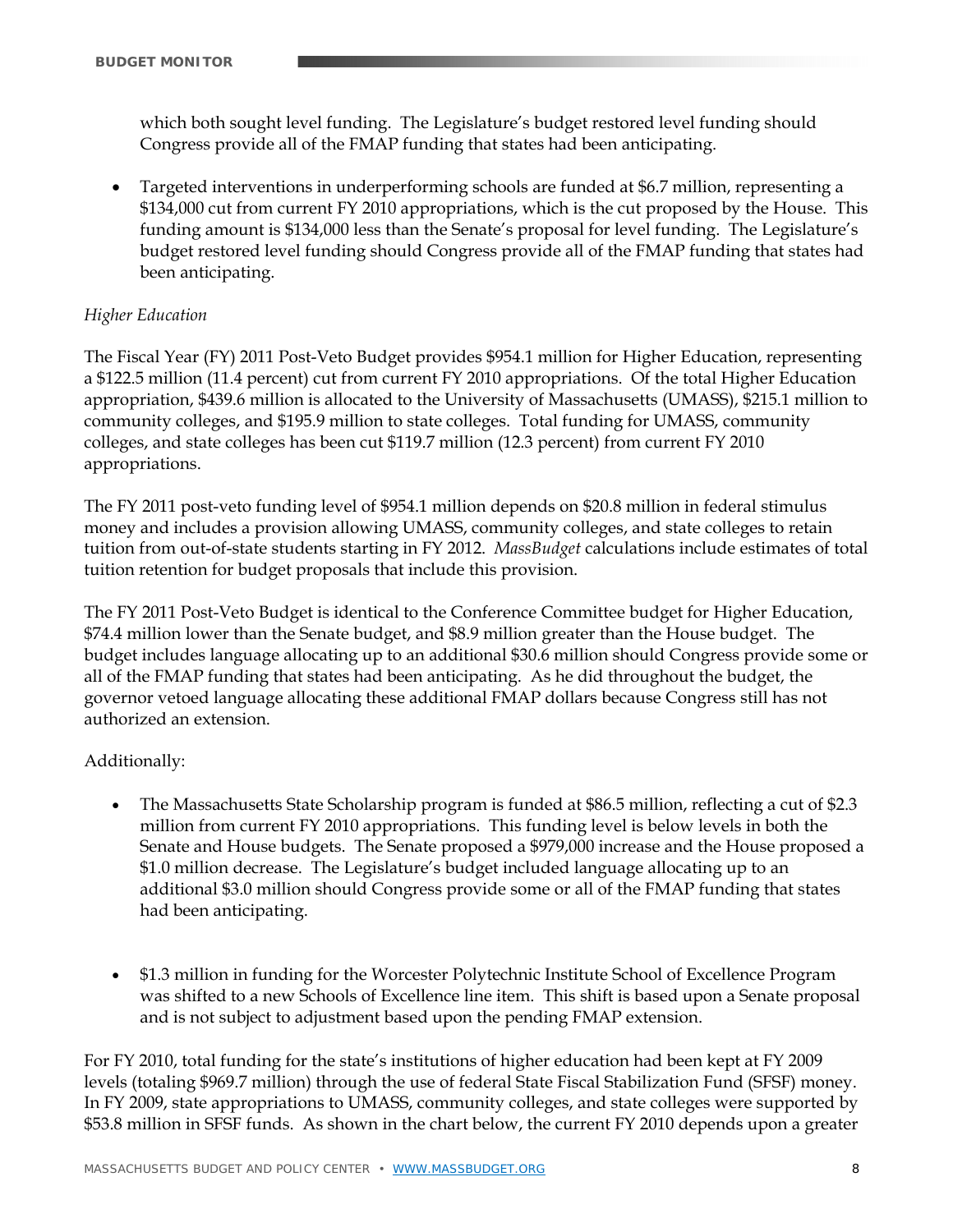amount of \$230.3 million in SFSF funds. The FY 2011 Post-Veto Budget, on the other hand, allocates \$20.8 million—9 percent of FY 2010's allocation—in SFSF funds to higher education. The FY 2011 Conference Committee and the House proposed \$20.8 million in SFSF funding. The Senate proposed a greater amount of \$48 million. Taken together, SFSF spending on K-12 education and higher education for FY 2011 exhaust all of the state's allocated federal stimulus funding.

The adjustments shown in the chart include the adjustments made by *MassBudget* to provide an accurate comparison of funding between years (see Appendix A). It also includes funding that the governor included in his FY 2011 total for UMass that would not be paid for through state funds; rather, the Governor sought a commitment from UMass to cover this expense (\$541,000 for the Collins Center for Public Management at the McCormack Graduate School of Policy Studies at UMass Boston). The adjustments also include an amendment made by the House (an increase of \$500,000 for UMass). The result of using greater SFSF funds and allowing for campuses to keep retained revenue is \$78 million, or 9 percent more funding for UMass and state and community colleges in the Senate FY 2011 budget compared to the House proposal.

|                         | FY 2010<br>Current | FY 2011<br>Governor         | FY 2011<br>House                                                      | FY 2011<br>Senate                         | FY 2011<br>Legislature<br>w/FMAP | FY 2011<br>Legislature<br>w/out FMAP | FY 2011<br>Post-Veto |
|-------------------------|--------------------|-----------------------------|-----------------------------------------------------------------------|-------------------------------------------|----------------------------------|--------------------------------------|----------------------|
| Appropriation           |                    | \$739,438,592 \$870,899,073 |                                                                       | \$817,617,747 \$851,250,368 \$853,282,047 |                                  | \$827,567,959                        | \$827,567,957        |
| <b>SFSF</b>             |                    | \$230,270,712 \$96,070,778  | \$20,806,479                                                          | \$48,035,396                              | \$20,806,479                     | \$20,806,479                         | \$20,806,479         |
| Adjustments             |                    | \$2,198,449                 | \$2,157,449                                                           | \$0                                       | \$1,657,449                      | \$1,657,449                          | \$1,657,449          |
| <b>Retained Revenue</b> | \$0                | \$0                         | \$0                                                                   | \$19,453,108                              | \$0                              | \$0                                  | \$0                  |
| <b>TOTAL</b>            |                    |                             | \$969,709,304 \$969,168,300 \$840,581,675 \$918,738,872 \$875,745,975 |                                           |                                  | \$850,031,887                        | \$850,031,885        |
|                         |                    |                             |                                                                       |                                           |                                  |                                      |                      |

#### **Funding for UMass, State Colleges, & Community Colleges**

The Governor's FY 2011 budget proposal had included a consolidation of funding for state and community colleges into two line items. No other proposals in the state budget process made these consolidations, however, so funding for each state and community college remains within distinct line items for the FY 2011 Post-Veto Budget.

# *School Building*

The Post-Veto Budget projects that \$644.3 million in pre-budget transfers will be received in FY 2011 for the School Modernization and Reconstruction Trust (SMART), reflecting an increase of \$64.2 million (11.1 percent) from current FY 2010 amounts. Because the Commonwealth is required to contribute to this trust an amount equal to one penny of the state sales tax, SMART funding is not subject to change based upon the pending FMAP extension. The FY 2011 Conference Committee, House, and Senate budgets projected similar increases to this fund.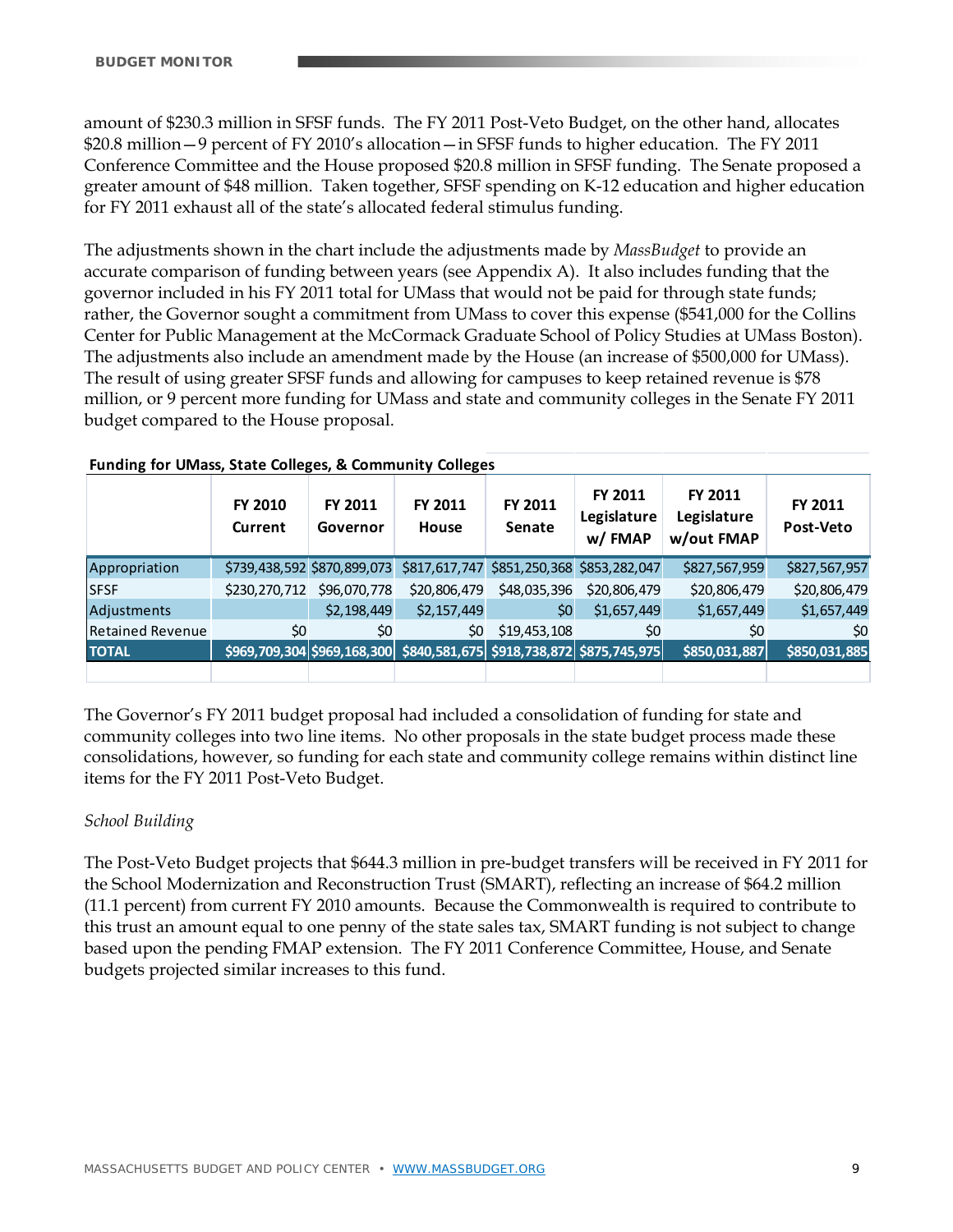# **ENVIRONMENT & RECREATION**

| FY 2010 GAA                                          | \$199.734.240 |
|------------------------------------------------------|---------------|
| FY 2010 Current                                      | \$206.525.976 |
| FY 2011 Legislature Budget (Adjusted, Without FMAP)* | \$177,235,641 |
| FY 2011 Legislature Budget (Adjusted, With FMAP)     | \$187,438,112 |

# **FY 2011 Post‐Veto Budget (Adjusted)\*\* \$ 176,756,190**

|             | <b>FI ZUII POSL-VELO DUUREL (AUJUSLEU)</b>                                             | <b>7 770,790,790</b> |
|-------------|----------------------------------------------------------------------------------------|----------------------|
| PARE        | Increase (decrease) from FY 2010 Current                                               | \$ (29, 769, 786)    |
| <b>ZOMI</b> | Increase (decrease) from FY 2011 Legislature Budget (Adjusted,<br><b>Without FMAP)</b> | \$ (479, 451)        |

*\* An explanation of FMAP is provided in the text below.* 

\*\*In cases where the Legislature has shifted line items between categories, we have made an adjustment to reflect FY *2010 categories in order to provide an apples‐to‐apples comparison.*

After accounting for the Governor's vetoes, the Legislature's FY 2011 budget (also called the Conference Committee budget) appropriates \$176.8 million for state environmental and recreation programs. This is \$29.8 million less than the current budget for FY 2010. During the course of FY 2010 the Legislature approved \$14.5 million in disaster relief funding to help communities to recover from storms in December 2008 and March 2010 (see *Parks and Recreation* below for a fuller discussion of this issue.) After eliminating this one-time spending, ongoing funding for state environmental and recreation programs in the FY 2011 Post-Veto Budget is \$15.3 million less than the current budget for FY 2010. To see how the FY 2011 Post-Veto Budget levels for this category compare with the budgets proposed by the Governor and passed by the House and Senate earlier this year, please go to *MassBudget's Budget Browser* available here.

The budget crafted by the Conference Committee and enacted by the Legislature included two sets of funding recommendations: one if Congress provides previously anticipated fiscal relief in the form of enhanced Medicaid reimbursements (FMAP), and one if that revenue is not available. Because that revenue is not currently available and it appears increasingly likely that Congress will fail to provide it, the Governor vetoed the spending levels that relied on that revenue (if the funding is provided the state could enact a supplemental budget to spend it).

Because the House and Senate had assumed the extended FMAP funding when they crafted their budgets (as did most states), the spending levels recommended by the Conference Committee if there isn't an FMAP extension were generally at or below the lower of the House and Senate recommendations. In Environment and Recreation, the Legislature had recommended \$187.4 million if the FMAP funding was extended and \$177.2 million if it was not.

#### *AGRICULTURE*

The FY 2011 Post-Veto Budget provides \$16.0 million for state agriculture programs. This level is \$92,000 less than the amount funded in the current budget for FY 2010 and identical to the amount the Legislature approved without FMAP funding. Both the Legislature and the Governor approved \$11.5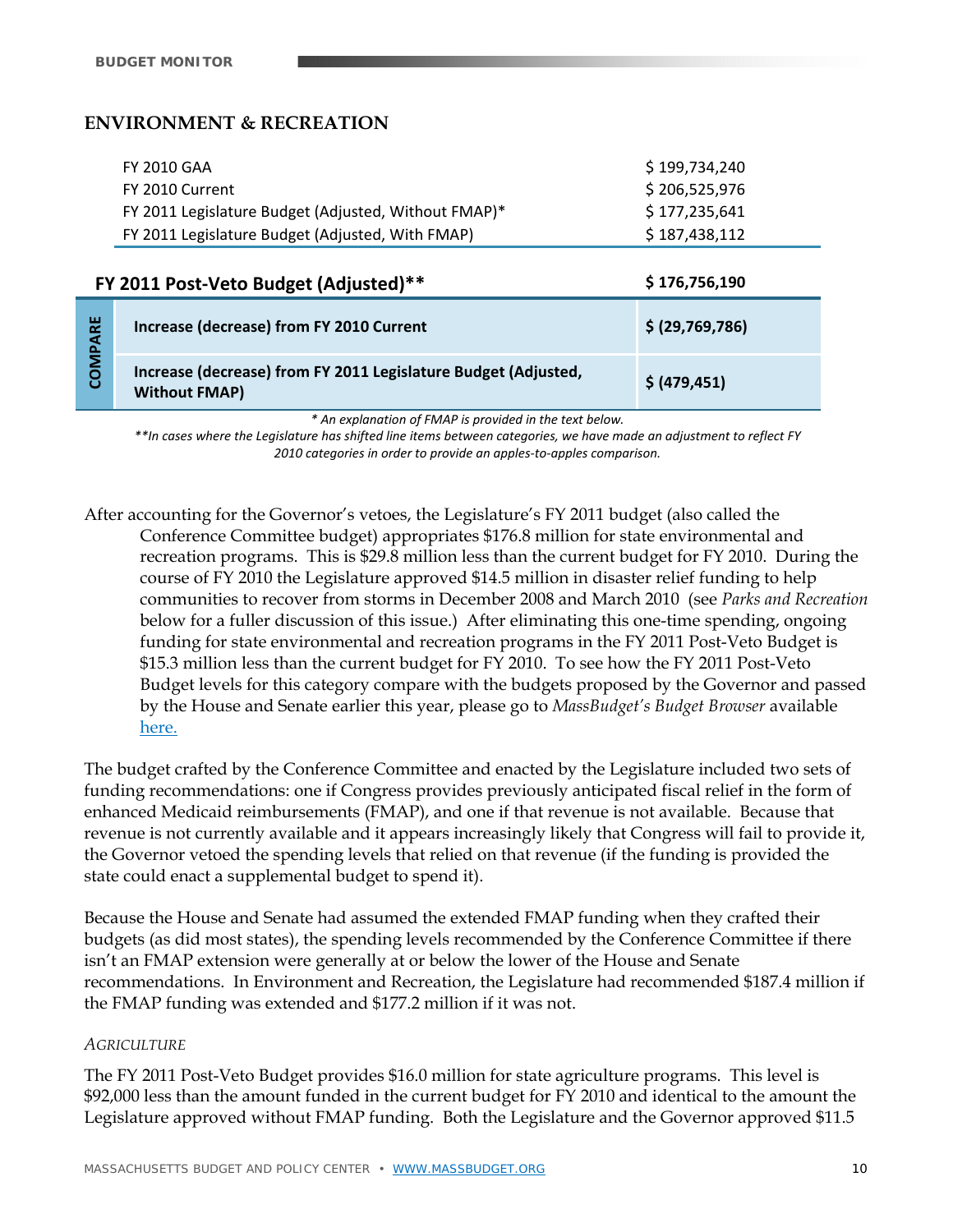million to fund the state's four regional food banks, which is \$500,000 more than the FY 2010 General Appropriations Act (GAA) and is the same level as current funding for this program in FY 2010.

#### *ENVIRONMENTAL ADMINISTRATION*

The FY 2011 Post-Veto Budget provides \$14.7 million for Environmental Administration. This is \$1.8 million less than total appropriations for FY 2010. The Conference Committee budget approved by the Legislature provided \$14.8 million in funding with an additional \$485,000 if FMAP were approved by Congress.

The cuts to Environmental Administration from the amount budgeted in FY 2010 include:

- \$294,000 from the Executive Office of Energy and Environmental Affairs.
- \$446,000 from recycling programs that were merged together in this budget (see *Environmental Protection* for a further discussion of this issue).
- \$1.0 million from environmental police including \$465,000 from the account that provides the police with some of the revenue it raises from private details.

# *ENVIRONMENTAL PROTECTION*

The FY 2011 Post-Veto Budget provides \$58.0 million for Environmental Protection programs. This level is \$5.0 million less than the amount appropriated in FY 2010. The Conference Committee budget approved by the Legislature provided \$58.4 million in funding with an additional \$602,000 if FMAP were approved by Congress. In addition to vetoing any money appropriated by the Legislature should the FMAP money be approved, the Governor vetoed \$406,000 including an additional \$331,000 cut from the Department of Environmental Protection (DEP) and \$75,000 from the merged recycling and redemption center account.

The FY 2011 budget reorganized two programs in the DEP, including:

- Merging the solid waste management program housed within Environmental Administration with the recycling program housed in DEP. In FY 2010 total funding for these programs was \$721,000. The Legislature's budget appropriated \$350,000, with an additional \$200,000 if FMAP were approved. The Governor vetoed the \$200,000 in FMAP funding as well as an additional \$75,000 resulting in a total appropriation of \$275,000. This is a cut of \$446,000 from current FY 2010 budget for this program.
- Merging funding for the Toxic Use Reduction Act into a single account and providing \$1.4 million, which is the same appropriation these programs received in FY 2010. This new Toxic Use Reduction Act account also receives \$1.7 million in funding for the Toxic Use Reduction Institute at UMass Lowell. The FY 2011 budget transferred funding for this Institute from the UMass account within the Higher Education subcategory of the Education category into Environmental Protection. The FY 2011 Post-Veto Budget includes an earmark of \$1.7 million for the Institute at UMass Lowell. To allow for an apples-to-apples comparison in funding between FY 2010 and FY 2011, *MassBudget* does not include this \$1.7 million transfer in its total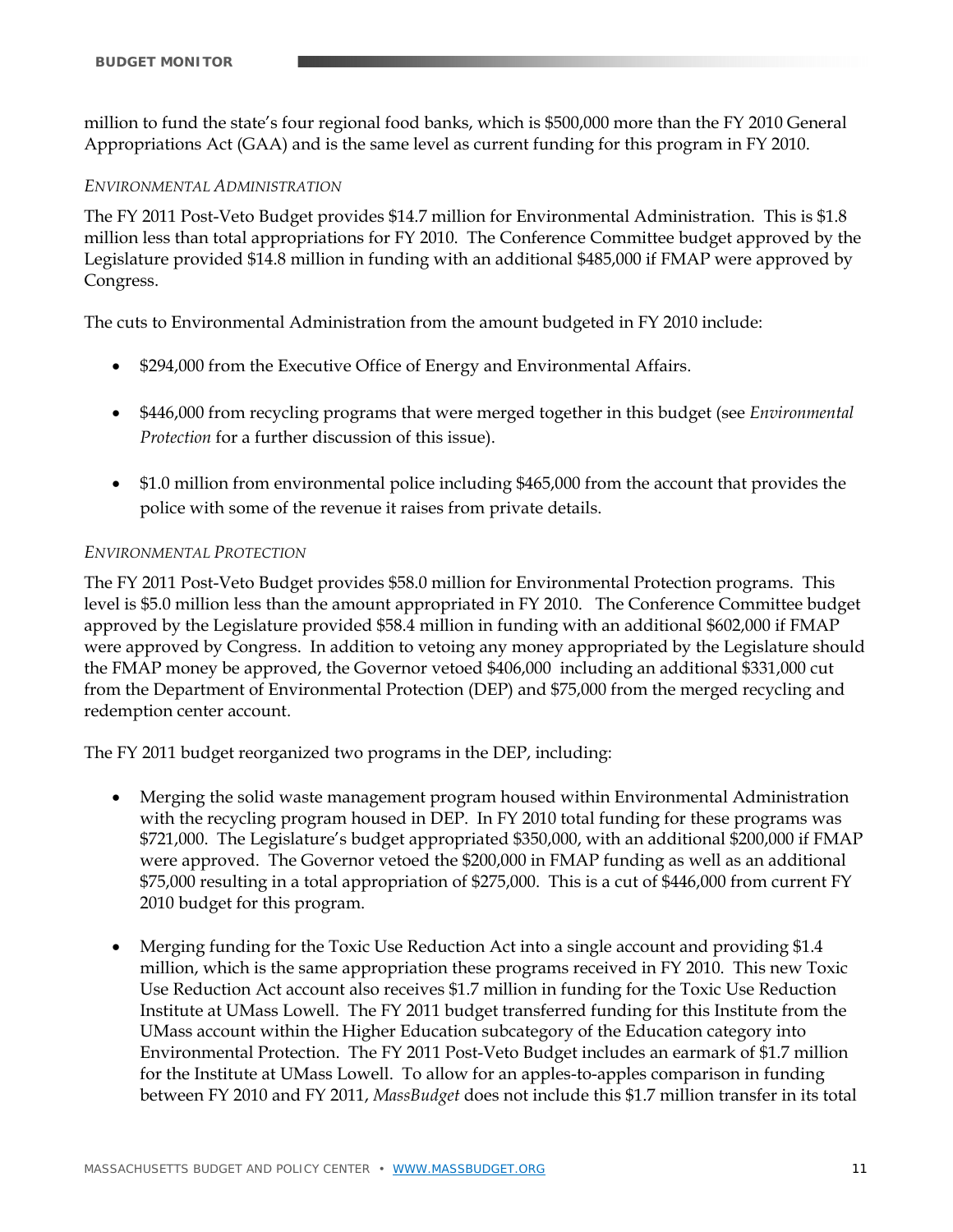for this program but keeps it within the Higher Education subcategory where that spending has been shown in prior years.

The FY 2011 Post-Veto Budget also makes a number of cuts to environmental protection programs, including:

- \$2.6 million from the DEP administrative account, including the additional \$331,000 veto made by the Governor.
- \$1.5 million from the hazardous waste cleanup program.

# *FISH & GAME*

The FY 2011 Post-Veto Budget provides \$17.4 million for Fish and Game, which is in line with the amount appropriated in FY 2010. The Conference Committee budget approved by the Legislature provided \$17.4 million in funding with an additional \$333,000 if FMAP were approved by Congress. While the Legislature's final budget made cuts to several programs, including \$135,000 from the Division of Marine Fisheries, the budget also included increases including \$102,000 for a new saltwater sportfish licensing program.

#### *PARKS & RECREATION*

The FY 2011 Post-Veto Budget provides \$70.6 million for Parks and Recreation programs. This level is \$23.0 million less than the amount appropriated in FY 2010. During the course of FY 2010 the Legislature adopted \$14.5 million in disaster relief funding to help communities to recover from storms in December 2008 and March 2010. After eliminating this one-time spending, ongoing funding for parks and recreation programs in the FY 2011 Post-Veto Budget is \$8.5 million less than the current budget for FY 2010.

The Conference Committee budget approved by the Legislature provided \$70.6 million in funding for parks and recreation programs with an additional \$8.7 million if FMAP is approved by Congress.

The Governor vetoed all of the funding associated with the FMAP extension including \$6.3 million of emergency relief provided to cities and towns affected by the December 2008 storms. When these cities and towns received federal disaster relief, they were required to provide a 25 percent match. In FY 2010 the Legislature provided \$6.3 million, which amounted to one half of the share that the federal government required these cities and towns to spend. The \$6.3 million included in the Legislature's budget, but vetoed by the Governor because it was tied to FMAP funds, meant that the Commonwealth would have fully reimbursed cities and towns for their share of the disaster relief.

The cuts to state parks and recreation programs from the amount budgeted in FY 2010 include:

- \$629,000 from the account that funds beaches, pools and seasonal employees working at state recreation facilities to \$12.4 million.
- \$4.6 million from state parks and recreation to \$40.3 million.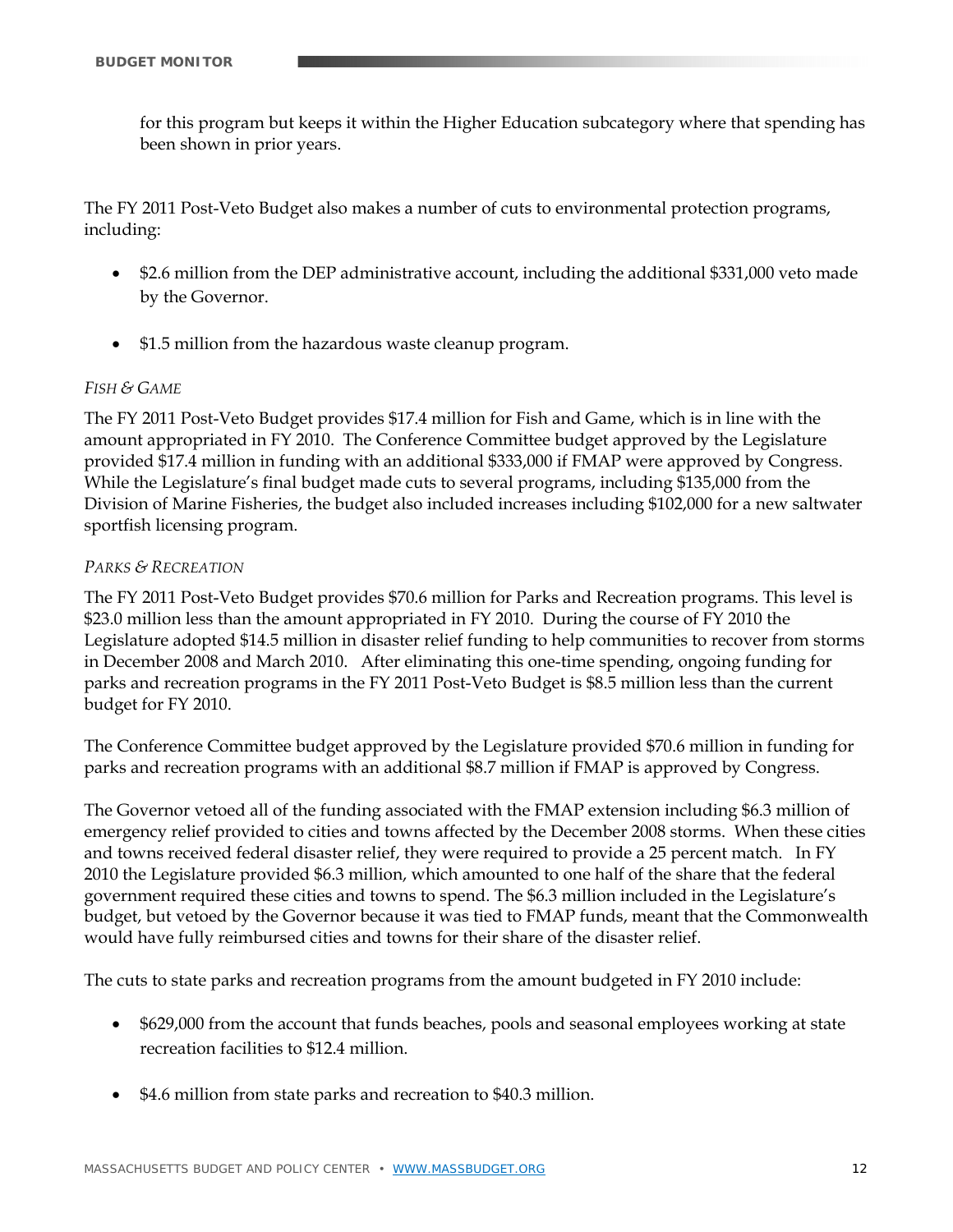- \$2.9 million from the account that provides funding for parkways maintenance including snow and ice removal and the replacement of street lighting to \$3.1 million.
- \$251,000 from the watershed management program to \$1.0 million.
- \$612,000 from the administrative account for the Department of Conservation and Recreation to \$3.5 million.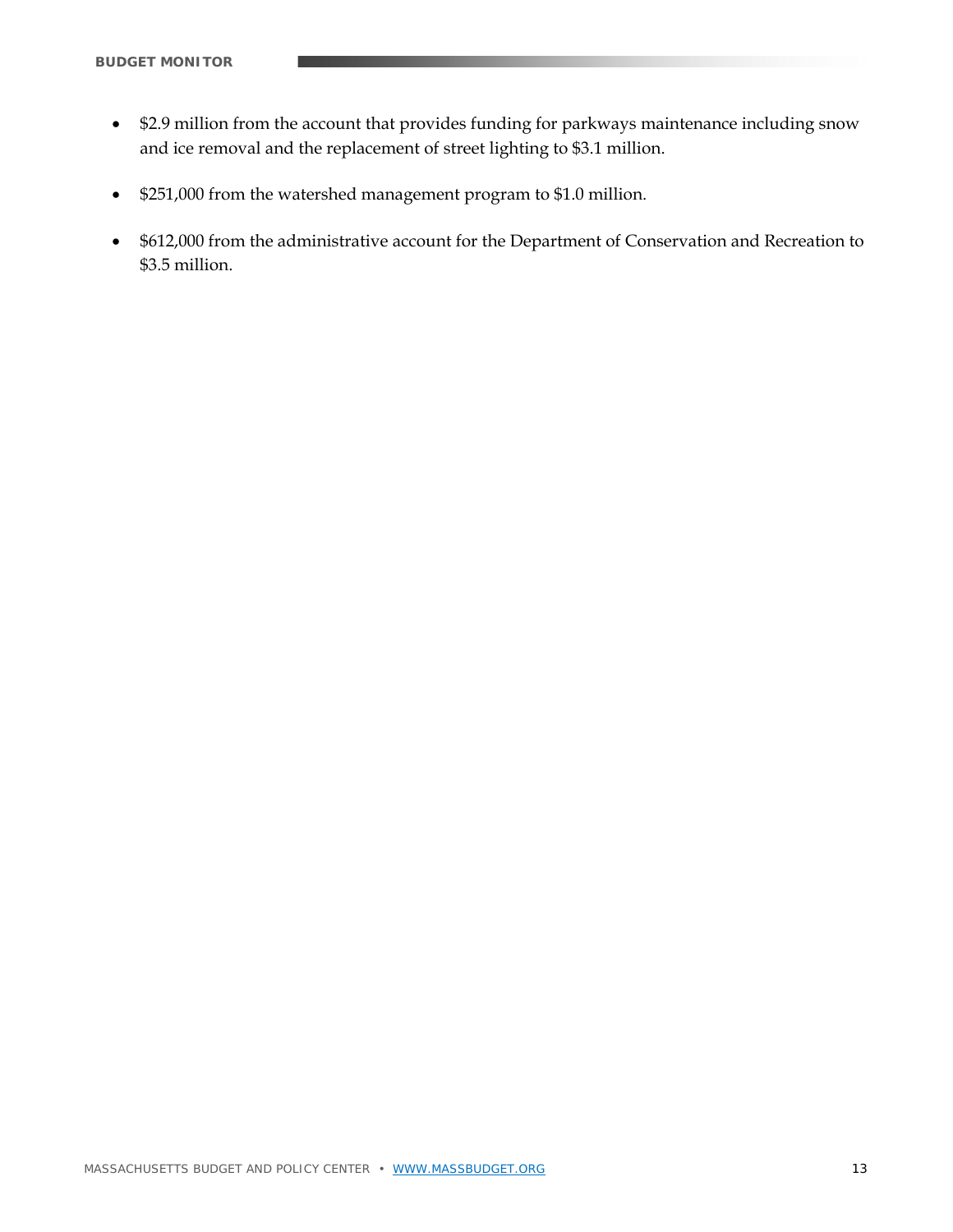# **HEALTH CARE**

| FY 2010 GAA                                          | \$12,658,724,991 |
|------------------------------------------------------|------------------|
| FY 2010 Current                                      | \$13,149,276,039 |
| FY 2011 Legislature Budget (Adjusted, Without FMAP)* | \$13,578,216,165 |
| FY 2011 Legislature Budget (Adjusted, With FMAP)     | \$13,747,127,350 |

|      | FY 2011 Post-Veto Budget (Adjusted)**                                                  | \$13,534,101,162  |
|------|----------------------------------------------------------------------------------------|-------------------|
| PARE | Increase (decrease) from FY 2010 Current                                               | \$384,825,123     |
| COM  | Increase (decrease) from FY 2011 Legislature Budget (Adjusted,<br><b>Without FMAP)</b> | \$ (44, 115, 003) |

*\* An explanation of FMAP is provided in the text below.* 

\*\*In cases where the Legislature has shifted line items between categories, we have made an adjustment to reflect FY *2010 categories in order to provide an apples‐to‐apples comparison.*

After accounting for the Governor's vetoes, the FY 2011 Post-Veto Budget appropriates \$13.53 billion for health care. This is \$384.8 million more than the FY 2010 current budget. Even though this is a 3 percent increase, certain health care costs (such as the costs of MassHealth or other health insurance programs) may be growing by as much as 8 percent annually, so this budget level will require significant cuts across health care. To see how the Post-Veto Budget for this category compares to the budgets proposed by the Governor, the House, and Senate earlier this year, please go to *MassBudget's Budget Browser* available here. The health care total includes funding for MassHealth (Medicaid) and health reform, mental health, public health and state employee health insurance.

The budget crafted by the Conference Committee and enacted by the Legislature included two sets of funding recommendations: one if Congress provides previously anticipated fiscal relief in the form of enhanced Medicaid reimbursements (FMAP), and one if that revenue is not available. Because that revenue is not currently available and it appears increasingly likely that Congress will fail to provide it, the Governor vetoed the spending levels that relied on that revenue. (If the funding is provided the state could enact a supplemental budget to spend it.)

Because the House and Senate had assumed the extended FMAP funding when they crafted their budgets (as did most states), the spending levels recommended by the Conference Committee if there isn't an FMAP extension were generally at or below the lower of the House and Senate recommendations. In health care, the Legislature had recommended \$13.75 billion if the FMAP funding was extended and \$13.58 billion if it was not. In health care, in addition to vetoing the FMAP allocations, the Governor vetoed \$44.1 million more from the Legislature's FY 2011 budget proposal.

# *MassHealth (Medicaid) and Health Reform*

After the Governor's vetoes, the FY 2011 budget includes \$11.07 billion for MassHealth and health reform programs. This total is 3 percent above the current FY 2010 budget totals. Included in this funding is \$9.65 billion for MassHealth, \$168.7 million for MassHealth administration, \$807 million for the Commonwealth Care program, and \$31.5 million for the elder pharmacy program (see accompanying table.) These funding levels will lead to cuts in all areas of the state's publicly-funded health insurance, including benefit reductions and other restrictions in service (see below).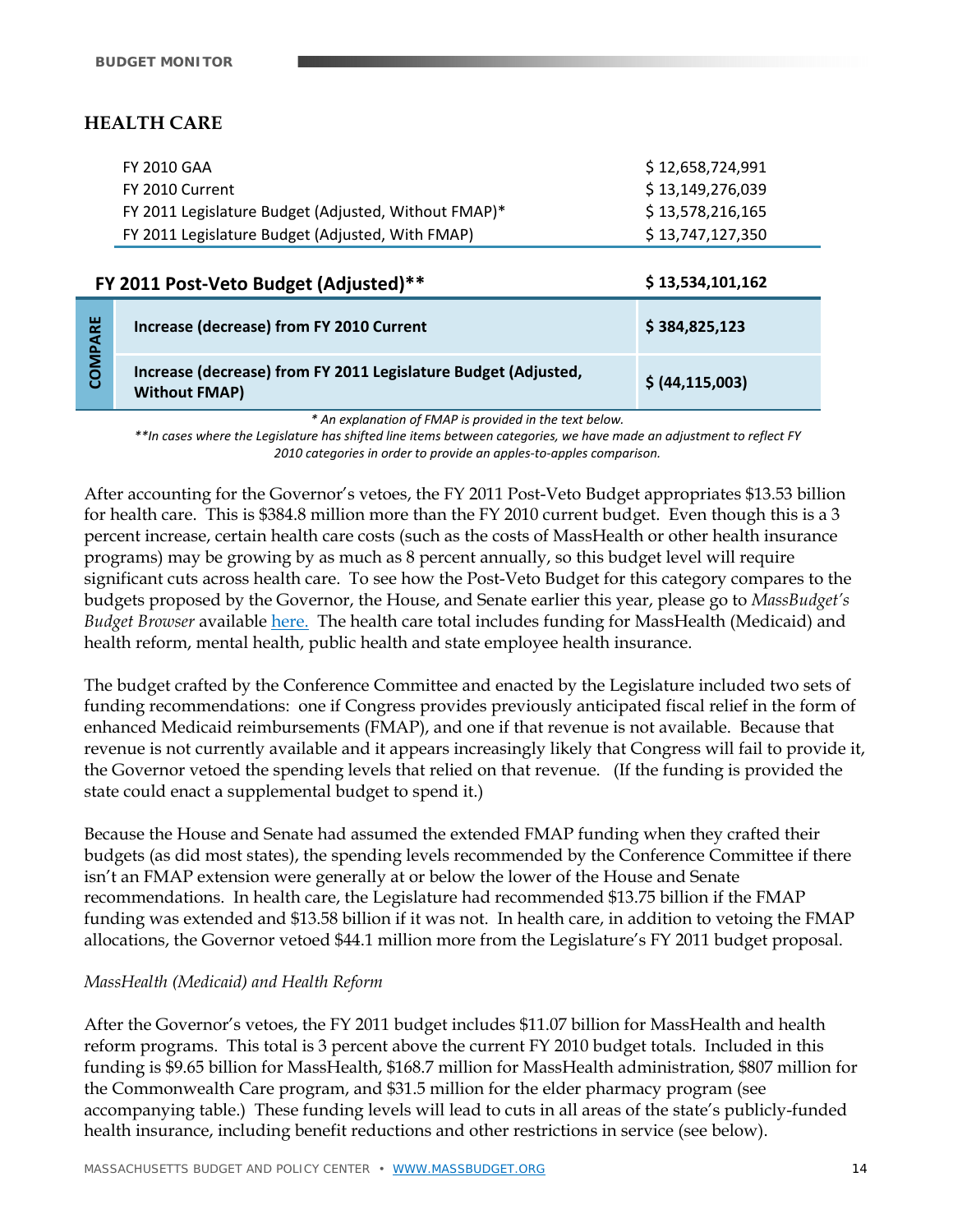Because of concerns about available federal FMAP funding, the Governor vetoed the \$81.3 million from the MassHealth programs that the Legislature had recommended be funded by FMAP, \$4.7 million in FMAP funding from MassHealth administration, \$56 million in FMAP funding from the Commonwealth Care program, and \$2.4 million from health care finance and other health care programs. In addition to the vetoes of the FMAP funding for these health care programs, the Governor vetoed an additional \$11.1 million from MassHealth, and \$30.3 million from the Commonwealth Care program.

The significant reduction to the Commonwealth Care subsidized health insurance program (\$56 million of the total vetoed) is due to the elimination of funding for the Commonwealth Care Bridge program. In FY 2010, the Commonwealth created this program to provide health insurance to legal immigrants who have resided in the United States for less than five years and who – due to program changes – are no longer eligible for MassHealth. The Legislature's budget ended the program the program in August. The Legislature would allow the program to extend beyond the August 2010 expiration, but only if \$56 million in enhanced FMAP dollars were available to pay for it. There are currently approximately 24,000 people in this program, but new enrollment has been restricted, and there may be as many as 13,000 individuals who could be eligible but have been restricted from enrolling due to limited funding. Because this program would have been funded exclusively with enhanced FMAP funding, with the Governor's vetoes funding for this program was eliminated. Accompanying the Governor's veto message, however, is legislation that would restore funding to the Commonwealth Care Bridge program, at least through December 2010. This program is currently funded by transfers from the General Fund and by revenues from the tobacco tax, and the Governor proposes using revenues from higher than originally-anticipated tobacco tax revenues and by identifying potential savings in this and other state health insurance programs.

| <b>MassHealth (Medicaid) and Health Reform</b> |                          |                |             |                |               |
|------------------------------------------------|--------------------------|----------------|-------------|----------------|---------------|
|                                                | (in Millions of Dollars) |                |             |                |               |
|                                                |                          |                | FY 2011     | <b>FY 2011</b> | FY 2011       |
|                                                | FY 2010                  | <b>FY 2010</b> | Legis. $w/$ | Legis. $w/o$   | Post-         |
|                                                | <b>GAA</b>               | Current        | <b>FMAP</b> | <b>FMAP</b>    | <b>Vetoes</b> |
| <b>MassHealth (Medicaid)</b>                   |                          |                |             |                |               |
| MassHealth                                     | 8,923                    | 9,352          | 9,744       | 9,662          | 9,652         |
| MassHealth administration                      | 184                      | 178            | 175         | 170            | 169           |
| Sub-Total                                      | 9,107                    | 9,530          | 9,918       | 9,832          | 9,821         |
| <b>Health Reform and Health Safety Net</b>     |                          |                |             |                |               |
| <b>Pharmacy Program</b>                        | 40                       | 34             | 32          | 32             | 32            |
| Health Care Finance & Other Initiatives        | 20                       | 20             | 25          | 22             | 22            |
| Commonwealth Care Trust                        | 592                      | 632            | 788         | 732            | 702           |
| Commonwealth Care Trust (pre-budget)           | 105                      | 105            | 105         | 105            | 105           |
| <b>Medical Assistance Trust</b>                | 399                      | 399            | 393         | 393            | 393           |
| <b>Medical Security Trust</b>                  | 0                        | 30             | 0           | 0              | 0             |
| Sub-Total                                      | 1,156                    | 1,220          | 1,342       | 1,284          | 1,253         |
| <b>Total</b>                                   | 10,263                   | 10,750         | 11,260      | 11,116         | 11,074        |
|                                                |                          |                |             |                |               |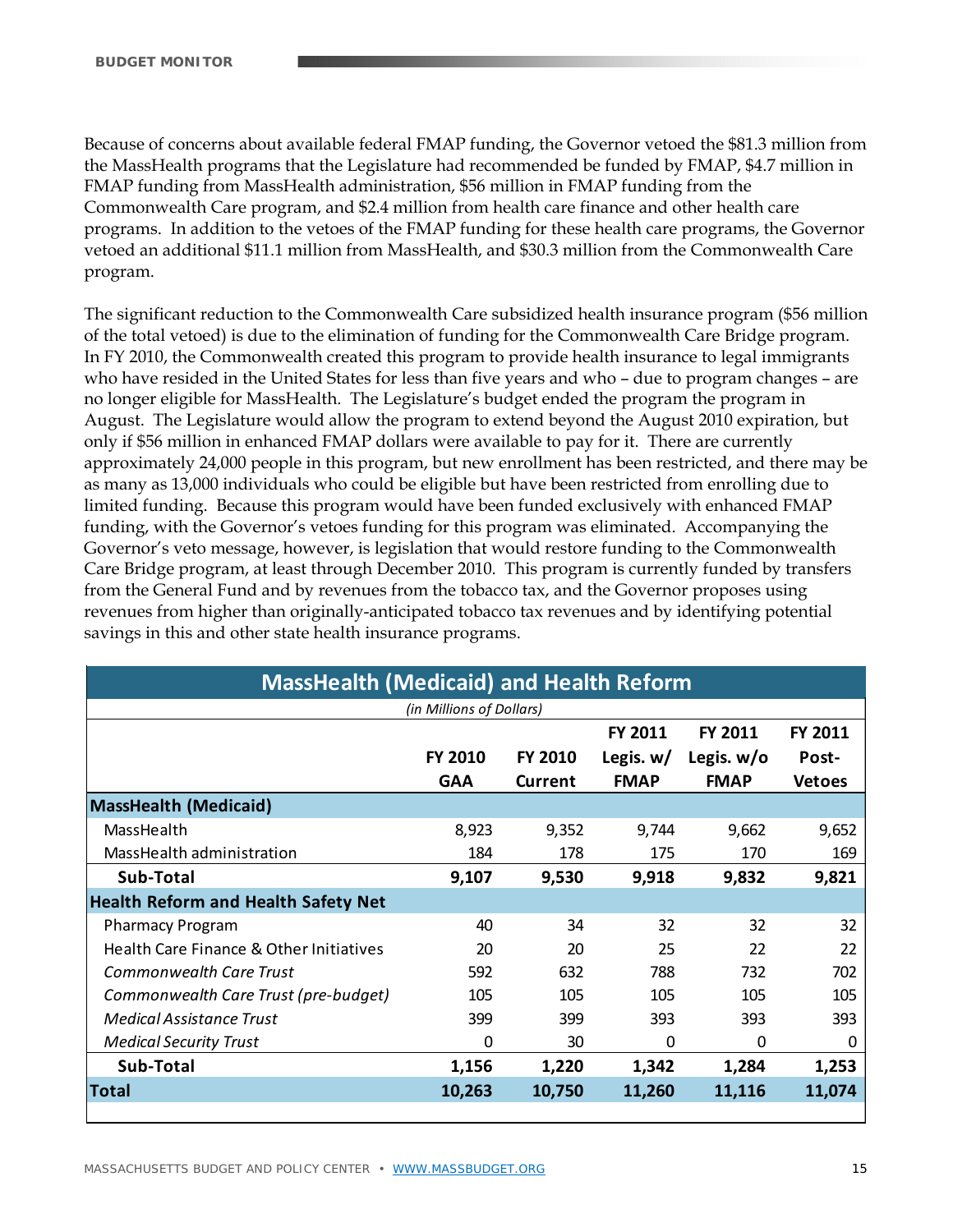In addition to the veto of the Commonwealth Care Bridge FMAP funding, the Governor vetoed an additional \$30.3 million of the proposed transfer to the Commonwealth Care Trust Fund. The administration states that the fund currently has a \$30 million surplus which will carry forward for use in FY 2011, and that this particular veto will not affect eligibility for the program.

Compared to the FY 2010 budget, the FY 2011 budget for the MassHealth program will also lead to some significant programmatic changes and cuts. These changes include:

- A cut in adult dental benefits for MassHealth members. This cut will affect close to 700,000 adults, including approximately 130,000 elders, and is expected to reduce MassHealth program costs by more than \$56 million, and reduce costs to the Commonwealth by less than half that (due to reduced federal reimbursement).
- A reduction in the number of hours for day services provided to disabled adults ("day habilitation"). The FY 2011 budget cuts the number of hours available to these adults – many of whom are severely cognitively disabled – from six to five a day. The gross spending reduction associated with this cut would be approximately \$15.3 million, and the net savings to the Commonwealth would be closer to \$6.8 million.
- A limit on who would be eligible for personal care attendant (PCA) services. Currently, MassHealth will pay for help for disabled adults who need assistance with activities of daily living (getting in and out of bed, dressing, bathing, etc.), even if those adults need only a few hours of help each day (for example, getting dressed for work in the morning). The FY 2011 Post-Veto Budget establishes a "floor" for these services, so that only persons requiring 14 hours of service a week would be eligible for MassHealth coverage for PCA services. This cut is expected to reduce MassHealth costs by \$5.5 million, for a net savings of \$2.4 million.
- A cut of \$1 million in the Children's Behavioral Health Initiative (also known as "*Rosie D*."), which provides universal pediatric mental health screenings, and services for children found to have serious "emotional disturbance." This cut nets the state less than half of that in savings, and leaves the program with \$85.7 million for FY 2011.
- Assumed savings of a total of \$17 million from disease management strategies (\$10 million assumed savings in the original Conference Committee budget proposal, along with an additional \$7 million savings assumed in the Post-Veto Budget using more aggressive savings assumptions.) A disease management program could save money by better coordinating care for MassHealth members with certain chronic conditions such as asthma or diabetes. Because of reduced federal reimbursements associated with lowered MassHealth spending, however, the net savings to the Commonwealth of these programs would be less than half of the gross program cost reductions.
- Reduced grants to certain health care safety net providers, with a cut of \$10 million to what is known as the Distressed Community Provider or Essential Community Provider Fund.
- Elimination of \$500,000 proposed for primary care workforce grants, a program to increase the number of primary care physicians. This program had been funded at the start of FY 2010, but was then eliminated mid-year by so-called 9C cuts. Both the House and Senate had proposed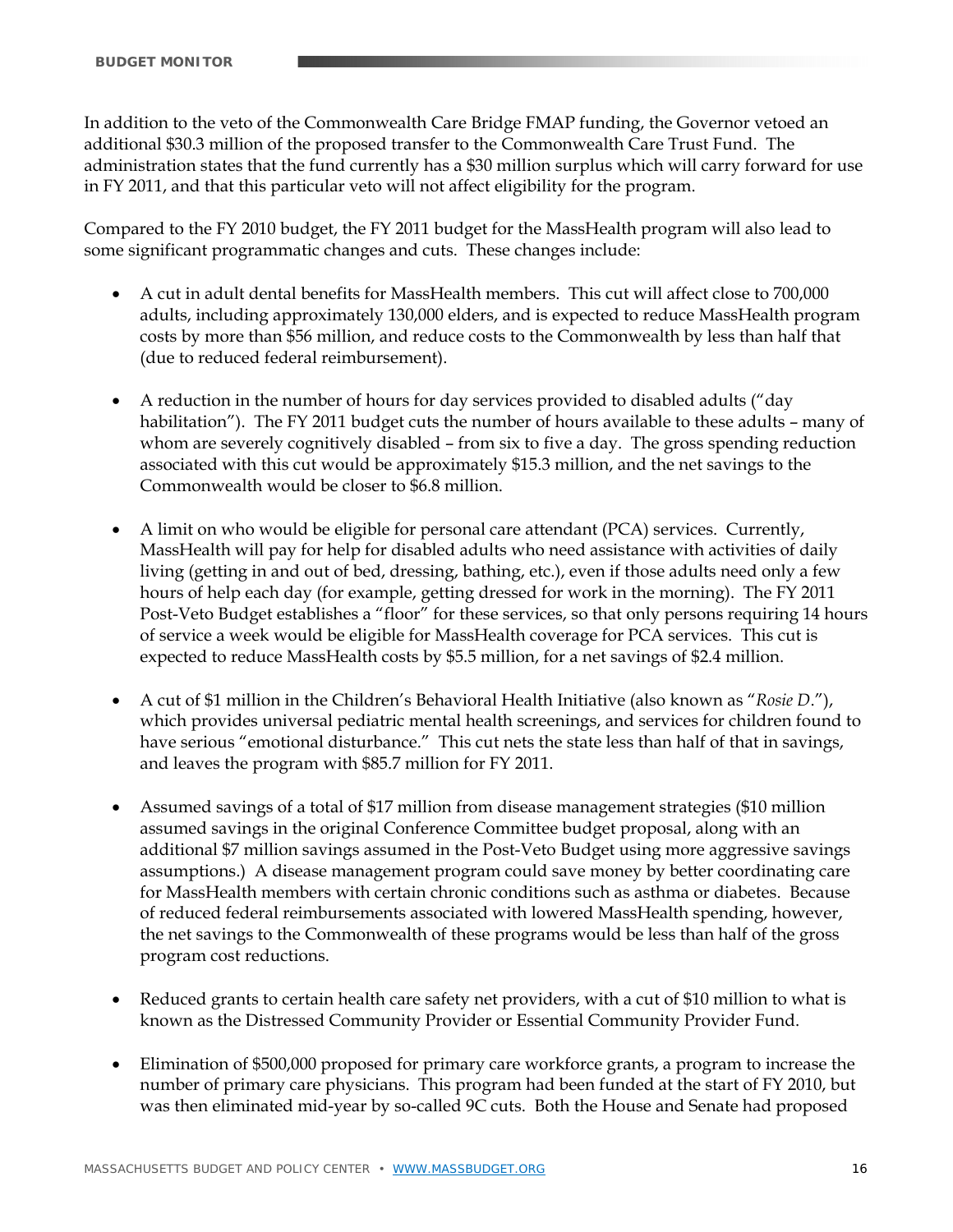restoring this program in FY 2011, but only if the enhanced FMAP funding became available. Without a guarantee of that funding, the Governor vetoed the program.

The FY 2011 Post-Veto Budget also includes several programmatic initiatives. There is language in the budget recommending the study of a variety of care delivery models for Medicaid, including an allmanaged care system, a disease management program (see above), patient-centered "medical homes" for coordinated care, and more. There is also language that would create a pilot program for high-risk children with asthma, in conjunction with the community Asthma Initiative at Children's Hospital in Boston. This program would develop an alternate payment system that would allow for the MassHealth program to cover certain previously-unreimbursed costs that could improve the quality of care for patients with asthma. For example, the program could pay for patient education, assessing environmental triggers, cleaning up environmental triggers, etc.

Although the Governor did not veto any funding for the Prescription Advantage program, the FY 2011 Post-Veto Budget for this program, \$31.5 million, is 8 percent below total funding in FY 2010.

# *Mental Health*

The Post-Veto Budget includes a total of \$621.9 million for mental health services. This total is \$12.1 million less than in the FY 2010 current total budget, and includes \$9.6 million in vetoed enhanced FMAP funds, and \$339,000 in other vetoes.

The Post-Veto mental health budget includes:

- \$71.8 million for children's mental health services. This total, after \$400,000 vetoed due to the unavailability of enhanced FMAP funds, is \$411,000 less than current funding in FY 2010. As in FY 2010, budget language includes reference to the Child Psychiatry Access Project, a program that provides psychiatric consultation to primary care providers, but does not specify the amount of funding that would go to that project. Also as in FY 2010, there is language indicating that funding may go to juvenile court clinics, but the amount of money is not indicated.
- \$386.2 million for adult mental health services, a \$20.2 million increase over FY 2010 current budget totals. This total is a 6 percent increase over FY 2010 totals. The Governor vetoed \$2 million from adult mental health services, due to the current unavailability of enhanced FMAP funds.
- \$137.5 million for mental health facilities. This includes vetoes of \$6.4 million, and is \$29.7 million less than current FY 2010 budget totals, an 18 percent decrease. The FY 2011 Post-Veto Budget maintains the language in the FY 2010 budget, including a provision stating that individuals may be moved out of psychiatric facilities and into the community, but only if the residents can be guaranteed an equal or better level of care. There is, however, a general shift in funding from institution-based care to community-based care.

It is also important to note that a significant portion of the Commonwealth's mental health services for children are funded through the MassHealth program in what is known as the Children's Behavioral Health Initiative (often referred to as the *Rosie D.* program.) This relatively new program mandates universal pediatric screening for mental health disorders and treatment for children with "serious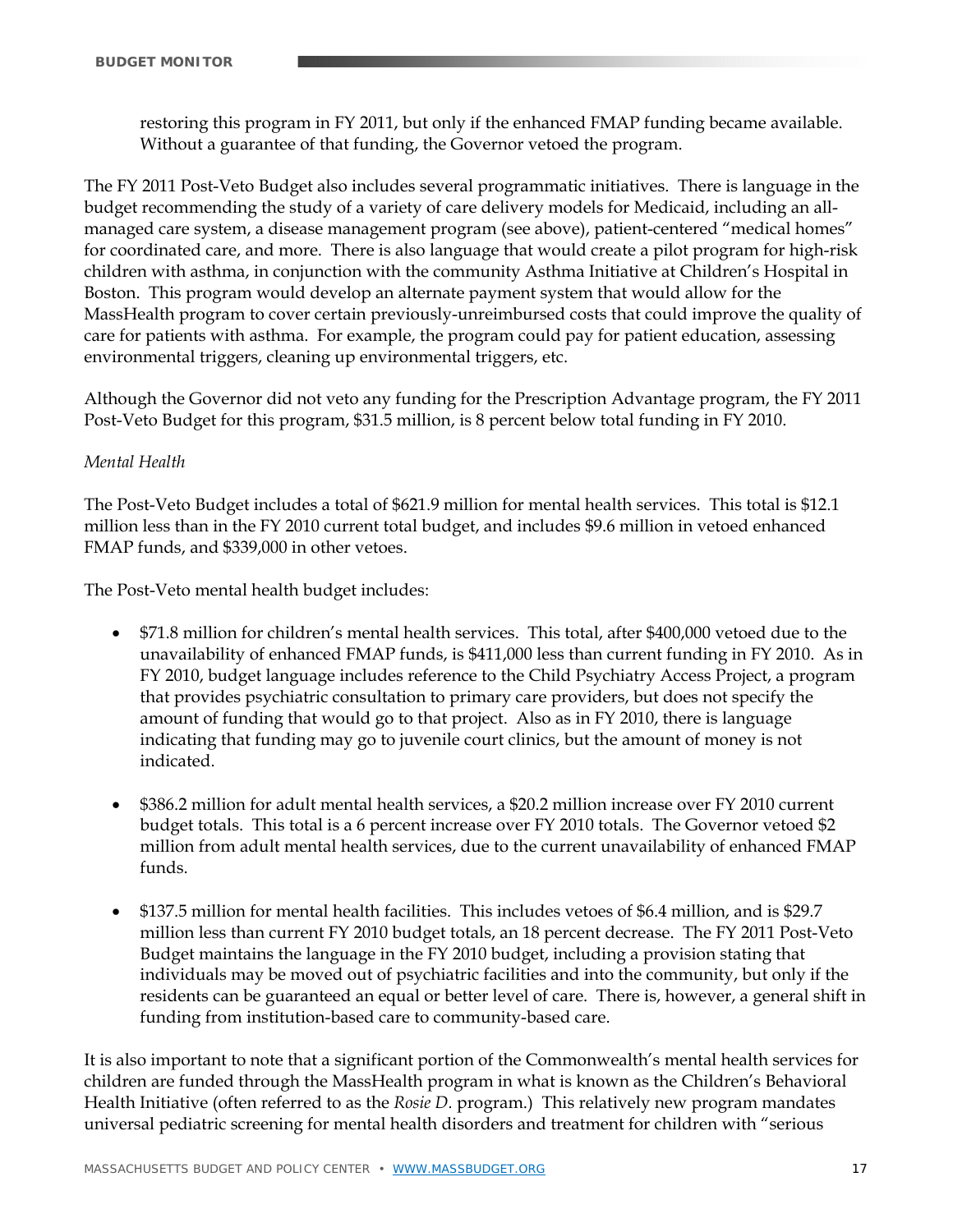emotional disturbance," and will continue to expand towards full implementation in FY 2011. Funding for this program is included in the "MassHealth (Medicaid) and Health Reform" section of this *Budget Monitor*.

# *Public Health*

The FY 2011 Post-Veto public health budget totals \$490.2 million, \$16.4 million or 3 percent less than FY 2010 current budget totals. There were \$15.3 million in vetoes associated with the current unavailability of enhanced FMAP funds, and \$223,000 in additional vetoes. The FY 2011 Post-Veto Budget includes \$328.7 million for community-based services, and \$161.5 million for hospital-based services. Because the FY 2011 budget shifts a homelessness assistance program from the Lemuel Shattuck public health hospital into a homelessness services program within the Department of Housing and Community Development, to allow for better year-to-year comparisons, this *Budget Monitor* adjusts the public health totals by adding the funding (\$1 million) for this program back into the public health hospital account.

There are two public health programs eliminated by the Governor's vetoes, since the Legislature had proposed funding these particular programs solely with enhanced FMAP funds that are currently unavailable. The Primary Care Center and Loan Forgiveness Program, funded at \$250,000 in the FY 2010 current budget, and receiving \$157,000 in the Legislature's FY 2011 proposal was eliminated by the vetoes. Like a similar program in the Executive Office of Health and Human Services (see MassHealth (Medicaid) and Health Reform above), this program was designed to improve health care access by providing financial incentives for health care professionals to enter primary care professions. Also eliminated by the vetoes is health care cost containment program designed to encourage appropriate use of generic prescription drugs ("academic detailing"). The Legislature had proposed \$93,000 from FMAP funds for this programs which last received funding (\$250,000) in FY 2009.

Other highlights of the FY 2011 Post-Veto public health budget include:

- \$34.6 million for AIDS/HIV prevention, screening and treatment programs. This is \$2.2 million less than in the FY 2010 current budget, a 6 percent reduction. The Legislature had proposed funding this program with up to an additional \$1.7 million in enhanced FMAP funds; the Post-Veto amount removes this funding.
- \$24.9 million for early intervention services. This total incorporates \$1.7 million in vetoes associated with the unavailability of enhanced FMAP funding, and is 16 percent below FY 2010 current budget totals.
- \$4.7 million for family health services, level-funding with FY 2010 current budget totals. There were no vetoes to family health services.
- \$5.9 million for health promotion and disease prevention programs, including breast cancer, diabetes, ovarian cancer, stoke, multiple sclerosis prevention and screening, and more. This is a 5 percent cut from funding in FY 2010 for these programs.
- \$50.1 million for immunizations, 4 percent less than current FY 2010 budgeted amounts. The Legislature had proposed close to \$2 million more in funding for immunizations that would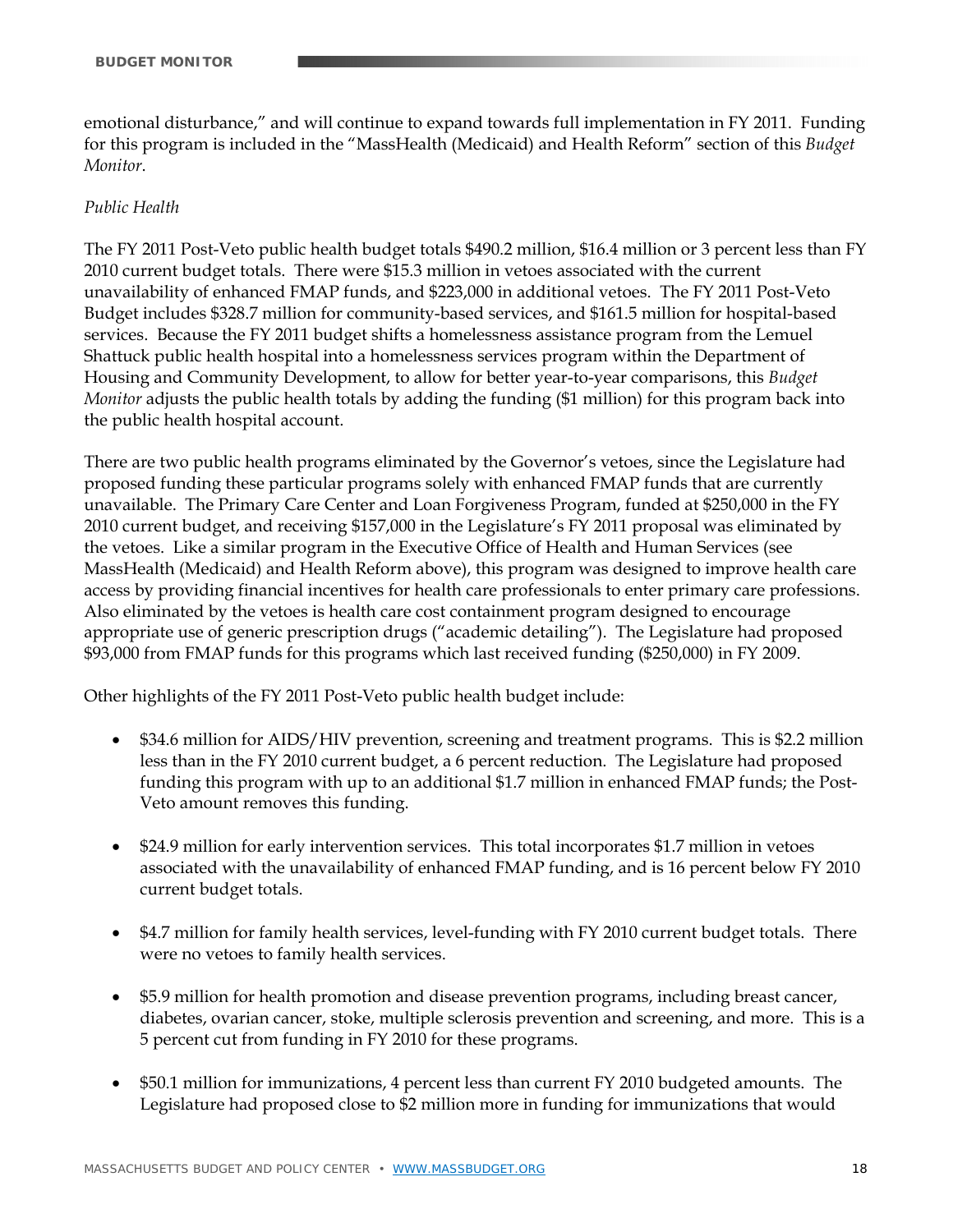have come from enhanced FMAP funds. As in FY 2010, there is language indicating that an assessment on health insurers would cover these costs.

- \$11.6 million for school health services, a 3 percent cut from FY 2010 current totals. Language in the budget indicates that funding for school nurses would be at the same level as in FY 2010, and that funding could be made available for the Mass. Model of Community Coalitions. This total incorporates a veto of \$127,000 associated with FMAP funding.
- \$8.1 million for sexual assault and domestic violence prevention services, \$344,000 less than in the current FY 2010 budget. Vetoes to domestic violence and sexual assault prevention total \$801,000. Although not included in these totals, there is also \$20.1 million in the Post-Veto Budget for the Department of Children and Families for support services for people at risk of domestic violence.
- \$82.8 million for substance abuse services, after vetoes totaling \$3.4 million due to the unavailability of enhanced FMAP funding. This total is \$1.4 million or 2 percent less than FY 2010 totals.
- \$4.5 million for smoking prevention, just under FY 2010 current budget totals. Note that funding for smoking prevention programs in FY 2009 was \$12.2 million (not adjusted for inflation.) Smoking prevention is one of the few public health programs funded by the Legislature without anticipated enhanced FMAP funds, so it was unaffected by the Governor's vetoes.
- \$2.4 million for teen pregnancy prevention programs, after a \$50,000 veto related to the unavailability of enhanced FMAP. This is 9 percent below current FY 2010 budgeted amounts.
- \$2.8 million for a variety of youth violence prevention programs, a 20 percent cut over FY 2010 budgeted totals. In FY 2010 the budget funds "Youth-at-Risk" grants within the Executive Office of Health and Human Services, but the FY 2011 budget moves these particular grants to the Department of Public Health, and also funds additional youth violence prevention grants within the Department of Public Health.

The FY 2011 budget creates a new fund – the Substance Abuse Prevention and Treatment Fund – by dedicating existing sales tax revenues from the sale of alcoholic beverages. This fund would then be the source of funding for substance abuse programming.

The FY 2011 Post-Veto budget also includes the creation of a pilot public health program for children with asthma, in conjunction with the community Asthma Initiative at Children's Hospital in Boston (see discussion in MassHealth (Medicaid) and Health Reform above).

# *State Employee Health Insurance*

The Post-Veto Budget includes \$1.35 billion for state employee health insurance, with \$2.1 million vetoed by the Governor in the transfer to the State Retiree Benefits Trust Fund. The total state employee health insurance costs are a function of the number of anticipated employees, and expected health care cost growth. The FY 2011 Post-Veto Budget maintains the current retirement health insurance contribution schedule.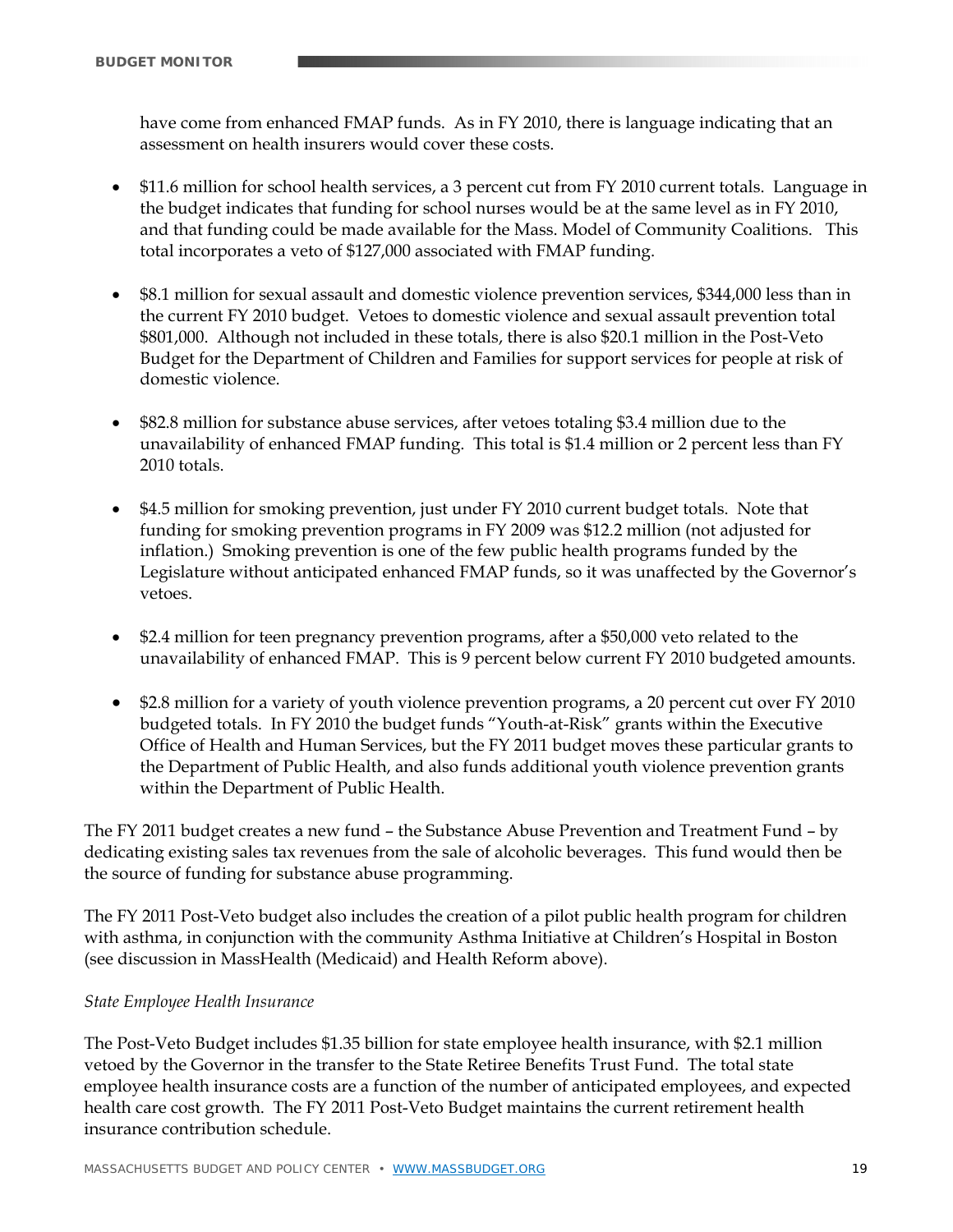It is important to note that the Post-Veto Budget reorganizes the budget for certain employee health insurance costs, so it is not possible to make accurate year-to-year comparisons of state employee health insurance costs without making several adjustments (see discussion below). The total includes funding for the Group Insurance Commission (GIC), as well as additional state funding for employee health benefits. The total also includes funding transferred from the General Fund to a special State Retiree Benefits Trust designated to fund health care costs for retirees. The FY 2011 budget incorporates costs that had in prior years been paid for elsewhere. For example, the budget transfers to the GIC \$36.6 million from the county sheriffs' offices to pay for the health insurance costs of their staff. In FY 2010, these costs had been incorporated into the county sheriff appropriations. Similarly, the FY 2011 budget transfers \$24.1 million from the MBTA to cover the costs of health insurance for MBTA employees, and \$7.6 million from the Massachusetts Turnpike Authority to cover the costs of health insurance for their employees – costs which in prior years had not been included in budgeted appropriations at all, as they were directly covered by these transportation authorities. In order to allow for accurate year-to-year comparisons, the totals in this *Budget Monitor* subtract these FY 2011 health care costs from the state employee health insurance totals (see Appendix A, "What are the 'adjustments' made to the budget proposals?" at the end of this *Monitor*.)

It is also important to understand that this state employee health insurance total adjusts for the fact that more municipalities are opting to participate in the state's Group Insurance Commission health care plans. These increased costs in the Group Insurance Commission do not actually increase the state's health insurance costs, because they are reimbursed by the participating municipalities. The FY 2010 budget includes approximately \$203.7 million in fully-reimbursed municipal health care costs, and the FY 2011 budget includes approximately \$276.8 million in reimbursed municipal health care costs. In order to avoid an artificial distortion in the budget for state employee health insurance due to the increasing number of municipalities participating in the state's Group Insurance program, the totals in this *Budget Monitor* remove the full amount of these municipal health care costs. After all of these adjustments, the FY 2011 Post-Veto Budget for state employee health insurance totals is 7 percent above the current FY 2010 total.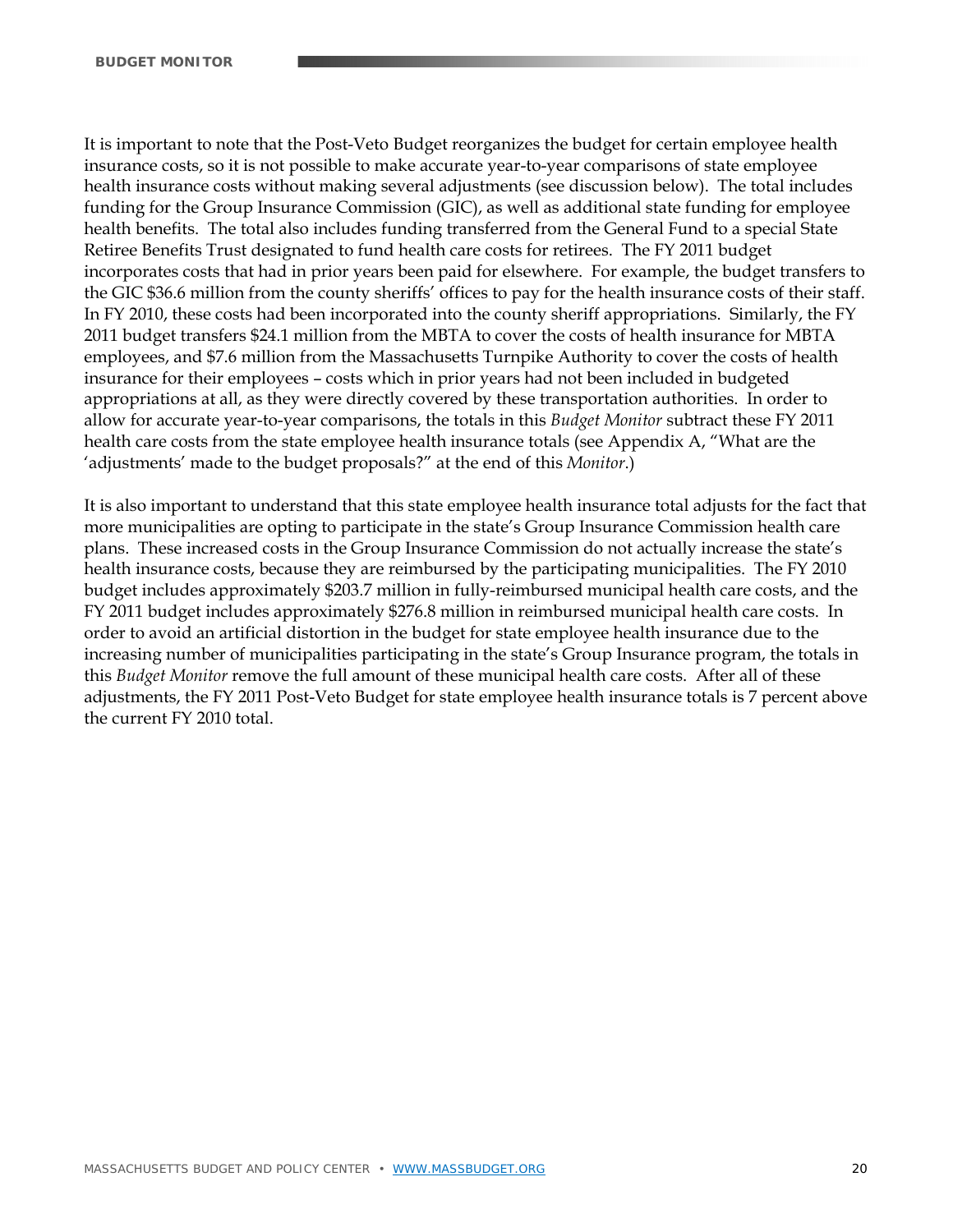# **HUMAN SERVICES**

| <b>FY 2010 GAA</b>                                   | \$3.361.492.631 |
|------------------------------------------------------|-----------------|
| FY 2010 Current                                      | \$3,336,038,556 |
| FY 2011 Legislature Budget (Adjusted, Without FMAP)* | \$3,291,790,586 |
| FY 2011 Legislature Budget (Adjusted, With FMAP)     | \$3,356,612,281 |

|            | FY 2011 Post-Veto Budget (Adjusted)**                                                  | \$3,291,072,787   |
|------------|----------------------------------------------------------------------------------------|-------------------|
| LШ<br>PARI | Increase (decrease) from FY 2010 Current                                               | \$ (44, 965, 769) |
| COM        | Increase (decrease) from FY 2011 Legislature Budget (Adjusted,<br><b>Without FMAP)</b> | \$ (717, 799)     |

*\* An explanation of FMAP is provided in the text below.* 

\*\*In cases where the Legislature has shifted line items between categories, we have made an adjustment to reflect FY *2010 categories in order to provide an apples‐to‐apples comparison.*

After accounting for the Governor's vetoes, the FY 2011 Post-Veto Budget appropriates \$3.29 billion for Human Services. This is \$45 million below current FY 2010 budget levels. To see how the Post-Veto Budget for this category compares to the budgets proposed by the Governor, the House, and Senate earlier this year, please go to *MassBudget*'s *Budget Browser*, available here.

The budget crafted by the Conference Committee and enacted by the Legislature included two sets of funding recommendations: one if Congress provides previously anticipated fiscal relief in the form of enhanced Medicaid reimbursements (FMAP), and one if that revenue is not available. Because that revenue is not currently available and it appears increasingly likely that Congress will fail to provide it, the Governor vetoed the spending levels that relied on that revenue (if the funding is provided the state could enact a supplemental budget to spend it).

Because the House and Senate had assumed the extended FMAP funding when they crafted their budgets (as did most states), the overall funding recommended by the Conference Committee for Human Services if there is not an FMAP extension was below the lower of the House and Senate recommendations, which were \$3.32 billion and \$3.35 billion respectively. For Human Services, the Legislature had recommended \$3.35 billion if the FMAP funding was extended and \$3.29 billion if it was not, a difference of \$64.8 million.

In this analysis "Human Services" include services for children and families, transitional assistance for low-income families, services to the adults with developmental disabilities, and Other Human Services detailed below. For information about Mental Health services, please see the Health Care portion of this *Budget Monitor*.

# *Children and Families*

After accounting for the Governor's vetoes, the FY 2011 budget includes \$742.9 million in funding for the Department of Children and Families (DCF) and the child and family services it administers, \$29.7 million below current FY 2010 budget levels and \$40.8 million, or 5 percent, below the FY 2010 GAA. The Post-Veto Budget for DCF matches the Legislature's budget without any enhanced FMAP, which fell below both the House proposal of \$744.7 million and the Senate proposal of \$764.8 million.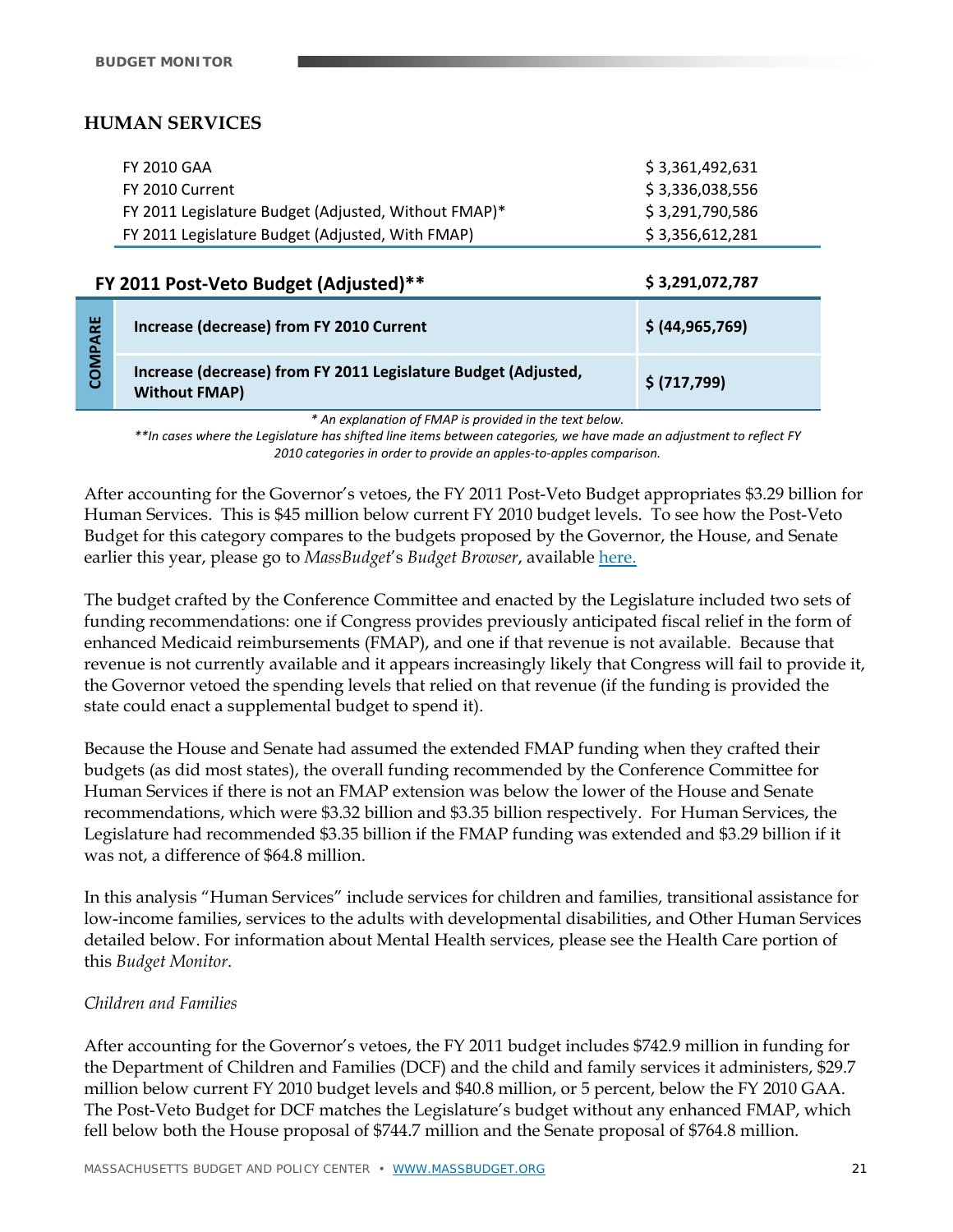The Legislature also included up to \$17.9 million in additional FMAP allocations for DCF, which were vetoed by the Governor since the approval of the FMAP extension is unlikely.

More specifically, the FY 2011 Post Veto budget provides the following:

- \$201.6 million for Group Care Services, \$18.2 million, or 8.3 percent, below current FY 2010 budget levels. The Post-Veto Budget for this program matches the Legislature's budget without any enhanced FMAP funding which fell below the House proposal of \$202.6 million and the Senate proposal of \$205.4 million. The \$3.8 million FMAP allocation included for this program in the Legislature's budget was vetoed by the Governor.
- \$288.4 million in total for Services to Children and Families, including Family Support and Stabilization. This total falls \$5.1 million below current FY 2010 budget levels. The FY 2011 budget includes the Legislature's recommendation, which originated in the House proposal, to separate Family Support and Stabilization services from the larger Service for Children and Families account and create a distinct account. The Post-Veto Budget for this program matches the Legislature's budget without any enhanced FMAP funding which fell below both the House proposal of \$293.1 million and the Senate proposal of \$295.2 million. The \$7.4 million FMAP allocation included for this program in the Legislature's budget was vetoed by the Governor.
- \$64.1 million for the administration of the Department of Children and Families (DCF), \$4 million below current FY 2010 budget levels. The Post-Veto Budget for this program matches the Legislature's budget without any enhanced FMAP funding which fell below both the House proposal of \$65.1 million and the Senate proposal of \$68.7 million. The \$4 million FMAP allocation included for this program in the Legislature's budget was vetoed by the Governor.

# *Developmental Services*

After accounting for the Governor's vetoes, the FY 2011 budget includes \$1.248 billion in funding for the Department of Developmental Services (DDS) and the services it administers, \$4.1 million below current FY 2010 budget levels and \$11.9 million below the FY 2010 GAA. The Post-Veto Budget for DDS matches the Legislature's budget, which fell below both the House proposal of \$1.257 billion and the Senate proposal of \$1.261 billion. The Legislature also included up to \$19.1 million in additional FMAP allocations for DDS which were vetoed by the Governor because of the FMAP extension's unlikely passage.

More specifically, the FY 2011 Post Veto budget provides the following:

 A total of \$859.7 million for community-based and state-operated residential supports, \$22.4 million above current FY 2010 budget levels of \$837.4 million. This increase appears to reflect the transitioning of clients from state facilities to other residential programs. The Post-Veto Budget for these programs matches the Legislature's budget without any enhanced FMAP funding, which fell below both the House proposal of \$861.8 million and the Senate proposal of \$866.3 million. The Legislature included up to \$6.5 million in additional funds for this program had FMAP funds become available; this FMAP allocation was vetoed by the Governor.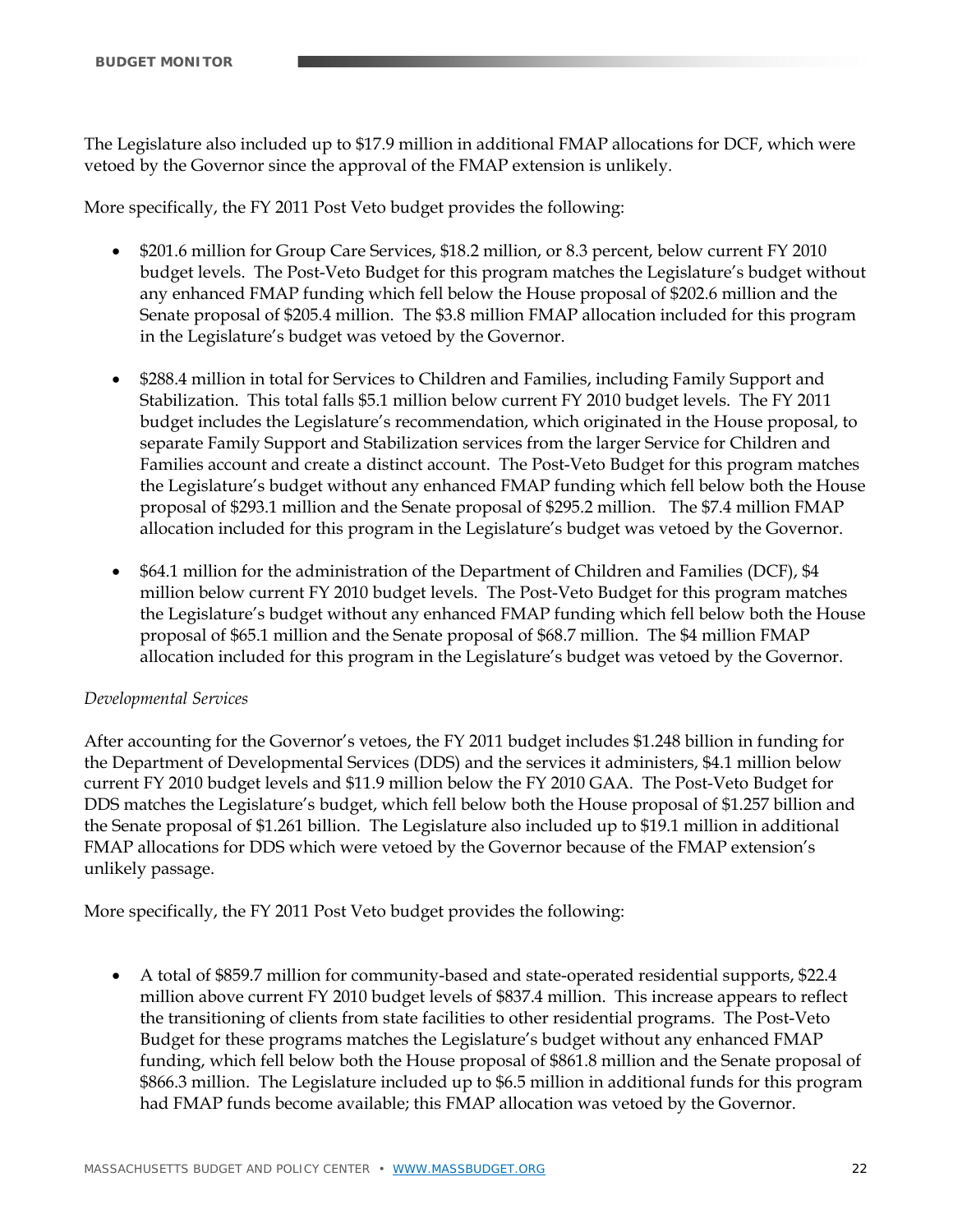- \$115.3 million in funding for community day and work programs, \$4.7 million below current FY 2010 budget levels. The Post-Veto Budget for community day and work matches the Legislature's budget without any enhanced FMAP funding, which was below both the House proposal of \$120 million and the Senate proposal of \$116.3 million. The \$4.7 million FMAP allocation included for this program in the Legislature's budget, which would have provided for level funding, was vetoed by the Governor.
- \$57.2 million in funding for the administration of the Department of Developmental Services (DDS), \$8.7 million, or 13 percent, below current FY 2010 budget levels. The Post-Veto Budget matches the Legislature's budget without enhanced FMAP, which matched the House proposal but fell below the Senate proposal of \$62.9 million. The \$5.7 million FMAP allocation included for this program in the Legislature's budget was vetoed by the Governor.
- Level-funding for transitional services for adults (turning 22) when compared to current FY 2010 budget levels.

The FY 2011 budget also maintains the Legislature's proposed line item language which restricts the ability of the department to close state-operated facilities.

# *Elder Services*

The Post-Veto Budget includes \$212.4 million for elder services programs, after a \$13 million veto due to the unavailability of enhanced FMAP funds. This total is 3 percent below FY 2010 current budget totals. (For funding for the Prescription Advantage program, funding for nursing homes, and funding for MassHealth Senior Care, see the "MassHealth (Medicaid) and Health Reform" section of this *Budget Monitor*.)

After a veto of \$10.8 million due to the presumed unavailability of FMAP funding, the elder home care program, which provides community-based long-term care services allowing elders to remain in the community and helps keep them from moving into nursing homes, receives a total of \$129.6 million in the Post-Veto Budget. This is 5 percent less than in the FY 2010 current budget. The enhanced home care program for more frail elders receives \$45.8 million, level FY 2010 current budget totals. Not only would elders on the waiting list be forced to continue waiting, it is possible that more than 1,000 frail elders currently receiving community-based long-term care are likely to lose their supports.

After an FMAP-related veto of \$1.5 million, the protective services program, which provides services for elders at risk of neglect or abuse, receives \$15.3 million in the Post-Veto Budget. This is level with FY 2010 current budget totals, largely because in FY 2010 there were 9C cuts of \$1 million during the fall.

Elder housing programs, including funding for homeless elders, receive \$1.5 million in the Post-Veto Budget. This total is level with FY 2010 current budget levels. The FY 2011 budget includes language that these dollars could also be used to support what are known as "naturally-occurring retirement communities," which are coordinated community-based support service networks that allow elders to age in place.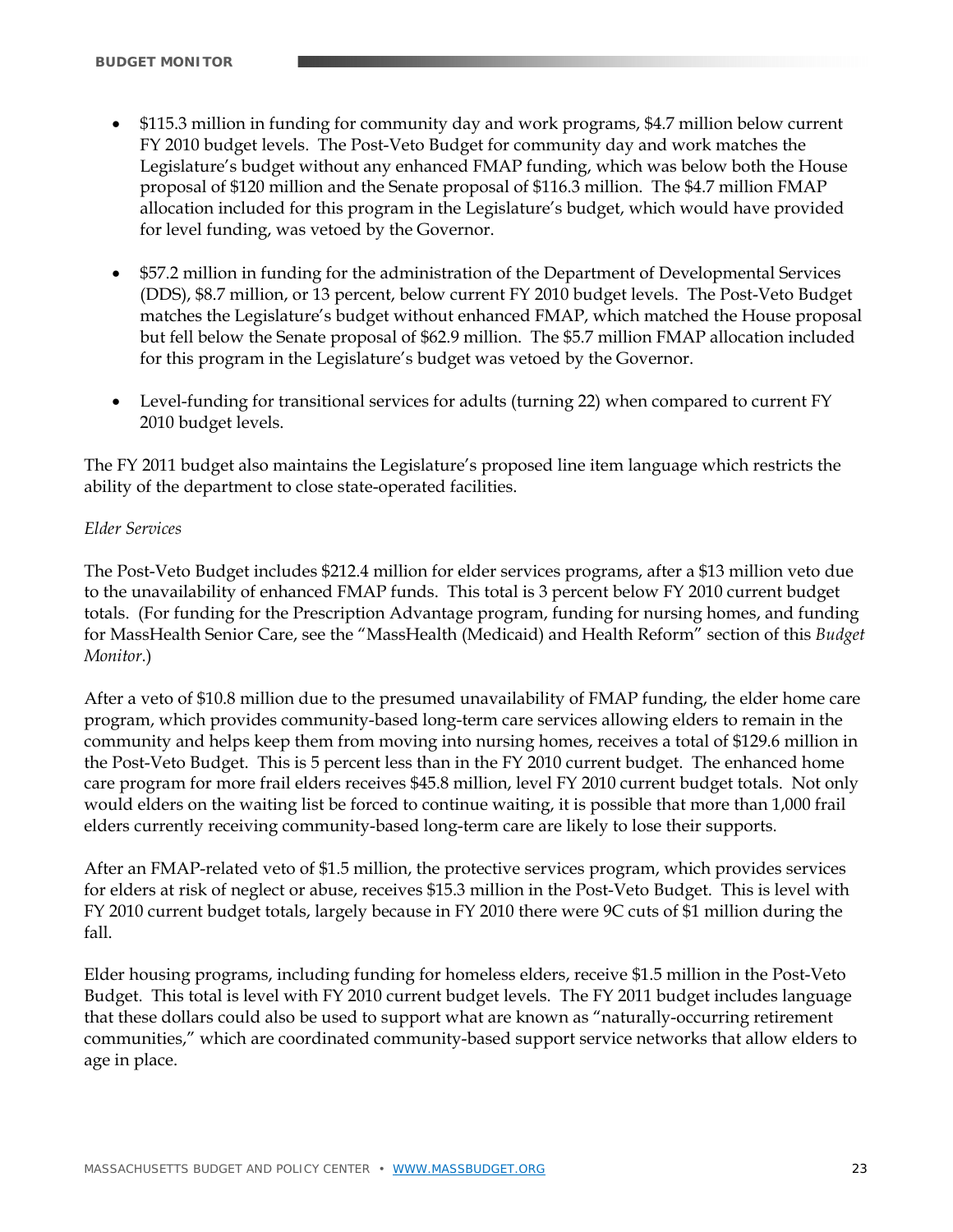# *Transitional Assistance*

After accounting for the Governor's vetoes, the FY 2011 budget includes \$763.5 million in funding for the Department of Transitional Assistance (DTA) and the services it administers, \$2.7 million below current FY 2010 budget levels. The Legislature also included up to \$13.4 million in additional FMAP allocations for DTA which were vetoed by the Governor because of the FMAP extension's unlikely approval. In addition to vetoing the FMAP allocations, the Governor vetoed an additional \$663,000 from the Legislature's appropriation for DTA administration. The Legislature's budget without any enhanced FMAP funds was below both the House proposal of \$776.7 million and the Senate proposal of \$771.1 million.

More specifically, the FY 2011 Post Veto budget provides the following:

- \$15 million in funding for the Employment Services Program (ESP), \$6 million, or 29 percent, below current FY 2010 budget levels. The Post-Veto Budget matches the Legislature's budget without enhanced FMAP funds, which was below both the House proposal of \$23 million and the Senate proposal of \$16 million. The \$8.1 million FMAP allocation included for this program in the Legislature's budget was vetoed by the Governor.
- \$315.2 million in funding for Transitional Aid to Families with Dependent Children (TAFDC) grant payments, \$2.9 million above current FY 2010 budget levels. The Post-Veto Budget matches the Legislature's budget without enhanced FMAP funds, which was below both the House proposal of \$319.2 million and the Senate proposal of \$316.2 million. The \$1 million FMAP allocation included for this program in the Legislature's budget was vetoed by the Governor.

# *Other Human Services*

 After accounting for the Governor's vetoes, the FY 2011 budget includes \$323.7 million in funding for the Other Human Services, \$1.2 million below current FY 2010 budget levels. The Legislature also included up to \$1.4 million in additional FMAP allocations for Other Human Services which were vetoed by the Governor because of the FMAP extension's unlikely approval.

"Other Human Services" includes numerous departments and services, such as the Department of Youth Services, services for Veterans, the Massachusetts Commission for the Blind, the Massachusetts Rehabilitation Commission, and the Massachusetts Commission for the Deaf and Hard of Hearing.

The FY 2011 Post Veto budget provides the following for Other Human Services:

- \$4.36 million in funding for home care services for the disabled under the Massachusetts Rehabilitation Commission, about \$740,000, or 15 percent, below current FY 2010 budget levels. The \$406,000 FMAP allocation included for this program in the Legislature's budget was vetoed by the Governor.
- \$143.1 million in total funding for the Department of Youth Services (DYS) and the programs it administers, \$5.1 million below current FY 2010 budget levels. The Legislature's budget, without enhanced FMAP, falls below the House proposal of \$143.3 million and the Senate proposal of \$144.7 million. The \$633,000 FMAP allocation included for this program in the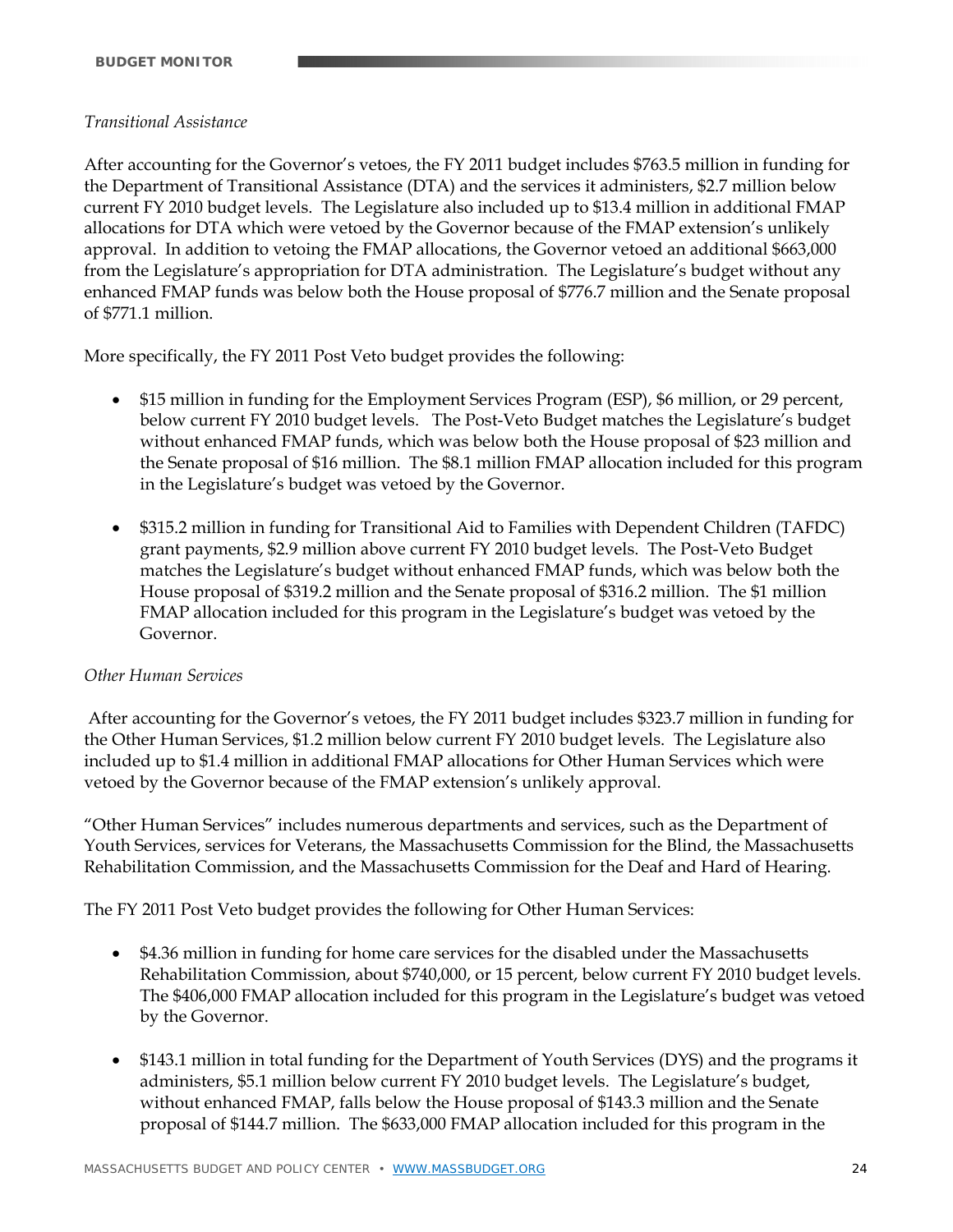Legislature's budget was vetoed by the Governor, as well as \$55,000 in additional vetoes. As such, the FY 2011 budget for DYS fell \$55,000 below the Legislature's recommendation.

 \$45.4 million in funding for the Soldier's Homes in the state, \$1 million below current FY 2010 budget levels.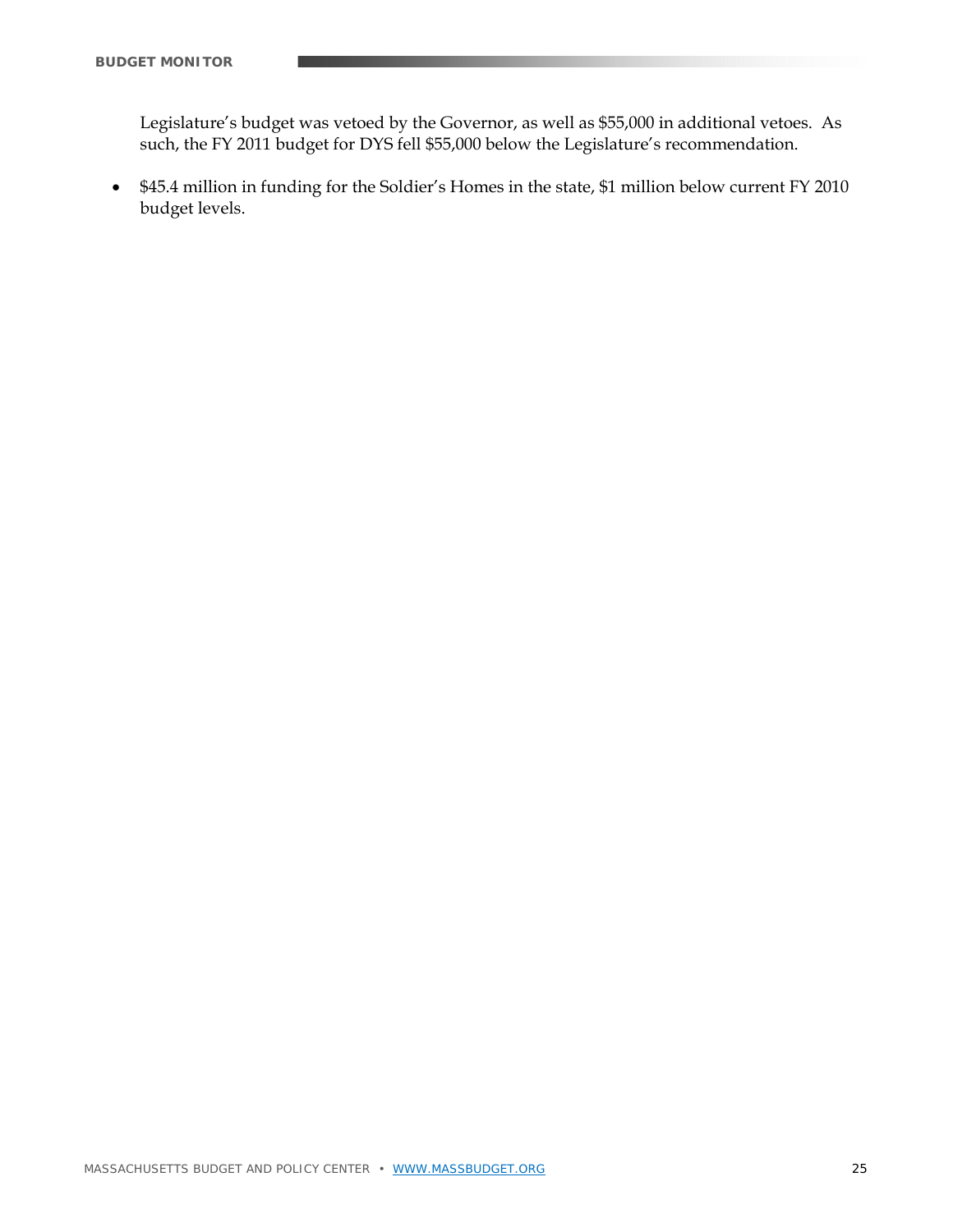# **INFRASTRUCTURE, HOUSING & ECONOMIC DEVELOPMENT**

| <b>FY 2010 GAA</b>                                   | \$1,625,366,862 |
|------------------------------------------------------|-----------------|
| FY 2010 Current                                      | \$1,679,308,313 |
| FY 2011 Legislature Budget (Adjusted, Without FMAP)* | \$1,637,887,540 |
| FY 2011 Legislature Budget (Adjusted, With FMAP)     | \$1,652,039,018 |

| \$1,620,302,604<br>FY 2011 Post-Veto Budget (Adjusted)** |                                                                                        |                 |  |  |  |
|----------------------------------------------------------|----------------------------------------------------------------------------------------|-----------------|--|--|--|
| 붵<br>ිටි                                                 | Increase (decrease) from FY 2010 Current                                               | \$ (59,005,709) |  |  |  |
|                                                          | Increase (decrease) from FY 2011 Legislature Budget (Adjusted,<br><b>Without FMAP)</b> | \$(17,584,936)  |  |  |  |

*\* An explanation of FMAP is provided in the text below.* 

\*\*In cases where the Legislature has shifted line items between categories, we have made an adjustment to reflect FY *2010 categories in order to provide an apples‐to‐apples comparison.*

After accounting for the Governor's vetoes, the FY 2011 budget appropriates \$1.62 billion for Infrastructure, Housing, and Economic Development programs. This is \$59 million less than the FY 2010 current budget. To see how the Post-Veto Budget for this category compares to the budgets proposed by the Governor, the House, and Senate earlier this year, please go to *MassBudget's Budget Browser,* available here.

The budget crafted by the Conference Committee and enacted by the Legislature included two sets of funding recommendations: one if Congress provides previously anticipated fiscal relief in the form of enhanced Medicaid reimbursements (FMAP), and one if that revenue is not available. Because that revenue is not currently available and it appears increasingly likely that Congress will fail to provide it, the Governor vetoed the spending levels that relied on that revenue (if the funding is provided the state could enact a supplemental budget to spend it).

Because the House and Senate had assumed the extended FMAP funding when they crafted their budgets (as did most states), the spending levels recommended by the Conference Committee if there isn't an FMAP extension were generally at or below the lower of the House and Senate recommendations. In Infrastructure, Housing, and Economic Development, the Legislature recommended \$1.65 billion if the FMAP funding is extended and \$1.64 billion if it is not.

#### *Economic Development*

The FY 2011 Post-Veto Budget provides \$21.5 million for economic development programs. This is a \$17.3 million reduction from the FY 2010 current budget and is the same as the Legislature's FY 2011 budget proposal. For this category, the Legislature had proposed a level of funding that was lower than both the House and the Senate (11.4 percent and 2.3 percent lower, respectively).

The Massachusetts Life Sciences Investment Fund, which is funded through budget surpluses, could receive \$10 million in the course of FY 2011; however, because it is not an appropriation and is contingent on surpluses, there is no funding currently allocated for this fund for FY 2011.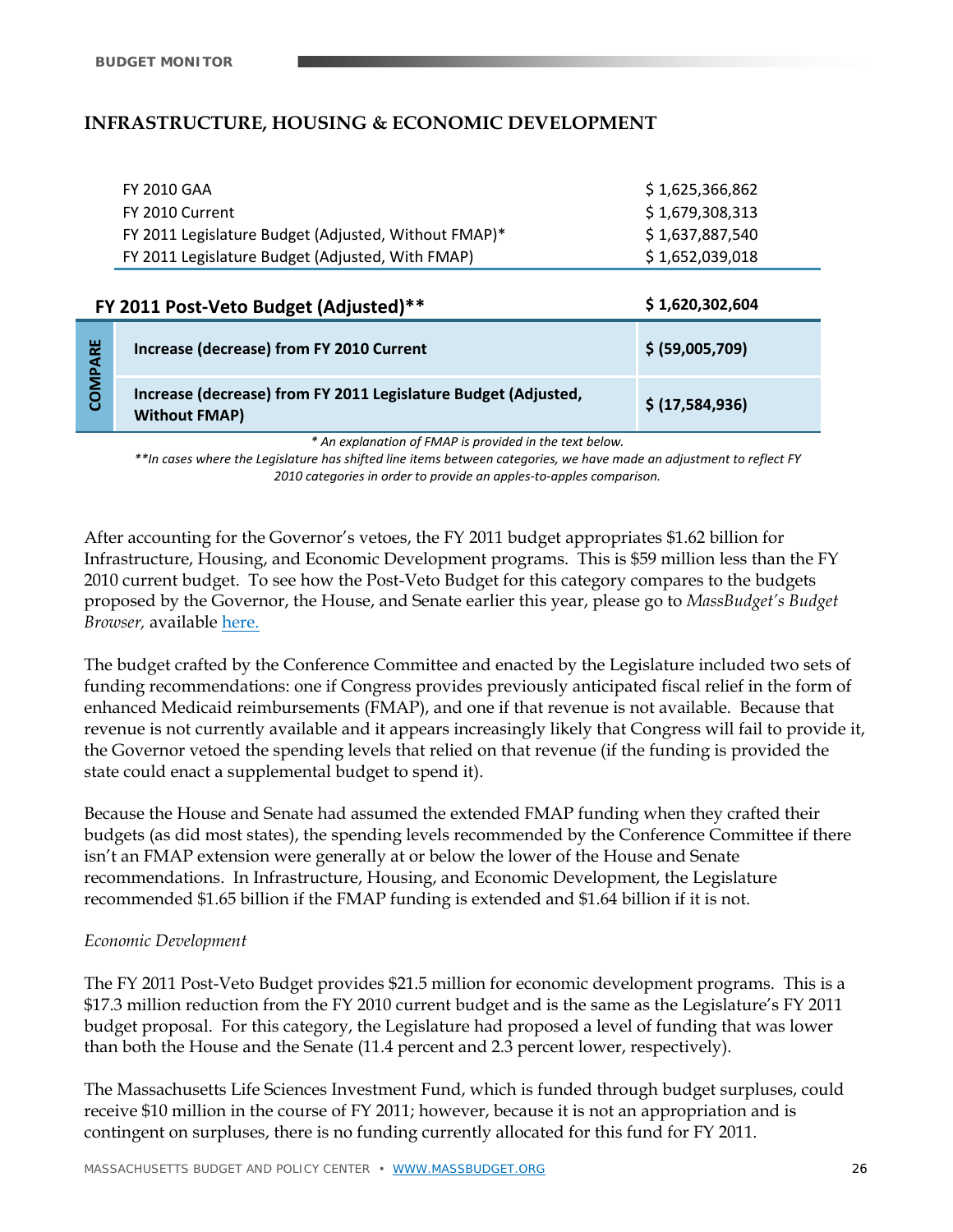The FY 2011 Post-Veto Budget does not include the creation of the Massachusetts Marketing Partnership, which, as outlined in the Senate Final FY 2011 budget, would coordinate trade, travel, tourism and entertainment services within the Executive Office of Housing & Economic Development. Funding for all of the economic development programs that would have been included within the Marketing Partnership is reduced in the Post-Veto Budget. The largest cut occurred with the Massachusetts Office of Travel and Tourism —a reduction of \$4.2 million from FY 2010 current amounts. The Governor has sought outside funding from the Massachusetts Convention Center Authority to make up for some of this reduced funding, however because these are not state funds, MassBudget has not included this amount in the total state funding for this line item. In addition, funding for the Massachusetts Sports & Entertainment Commission is reduced by 50 percent, over FY 2010 current amounts, to \$300,000, and the Massachusetts International Trade Council is reduced by \$25,000 (20 percent) to total funding of \$100,000.

Other significant elements of the FY 2011 Post-Veto Budget include:

- The Summer Jobs program for at-risk youth is reduced to \$3.7 million, which is \$300,000 less than FY 2010 current amounts and in line with the FY 2011 House proposal. The Senate had proposed level funding to FY 2010 current amounts, totaling \$4 million.
- The District Local Technical Assistance Fund is level funded at \$2 million, compared to FY 2010 current budgeted amounts, as it was in the House final FY 2011 budget proposal. This funding had been eliminated in the Senate FY 2011 final proposal. In FY 2010 and FY 2009, the District Local Technical Assistance Fund was initially funded through an outside section, which was vetoed by the Governor, and then later funded through separate legislation.
- Individual Training Grants are funded at \$750,000, which was the Senate final proposal for this line item and is level funding compared to FY 2010 current amounts. The House had proposed an increase for FY 2011 of \$845,000.
- Regional Economic Development Grants are eliminated the FY 2011 Post-Veto Budget. Funding for this line item had been reduced in the House final budget to \$400,000 and funded as an earmark in a different line item. The Senate final FY 2011 budget proposed level funding compared to FY 2010 current amounts, at \$800,000.

# *Housing*

The FY 2011 Post-Veto Budget appropriates \$272.4 million for state housing programs which is \$35.9 million less than the current amount budgeted for FY 2010. The Legislature's FY 2011 budget (also called the Conference Committee budget) provided \$272.5 million in funding for housing programs and provided up to \$6.9 million more if additional FMAP money were approved by Congress. The Governor vetoed this provisional funding since the FMAP money was not extended by Congress before the start of the state's fiscal year on July 1.

The single largest account within the state's housing budget is the Emergency Assistance program (EA) that provides shelter and services to homeless families living at or below 115 percent of poverty. The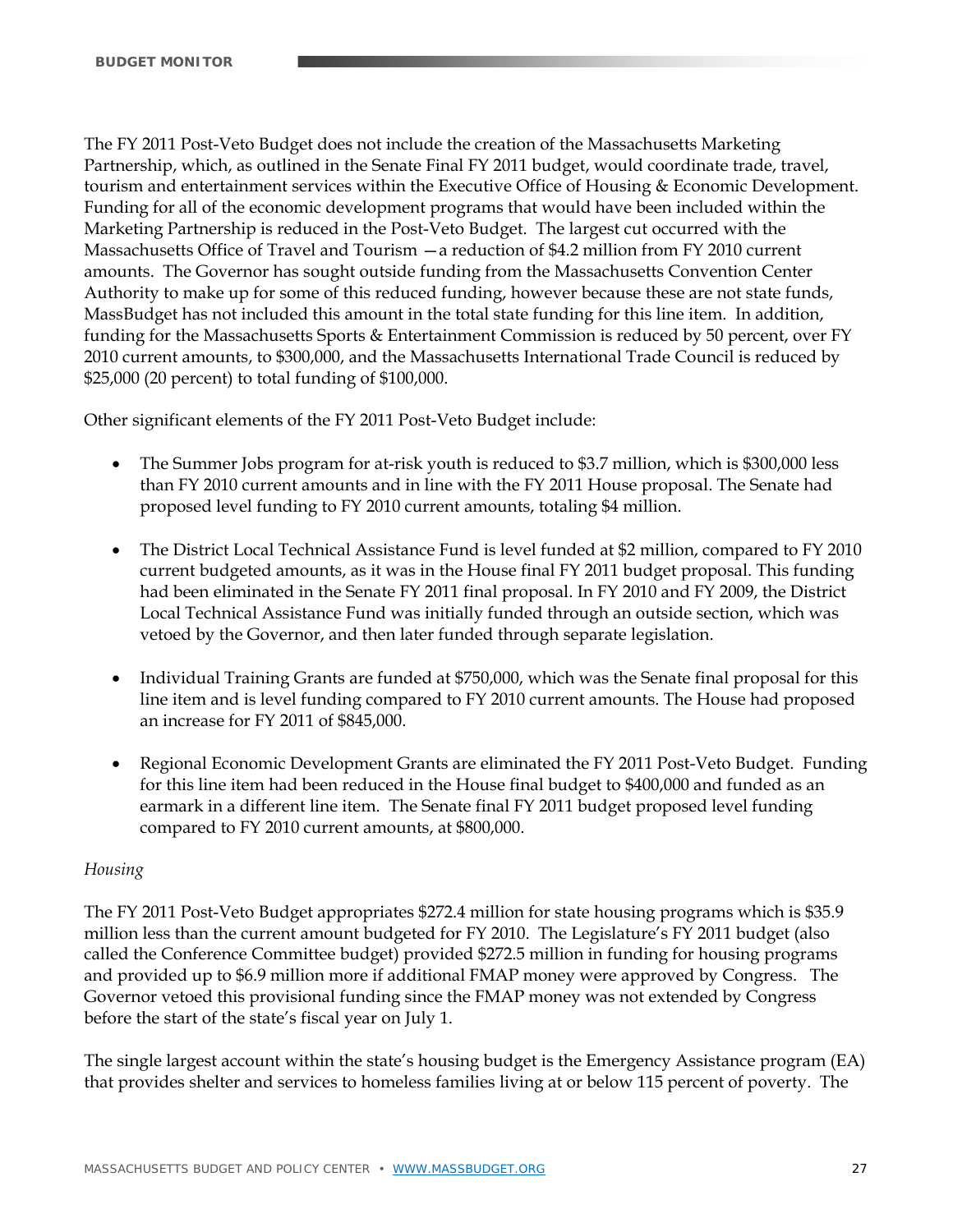recent economic crisis has greatly increased demand for EA.2 While the FY 2010 General Appropriations Act (GAA) provided \$91.6 million to provide services to homeless families, the Legislature appropriated an additional \$60.1 million bringing the current budget in FY 2010 to \$151.7 million. The FY 2011 Post-Veto Budget of \$115.4 million for EA is a cut of \$36.3 million from the current FY 2010 budget. The additional \$1.6 million that the Legislature approved for the program, pending the extension of FMAP funding, was vetoed by the Governor.

In its FY 2011 budget, the Legislature approved a number of changes to EA including:

- A \$3.5 million earmark directing the Department of Housing and Community Development (DHCD) to provide housing to homeless families who are living in shelters, particularly those who have been residing in hotels and motels because shelters have run out of space. In its budget the Legislature provided an additional \$500,000 for this program should Congress pass FMAP. The Governor vetoed this additional earmark.
- Requiring that DHCD work with hotels and motels to provide homeless families with cribs for children 3 years old or under and to make its best efforts to assure that all homeless families have access to refrigeration and basic cooking facilities.
- Requiring that DHCD notify a school district within five days of DHCD placing a homeless family within that district.

While EA received a reduction in funding from FY 2010 current budget levels, most other affordable housing programs received either level funding or a slight increase over the current amount budgeted for FY 2010. In an effort to reduce demand by homeless individuals and families for shelters, the state has committed to preserving funding for affordable housing programs. Included in the FY 2011 Post-Veto Budget is:

- \$5 million in funding for caseworkers and other supports for the state homeless assistance programs, an increase of \$269,000 over FY 2010 current.
- \$37.5 million for shelter and assistance provided to homeless individuals including \$1.2 million for the Home and Healthy for Good program. This is level-funding compared with the FY 2010 current budget for these programs.
- \$62.5 million for subsidies to public housing authorities, also level funding compared with the current FY 2010 budget. In its budget the Legislature appropriated an additional \$2 million earmark, if FMAP funding were approved, to renovate vacant family units which are currently unoccupied and could be used to house families in the EA program. Because this funding relied on the extension of FMAP funding, the Governor vetoed this earmark.
- \$33.2 million for the Massachusetts Rental Voucher Program (MRPV). This is \$303,000 more than the FY 2010 current budgeted amount. In its budget the Legislature provided an additional \$2.2 million for MRVP should FMAP be approved by Congress, but the Governor vetoed this provisional funding. The Legislature's budget also requires in Outside Section 131 that MassHousing contribute \$2.7 million to MRVP budget which the Governor vetoed. Despite this slight increase in funding over the FY 2010 current budget, there is concern that MRVP needs \$33.5 million, or \$2.2 million over the amount approved in the Post-Veto Budget, in order for DHCD to fund all of these vouchers through FY 2011.

<sup>&</sup>lt;u>.</u> <sup>2</sup> DHCD information on homeless individual and homeless family caseloads is available here.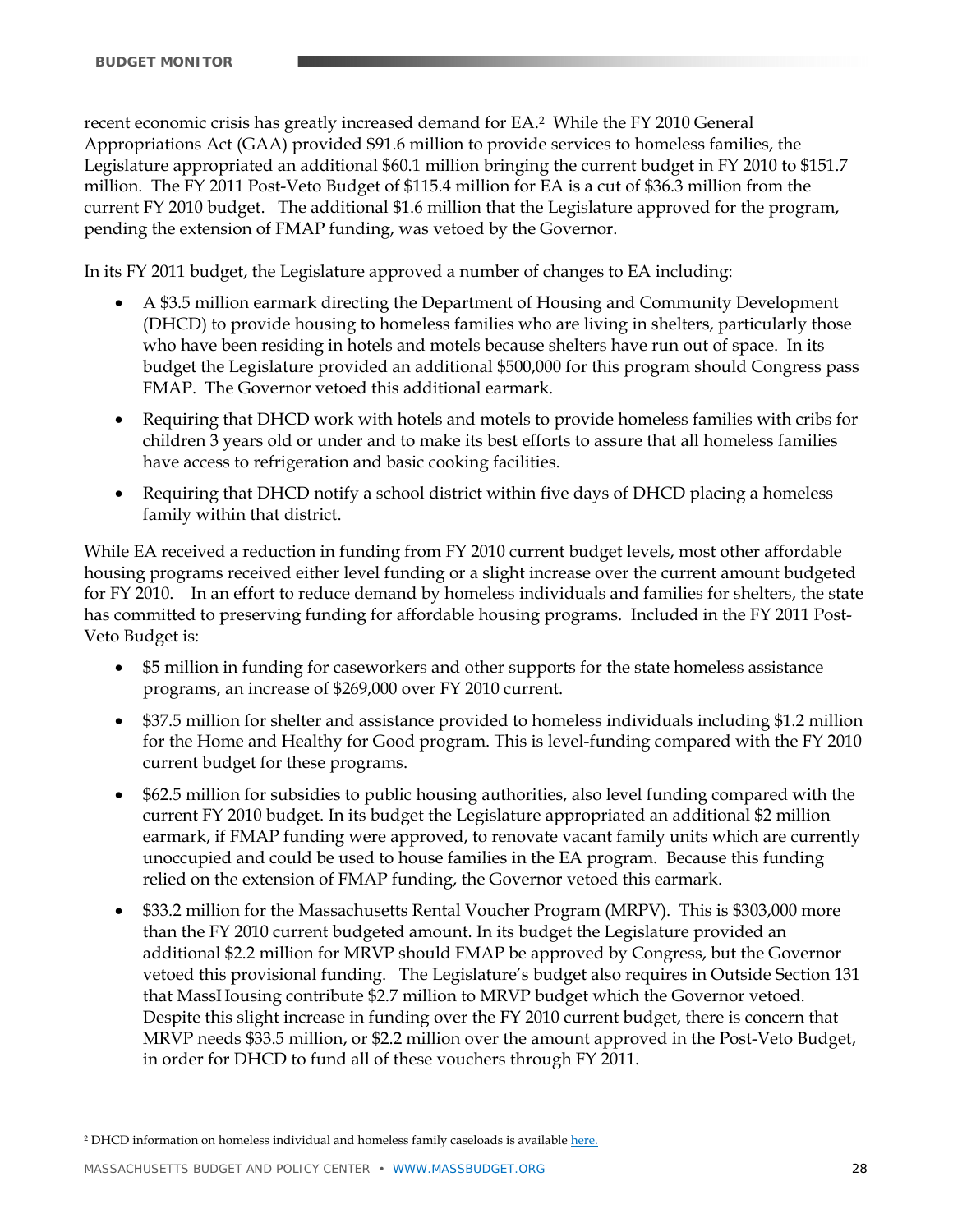- \$3.5 million and \$4 million for the housing voucher programs for the disabled and for clients of the Department of Mental Health respectively. This is level funding for both programs compared to the FY 2010 current budget.
- \$260,000 for the Residential Assistance for Families in Transition (RAFT) which provides onetime assistance to families at risk of becoming homeless. The Legislature included an additional \$740,000 for RAFT pending FMAP being approved by Congress but the Governor vetoed this provisional funding. While the RAFT funding in the FY 2011 Post-Veto Budget is a \$100,000 increase over the FY 2010 current budget, it is a decrease of \$2.8 million from the FY 2010 GAA. When the Governor made a series of 9C cuts in October, 2009 he transferred \$2.8 million in funding from RAFT to MRVP. Since the federal government provided the state with funding for these services through its Homelessness Prevention and Rapid Rehousing funding, included in the federal Recovery Act, the state shifted RAFT funding to MRVP. Once the federal assistance is spent by February 2011, the state will have to reassess its funding level for RAFT.

# *Transportation*

The FY 2011 Post-Veto Budget proposes \$1.24 billion for transportation funding, representing a 1.1 percent increase from FY 2010 current amounts. This includes \$195 million for the newly formed Massachusetts Transportation Trust Fund (MTTF), \$160 million for the Massachusetts Bay Transportation Authority (MBTA), \$15 million for Regional Transit Authorities (RTA), and \$767.1 million in tax revenues set aside for the MBTA.

The Legislature's FY 2011 budget proposal had included \$200 million for the MTTF, as did the House and Senate FY 2011 proposals. The Governor vetoed \$5 million from this fund, leaving an appropriation of \$195 million.

While this appears to be a 1.1 percent increase in funding for transportation programs and services, which were funded by individual line items in FY 2010 but are consolidated under the new Massachusetts Department of Transportation (MassDOT) in FY 2011, the apparent increase is the result of an accounting change. The funding available for the services funded by these items has actually declined. In the FY 2010 GAA, state transportation funding consisted of \$275 million from the Commonwealth Transportation Fund, in addition to \$194.7 million in individual line items for various transportation agencies and programs. These line items were cut by \$12.6 million, or 6 percent, through the Governor's 9C reductions. The current funding amount for these line item appropriations is now at \$182 million. In the Post-Veto Budget proposal for FY 2011, funding for these transportation line items increased to \$195 million (the amount allocated for the MTTF). The MTTF funds would be administered through MassDOT, which would then distribute funding to the various programs and agencies.

It is important to note, however, that \$17.2 million of this increase will be for fringe and other indirect costs that the transportation department had previously not been responsible for, but will be assessed on MassDOT. To allow for accurate year to year comparisons, this amount should be subtracted from the MassDOT accounts and appropriate adjustments should be made in the accounts where those fringe costs had been paid previously. We are not able to make those adjustments in this *Budget Monitor* because the complete data is not currently available. Thus, the remaining amount for former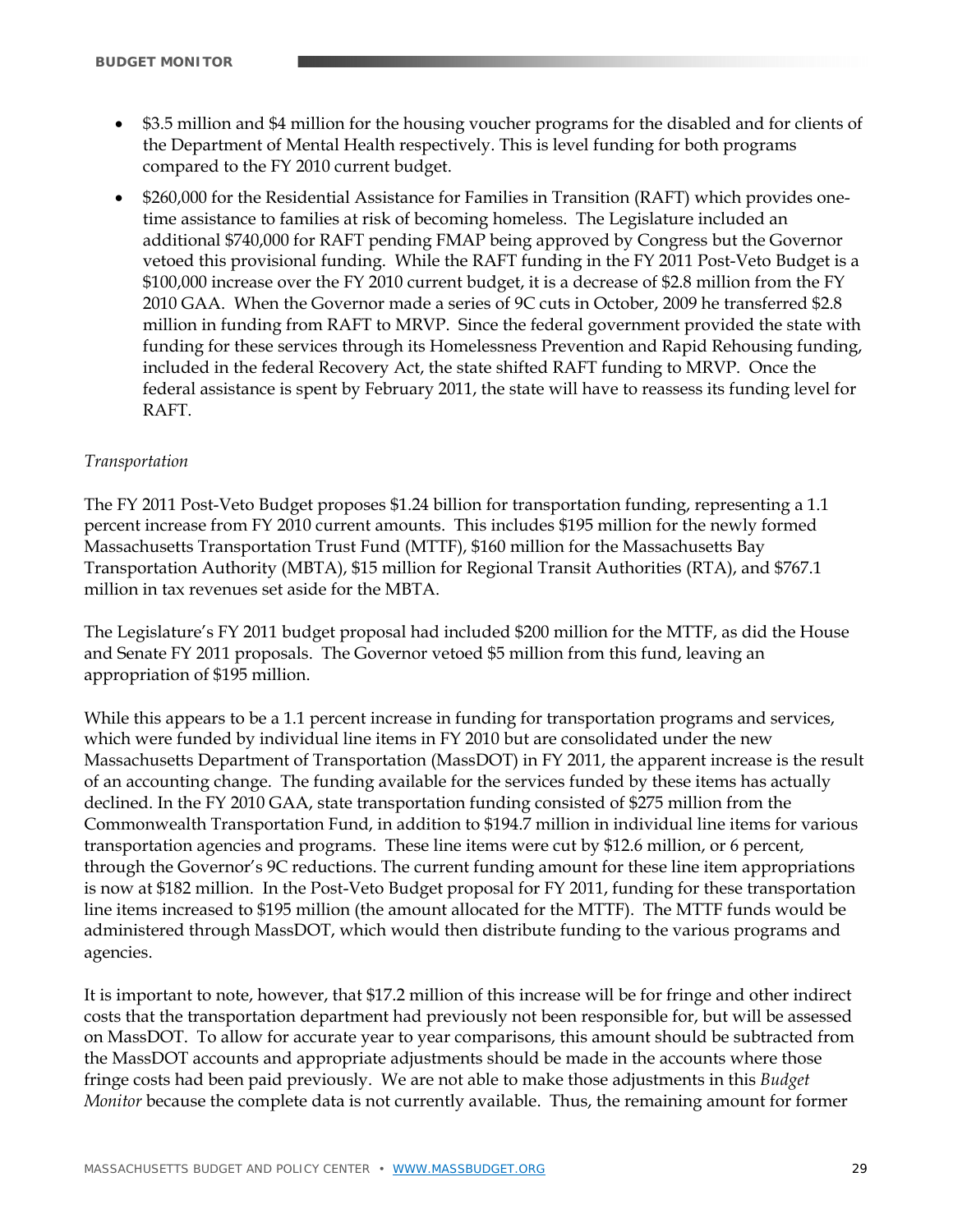transportation line items (\$178 million) would actually be a \$4 million reduction in funding from FY 2010 current amounts. This adjustment will be made by *MassBudget* as information becomes available.

As previously mentioned, the Commonwealth Transportation Fund totaled \$275 million in FY 2010. In the FY 2011 Post-Veto Budget proposal, \$160 million and \$15 million of this amount would be allocated to the MBTA and RTAs respectively. The remaining \$100 million of the Commonwealth Transportation Fund was contract assistance payments to the Massachusetts Turnpike Authority in FY 2010. The Post-Veto proposal shifts this \$100 million to a different line item administered by the Department of Administration and Finance. However, this *Budget Monitor* counts the \$100 million for the Turnpike Authority within the overall funding for transportation. This is reflected as an adjustment to the MTTF and is incorporated in the Post-Veto Budget Adjusted number for this section.

#### *Workforce & Labor*

The FY 2011 Post-Veto Budget provides \$41 million for Workforce and Labor programs, a \$16.7 million, or 29 percent, reduction from FY 2010 current amounts. This is \$12.5 million less than the Legislature's proposal for workforce and labor.

This reduction in funding for workforce and labor programs from the Legislature's FY 2011 proposal is due to the Governor's veto of \$12.5 million from the Workforce Training Fund. This had been funded at \$21 million by the House, \$15 million by the Senate, and \$24 million by the Conference Committee. The Post-Veto funding amount, \$11.5 million, is \$19 million less than the FY 2010 current amount for the Workforce Training Fund. However, in the Governor's veto message, he indicated that unexpended funds from FY 2010 could be carried forward into FY 2011, for a total funding amount of \$21 million. This is typically how this line item is funded—each year, funds remaining at the end of the year are made available for use in the following year to fund ongoing obligations, such as multi-year contracts that are approved in one year but are paid out over two or three years.

The Governor did not make any additional vetoes to the Legislature's budget (beyond vetoing FMAP funding) for all other workforce and labor programs. One-Stop Career Centers had been funded at nearly \$5 million in the FY 2010 GAA, but had been reduced to \$3 million after the Governor's 9C cuts. The Post-Veto Budget provides \$5 million for One-Stop Career Centers, which is \$2 million more than FY 2010 current amounts.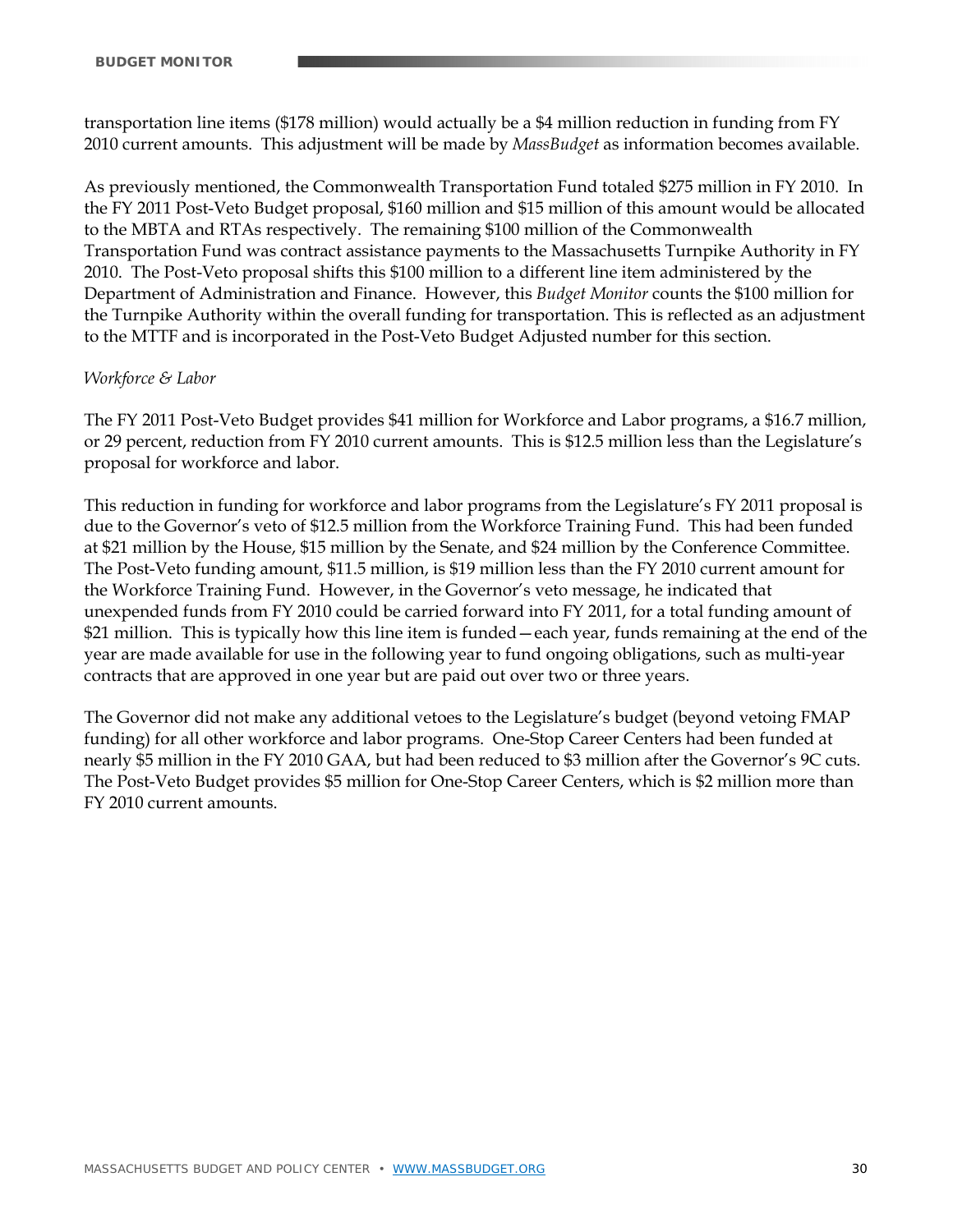# **LAW & PUBLIC SAFETY**

| <b>FY 2010 GAA</b>                                   | \$2,141,956,951 |
|------------------------------------------------------|-----------------|
| FY 2010 Current                                      | \$2,421,393,067 |
| FY 2011 Legislature Budget (Adjusted, Without FMAP)* | \$2,268,605,120 |
| FY 2011 Legislature Budget (Adjusted, With FMAP)     | \$2,304,346,593 |

|               | \$2,265,398,795<br>FY 2011 Post-Veto Budget (Adjusted)**                               |                  |  |  |  |  |
|---------------|----------------------------------------------------------------------------------------|------------------|--|--|--|--|
| 붵<br><b>S</b> | Increase (decrease) from FY 2010 Current                                               | \$ (155,994,272) |  |  |  |  |
|               | Increase (decrease) from FY 2011 Legislature Budget (Adjusted,<br><b>Without FMAP)</b> | \$ (3,206,325)   |  |  |  |  |

*\* An explanation of FMAP is provided in the text below.* 

\*\*In cases where the Legislature has shifted line items between categories, we have made an adjustment to reflect FY *2010 categories in order to provide an apples‐to‐apples comparison.*

After accounting for the Governor's vetoes, the FY 2011 Post-Veto Budget appropriates \$2.27 billion for Law and Public Safety. This is \$156.0 million (or 6.4 percent) less than the FY 2010 current budget for Law and Public Safety. To see how the Post-Veto Budget for this category compares with the budgets proposed by the Governor, the House, and Senate earlier this year, please go to *MassBudget's Budget Browser* available here.

The budget crafted by the Conference Committee and enacted by the Legislature included two sets of funding recommendations: one if Congress provides previously anticipated fiscal relief in the form of enhanced Medicaid reimbursements (FMAP), and one if that revenue is not available. Because that revenue is not currently available and it appears increasingly likely that Congress will fail to provide it, the Governor vetoed the spending levels that relied on that revenue (if the funding is provided the state could enact a supplemental budget to spend it).

Because the House and Senate had assumed the extended FMAP funding when they crafted their budgets (as did most states), the spending levels recommended by the Conference Committee if there isn't an FMAP extension were generally at or below the lower of the House and Senate recommendations. In Law and Public Safety, the Legislature had recommended \$2.30 billion if the FMAP funding was extended and \$2.27 billion if it was not.

The *MassBudget* Law and Public Safety category includes funding for an array of departments and programs, including courts, public defenders and other legal assistance for indigent persons, district attorneys, the Attorney General, the Department of Public Safety, law enforcement, prisons, probation, parole and the state's military division.

#### *COURTS & LEGAL ASSISTANCE*

After accounting for the Governor's vetoes, the FY 2011 budget appropriates \$588.7 million for courts and legal assistance. This is \$54.6 million (or 8.5 percent) less than current FY 2010 appropriations. For a number of accounts in this *MassBudget* subcategory -- particularly those funding state courts -- the FY 2011 budget appropriated amounts somewhat below either the House or Senate proposals. In all cases,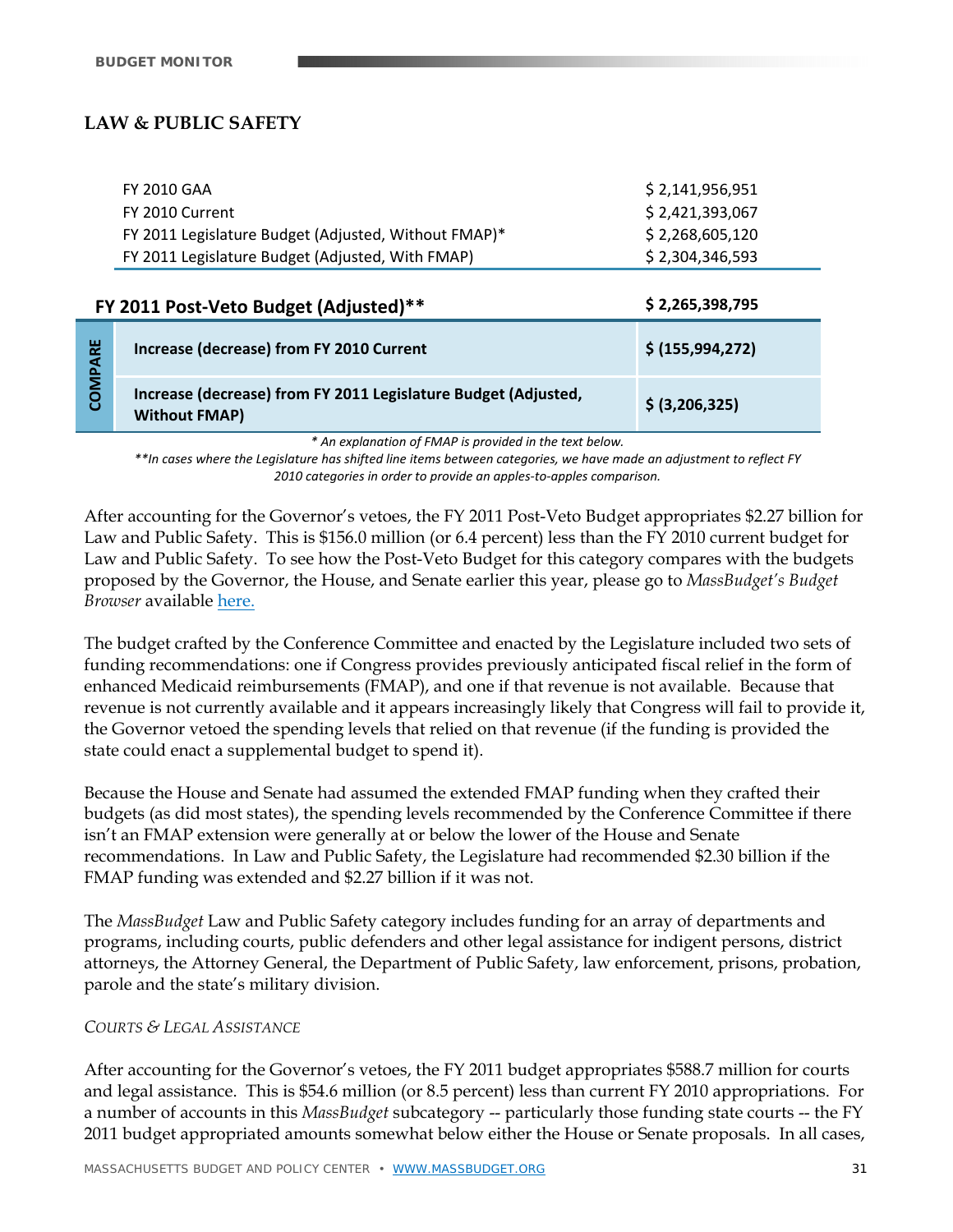the Governor vetoed language allocating any additional FMAP funding that might be provided by Congress. Some of the significant elements of the FY 2011 Post-Veto Budget include the following:

- The FY 2011 Post-Veto Budget makes cuts to most of the state courts, with amounts falling below those proposed either by the House or Senate. These cuts generally range from about 7.5 percent to 13.5 percent from current FY 2010 funding levels and include cuts to the District Courts, Land Court, Housing Court, Boston Municipal Courts, and Probate and Family Court.
- Adopting the House proposal, the FY 2011 Post-Veto Budget reduces funding for public defenders by \$4.3 million to \$32.3 million, relative to current FY 2010 appropriations. Adopting the Senate proposal, it also reduces funding to pay private counsel by \$32.9 million to \$117.5 million, relative to current FY 2010 appropriations.
- The FY 2011 Post-Veto Budget, adopting the Senate's proposal, cuts funding for the Office of the Chief Justice for Administration and Management by \$5.5 million (or 2.9 percent) relative to current FY 2010 appropriations.
- The FY 2011 Post-Veto Budget does not follow the Governor's recommendation to consolidate funding for district courts into a single line item. Instead, it continues to provide funds directly to the district courts through individual line item appropriations.

Unlike either the House budget or the Governor's recommendations, the FY 2011 Post-Veto Budget adopts the Senate proposal and continues to provide authority to the Chief Justice for the Trial Courts to expend \$53 million in retained revenues in FY 2011. Both the House and Governor eliminated this authority in their budgets, but each provided additional funding to the Trial Courts through other accounts. While each of the budgets allocates resources differently, total proposed FY 2011 funding for departments and programs related to the courts and legal assistance varies by less than 3.5 percent among the House, Governor, Senate, and the FY 2011 Post-Veto Budgets.

# *LAW ENFORCEMENT*

The Legislature's FY 2011 budget appropriated \$318.9 million to law enforcement and included language allocating up to another \$7.6 million should additional FMAP funding become available from Congress. The Governor vetoed only the FMAP language from these accounts (because these revenues are not available currently), leaving the FY 2011 Post-Veto Budget total unchanged at \$318.9 million. This total is \$15.2 million (or 4.6 percent) less than current FY 2010 appropriations. The Governor, however, has requested another \$3.5 million in FY 2011 supplemental spending for State Police Operations which would reduce the gap between FY 2010 and FY 2011 spending to \$11.7 million (or 3.5 percent). Some of the significant elements of the FY 2011 Post-Veto Budget include the following:

• The FY 2011 Post-Veto Budget appropriates \$228.4 million to the Department of State Police Operations, \$6.6 million (or 2.8 percent) less than current FY 2010 appropriations. As noted above, however, the Governor has requested additional, FY 2011 supplemental spending of \$3.5 million on this account, which would reduce the gap between FY 2010 and FY 2011 funding levels. The FY 2011 Post-Veto Budget total is below the \$234.8 million proposed by the Senate, and slightly above the \$227.2 million proposed by the House.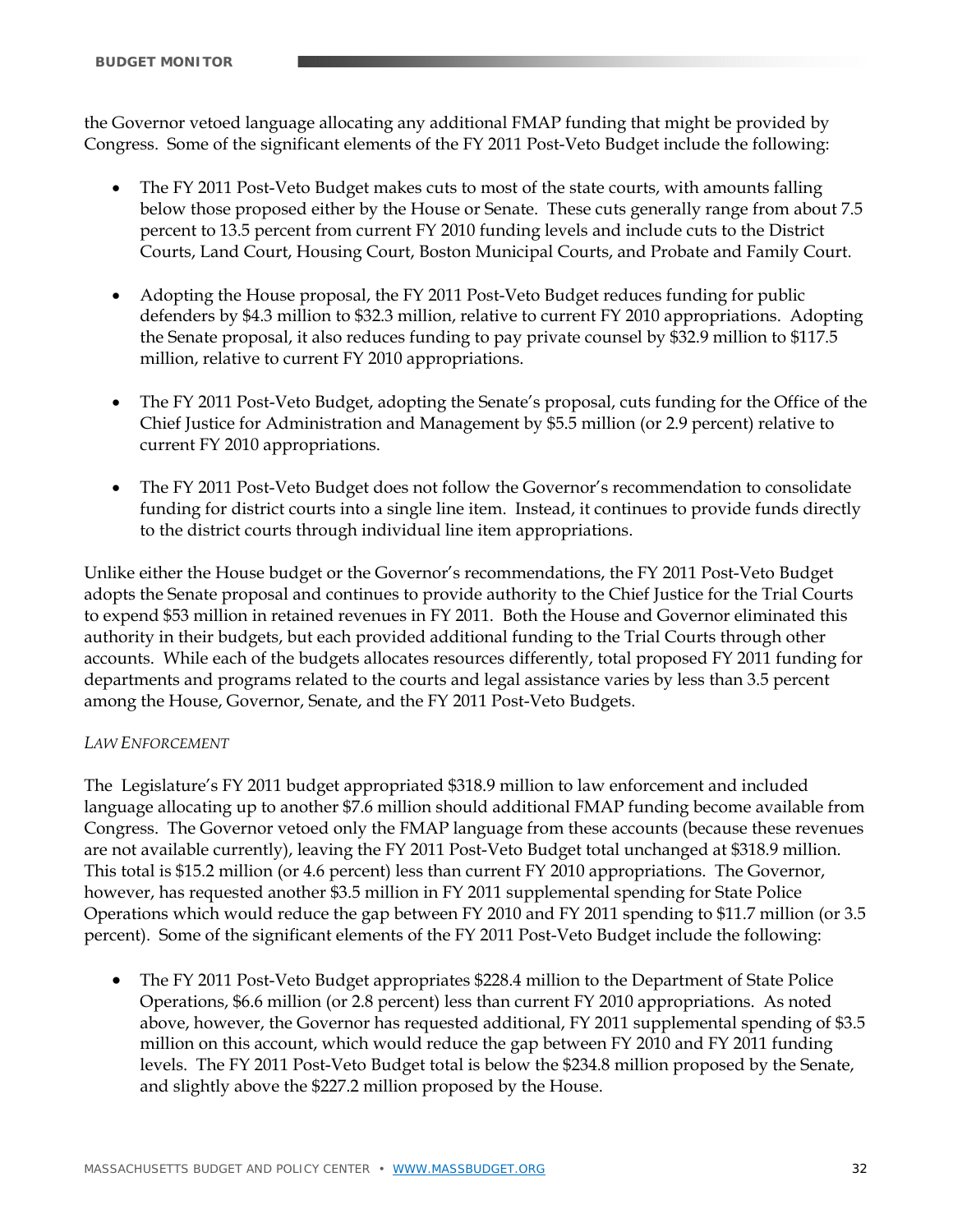- Like the House, Governor, Senate, and Conference Committee's FY 2011 budgets, the FY 2011 Post-Veto Budget provides only \$5 million for the Quinn Bill, a program that offers salary enhancements to police officers who acquire advanced degrees. This is a \$5 million reduction from the \$10 million appropriated in the current FY 2010 budget.
- The FY 2011 Post-Veto Budget provides \$4.5 million for gang violence prevention grants (Shannon Grants), an amount equal to current FY 2010 appropriations. The Legislature's FY 2011 budget had allocated up to an additional \$2.5 million for the Shannon Grant program (bringing the total appropriation to \$6.5 million, as proposed by both the House and Senate), but the Governor vetoed this FMAP-dependent funding.
- The FY 2011 Post-Veto Budget, following the House's proposal, provides \$7.0 million for the Chief Medical Examiner, an amount \$835,000 below current FY 2010 appropriations. The Governor vetoed \$604,000 in FMAP-dependent funding, but even without this reduction, the FY 2011 budget would have been below current FY 2010 levels. Offsetting some of these losses, the FY 2011 Post-Veto Budget allows \$360,000 more than the current FY 2010 budget appropriation (of \$1.7 million) to be retained in and expended from the Chief Medical Examiner's retained revenue account.

# *PRISONS, PROBATION & PAROLE*

 $\overline{a}$ 

The Post-Veto FY 2011 budget appropriates \$1.18 billion to prisons, probation and parole accounts. This amount is \$61.4 million (or 4.9 percent) less than current FY 2010 appropriations. The Governor, however, also has requested another \$10.0 million in supplemental funds be made available to the Department of Correction Facility Operations in FY 2011. This additional FY 2011 funding would reduce the gap to \$51.4 million (or 4.1 percent) below current FY 2010 appropriations. Some of the significant elements of the FY 2011 Post-Veto Budget include the following:

- The FY 2011 Post-Veto Budget provides \$495.0 million to the Department of Corrections Facility Operations, an amount \$19.7 million (or 3.8 percent) less than current FY 2010 appropriations. This appropriation amount is below that proposed by the Governor, the House or the Senate budgets. As noted above, currently anticipated supplemental FY 2011 funding may increase this FY 2011 total to \$505.0 million.
- Following Senate proposals, the FY 2011 Post-Veto Budget makes changes to statutory language pertaining to the Office of the Commissioner of Probation, including limiting the term of the Commissioner of Probation to five years.3 While the Legislature's budget approved a five year limit, it had exempted the current Commissioner from that limit. The Governor's vetoes removed this exemption, making the current commissioner subject to the limit.

The FY 2011 Post-Veto Budget also creates a task force to consider the feasibility and advisability of transferring authority over the Office of Probation, the Office of Community Corrections, and the Parole Board either to the chief justice for administration and management or to the Executive Office of

<sup>&</sup>lt;sup>3</sup> FY 2011 Budget, Outside Section 103: http://www.mass.gov/bb/gaa/fy2011/os\_11/houtexp.htm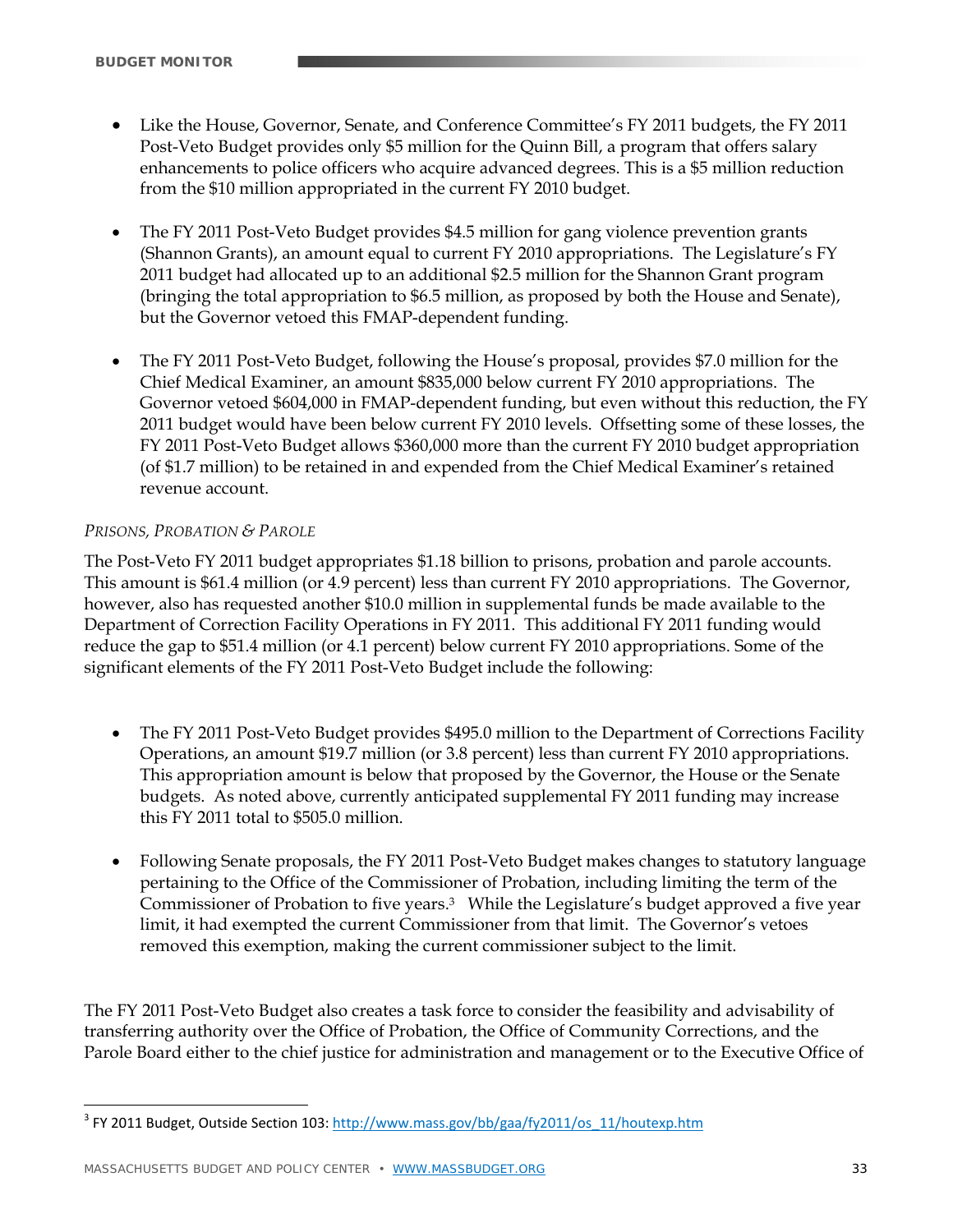Public Safety and Security. 4 The account for the Commissioner of Probation receives \$119.4 million or \$2.7 million less in the FY 2011 Post-Veto Budget than current FY 2010 appropriations. This amount is less than the Governor, House, or Senate budgets had proposed.

- As with the House, Governor, and Senate budgets, the FY 2011 Post-Veto Budget continues changes begun in FY 2010 to bring "on budget" the state funding for seven county sheriff's departments which previously had taken place "off budget" (the other seven county sheriff departments have been funded "on-budget" for many years). In the FY 2011 Post-Veto Budget, funding for all fourteen sheriffs' departments has been cut by 2.5 percent relative to current FY 2010 funding levels, with FY 2011 appropriation amounts falling below amounts proposed by the Governor, House or Senate. In addition to these account-specific appropriations, however, the FY 2011 Post-Veto Budget provides another \$6.0 million to a reserve account which the Executive Office of Administration and Finance will distribute to any of the 14 county sheriff departments as additional operating expenses arise. The Governor vetoed \$4.5 million in FMAP-dependent funding from the \$10.5 million FY 2011 total originally approved by the Legislature for this reserve account.
- The FY 2011 Post-Veto Budget adopts a proposal from the Senate FY 2011 Budget, establishing a committee to study the feasibility of assessing fees to inmates in the correctional system, including a daily room-and-board fee and medical co-pays.5

# *PROSECUTORS*

<u>.</u>

The Post-Veto FY 2011 budget appropriates \$130.1 million to prosecutors, an amount below that proposed by the Governor, House or Senate. This amount is \$2.5 million (or 1.9 percent) less than current FY 2010 appropriations. Some of the significant elements of the FY 2011 Post-Veto Budget include the following:

- Relative to current FY 2010 appropriations, the Post-Veto FY 2011 budget makes across-theboard cuts of 1.0 percent to all county District Attorneys' offices (with cuts ranging from \$34,000 to \$130,000). The Governor, House and Senate budgets all had proposed flat-funding for the county District Attorney's offices for FY 2011.
- The Post-Veto FY 2011 budget provides \$1.1 million to the District Attorneys' Association, a cut of \$490,000 from current FY 2010 appropriations. The Governor, House and Senate budgets all had proposed flat-funding for the District Attorneys' Association for FY 2011.
- Adopting the Senate proposal, the Post-Veto FY 2011 budget provides \$22.7 million to the Office of the Attorney General, a cut of \$747,000 from current FY 2010 appropriations.
- Adopting the House proposal, the Post-Veto FY 2011 budget provides \$2.9 million to the Wage Enforcement Program, a cut of \$402,000 from current FY 2010 appropriations.

<sup>&</sup>lt;sup>4</sup> FY 2011 Budget, Outside Section 179: http://www.mass.gov/bb/gaa/fy2011/os\_11/houtexp.htm

<sup>5</sup> FY 2011 Budget, Outside Section 177: http://www.mass.gov/bb/gaa/fy2011/os\_11/houtexp.htm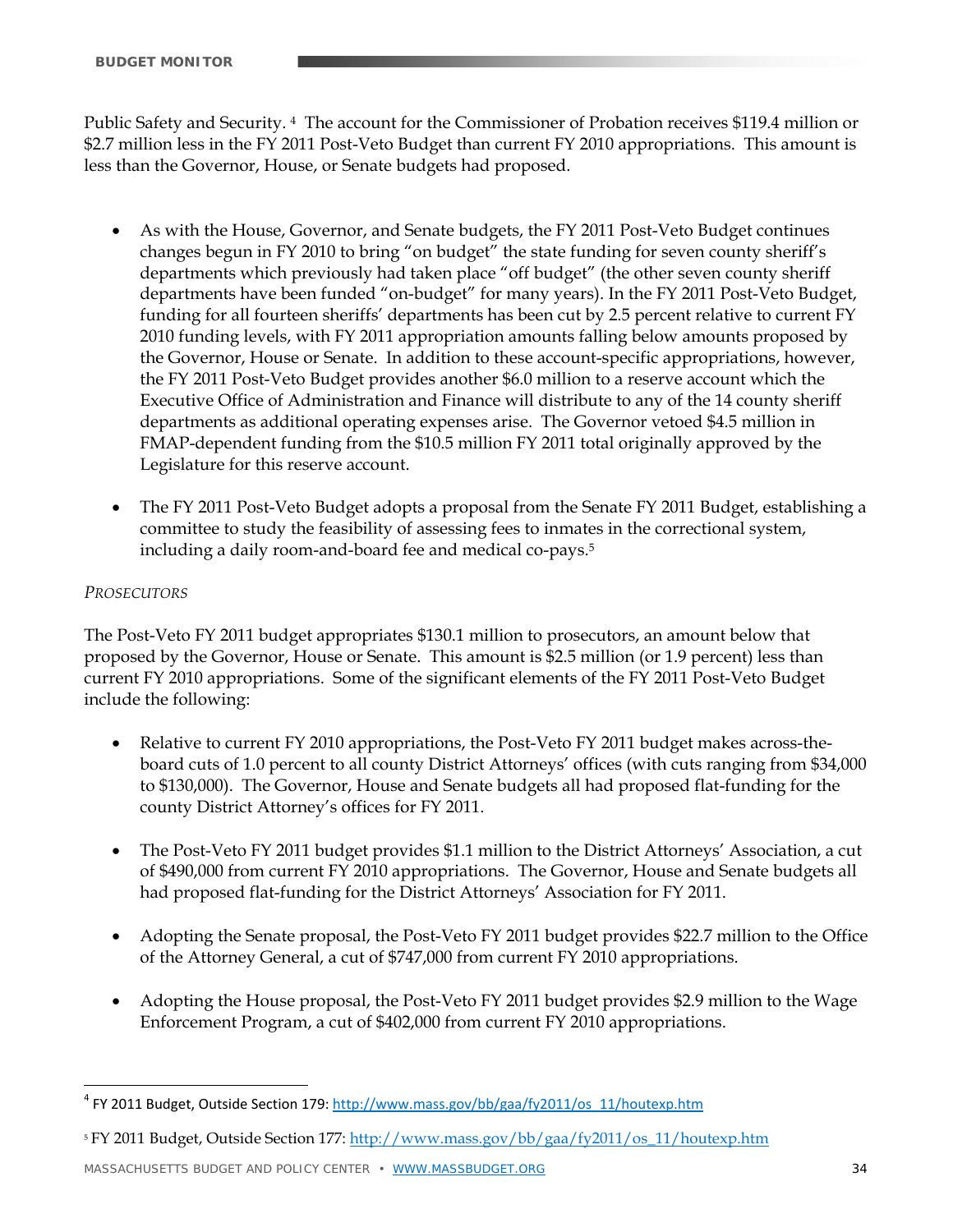Adopting the amount proposed in the Governor, House and Senate budgets, the Post-Veto FY 2011 budget provides \$3.8 million to the Medicaid Fraud Control Unit, an increase of \$348,000 over current FY 2010 appropriations.

# *OTHER LAW & PUBLIC SAFETY*

The Post-Veto FY 2011 budget appropriates \$45.6 million to accounts that fall into the *MassBudget*  subcategory of Other Law and Public Safety. This amount is \$22.3 million (or 32.8 percent) less than current FY 2010 appropriations. The appropriation for one account in this subcategory, however (the Executive Office of Public Safety and Security), was boosted in FY 2010 by the addition of \$21 million in one-time federal ARRA State Stabilization funds. Removing this one-time federal money from our comparison, we see that ongoing state-level support for Other Law and Public Safety accounts will fall instead by only \$1.3 million (or 2.9 percent) in FY 2011. The Post-Veto FY 2011 budget provides slightly more than the Governor's proposal (\$45.0 million), or the House proposal (\$44.9 million), but less than the Senate proposal (\$48.4 million). Some of the significant elements of the FY 2011 Post-Veto Budget include the following:

- Adopting the Senate proposal, the Post-Veto FY 2011 budget appropriates \$1.4 million to the Department of Public Safety, \$517,000 less than current FY 2010 appropriations.
- Adopting the Senate proposal, the Post-Veto FY 2011 budget appropriates \$3.5 million to the Division of Inspectors, \$869,000 less than current FY 2010 appropriations.
- Adopting the House (and almost identical Senate) proposal, the Post-Veto FY 2011 budget appropriates \$7.8 million to the Military Division, \$1.6 million less than current FY 2010 appropriations.
- Adopting the House (and almost identical Senate) proposal, the Post-Veto FY 2011 budget appropriates \$1.2 million to the Massachusetts Emergency Management Agency, \$811,000 less than current FY 2010 appropriations.
- Adopting the Senate proposal, the Post-Veto FY 2011 budget appropriates \$5.5 million to a retained revenue account for Elevator Inspections, \$3.0 million more than current FY 2010 appropriations.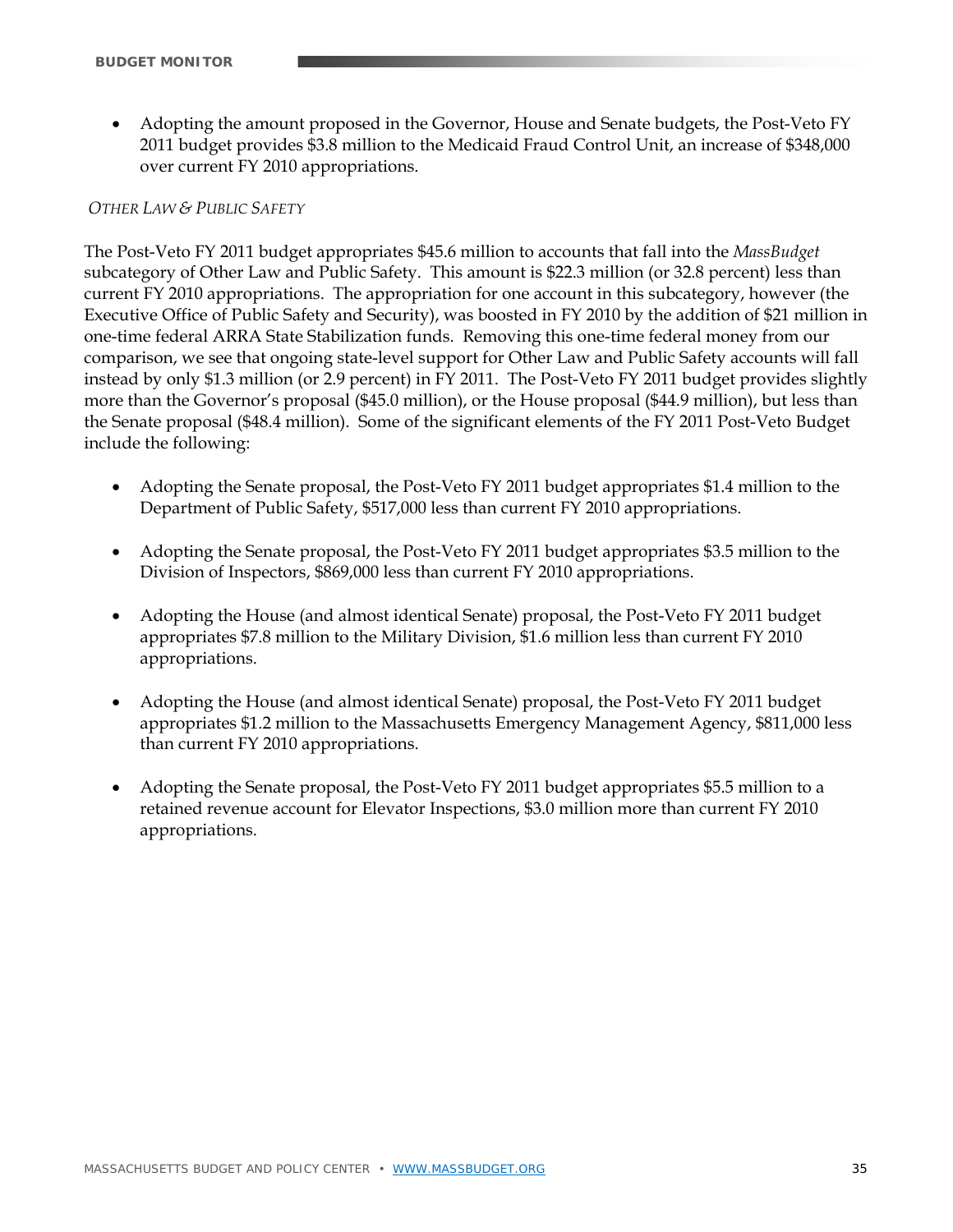# **LOCAL AID**

| FY 2010 GAA                                          | \$964,825,140 |
|------------------------------------------------------|---------------|
| FY 2010 Current                                      | \$964,886,803 |
| FY 2011 Legislature Budget (Adjusted, Without FMAP)* | \$925,212,293 |
| FY 2011 Legislature Budget (Adjusted, With FMAP)     | \$927.401.293 |
|                                                      |               |

| \$925,212,293<br>FY 2011 Post-Veto Budget (Adjusted)** |                                                                                        |                 |  |  |
|--------------------------------------------------------|----------------------------------------------------------------------------------------|-----------------|--|--|
| 멅<br><b>S</b>                                          | Increase (decrease) from FY 2010 Current                                               | \$ (39,674,510) |  |  |
|                                                        | Increase (decrease) from FY 2011 Legislature Budget (Adjusted,<br><b>Without FMAP)</b> | $\frac{1}{2}$ 0 |  |  |

*\* An explanation of FMAP is provided in the text below.* 

\*\*In cases where the Legislature has shifted line items between categories, we have made an adjustment to reflect FY *2010 categories in order to provide an apples‐to‐apples comparison.*

The FY 2011 Post-Veto Budget provides \$925.2 million for line items included in the *MassBudget* category of Local Aid (which does not include Chapter 70 education aid). This funding level is \$39.7 million (4.1 percent) less than current FY 2010 appropriations.

The Legislature's budget included language allocating up to an additional \$2.2 million should Congress provide some or all of the FMAP funding that states had been anticipating. As he did throughout the budget, however, the governor vetoed language allocating these additional FMAP dollars because Congress still has not authorized an extension.

Within Local Aid, the FY 2011 Post-Veto Budget provides:

- \$899 million in unrestricted general government aid. This funding level is \$37.5 million (4 percent) less than current FY 2010 appropriations. The Legislature did not recommend increasing funding for unrestricted aid if additional FMAP money were passed by Congress.
- \$25.3 million for Reimbursements to Cities in Lieu of Taxes on State Owned Land. This funding level is \$2 million less than current FY 2010 appropriations. The Legislature's budget included language to restore this cut should Congress provide all of the FMAP funding that states had been anticipating.
- \$962,000 for Payments to Cities and Towns for Local Share of Racing Tax Revenues. This funding level is \$217,000 million (18.4 percent) less than current FY 2010 appropriations. The legislature's budget included language to restore most of this cut should Congress provide all of the FMAP funding that states had been anticipating.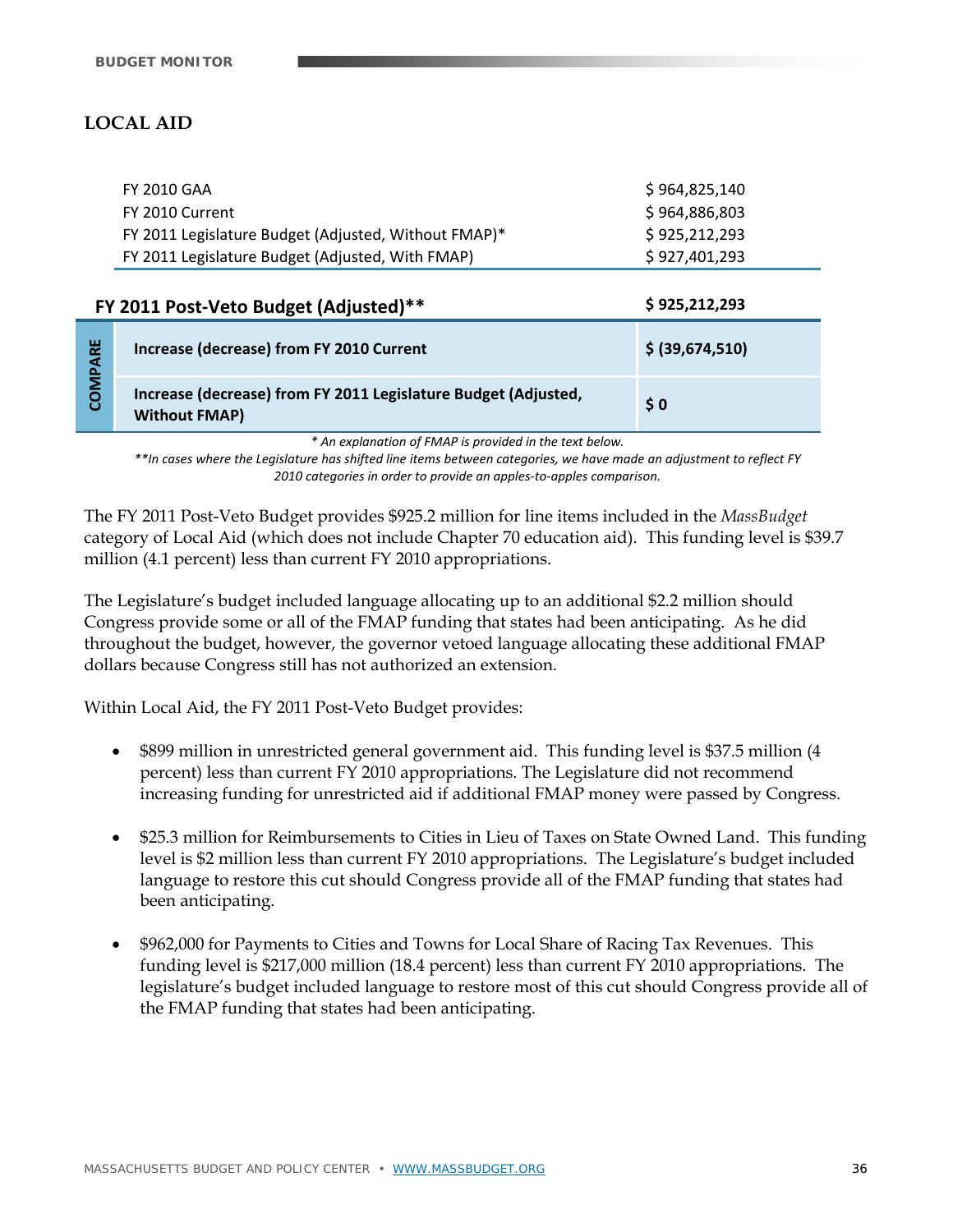# **OTHER**

| FY 2010 GAA                                          | \$4,029,673,779 |
|------------------------------------------------------|-----------------|
| FY 2010 Current                                      | \$3.988.101.932 |
| FY 2011 Legislature Budget (Adjusted, Without FMAP)* | \$3.941.436.487 |
| FY 2011 Legislature Budget (Adjusted, With FMAP)     | \$3,951,924,274 |

|                | FY 2011 Post-Veto Budget (Adjusted)**                                                  | \$3,912,189,526   |  |  |
|----------------|----------------------------------------------------------------------------------------|-------------------|--|--|
| <b>COMPARE</b> | Increase (decrease) from FY 2010 Current                                               | \$ (75,912,406)   |  |  |
|                | Increase (decrease) from FY 2011 Legislature Budget (Adjusted,<br><b>Without FMAP)</b> | \$ (29, 246, 960) |  |  |

*\* An explanation of FMAP is provided in the text below.* 

\*\*In cases where the Legislature has shifted line items between categories, we have made an adjustment to reflect FY *2010 categories in order to provide an apples‐to‐apples comparison.*

#### *DEBT SERVICE*

The FY 2011 Post-Veto Budget follows the proposal shared by the Governor, House and Senate to reduce FY 2011 debt service costs by \$300 million. This debt restructuring plan relies on refinancing a portion of the state's debt, reducing what otherwise would be FY 2011 debt service costs of\$2.16 billion. While this approach achieves a reduction in FY 2011 debt service obligations, this plan would shift these repayment costs into future years.

As the Governor's budget documents explain, the refinancing plan is comprised of two separate transactions. The first transaction would refinance \$200 million of FY 2011 debt, helping to smooth a one-time spike in debt service costs occurring in FY 2011, spreading that \$200 million cost across the next seven years when the state's anticipated debt service obligations will be significantly lower. This transaction would bring FY 2011 debt service costs down to the level required in FY 2010. The second transaction would refinance an additional \$100 million of FY 2011 debt should the state's October revenue estimates suggest that further budgetary relief will be required. This second transaction would drop FY 2011 debt service costs well below FY 2010 levels. Again, these costs would be shifted into future years. As with the Governor, House, and Senate budgets, the FY 2011 Post-Veto Budget assumes that both transactions will occur.

In addition to this combined \$300 million reduction, a delay in issuing certain state debt until later in the year has reduced anticipated FY 2011 debt service costs by another \$25 million than was previously estimated. Finally, in his vetoes, the Governor removed \$700,000 in FMAP-dependent funding for FY 2011 debt service. Altogether, the FY 2011 Post-Veto Budget provides a total of \$1.84 billion to cover anticipated debt service costs.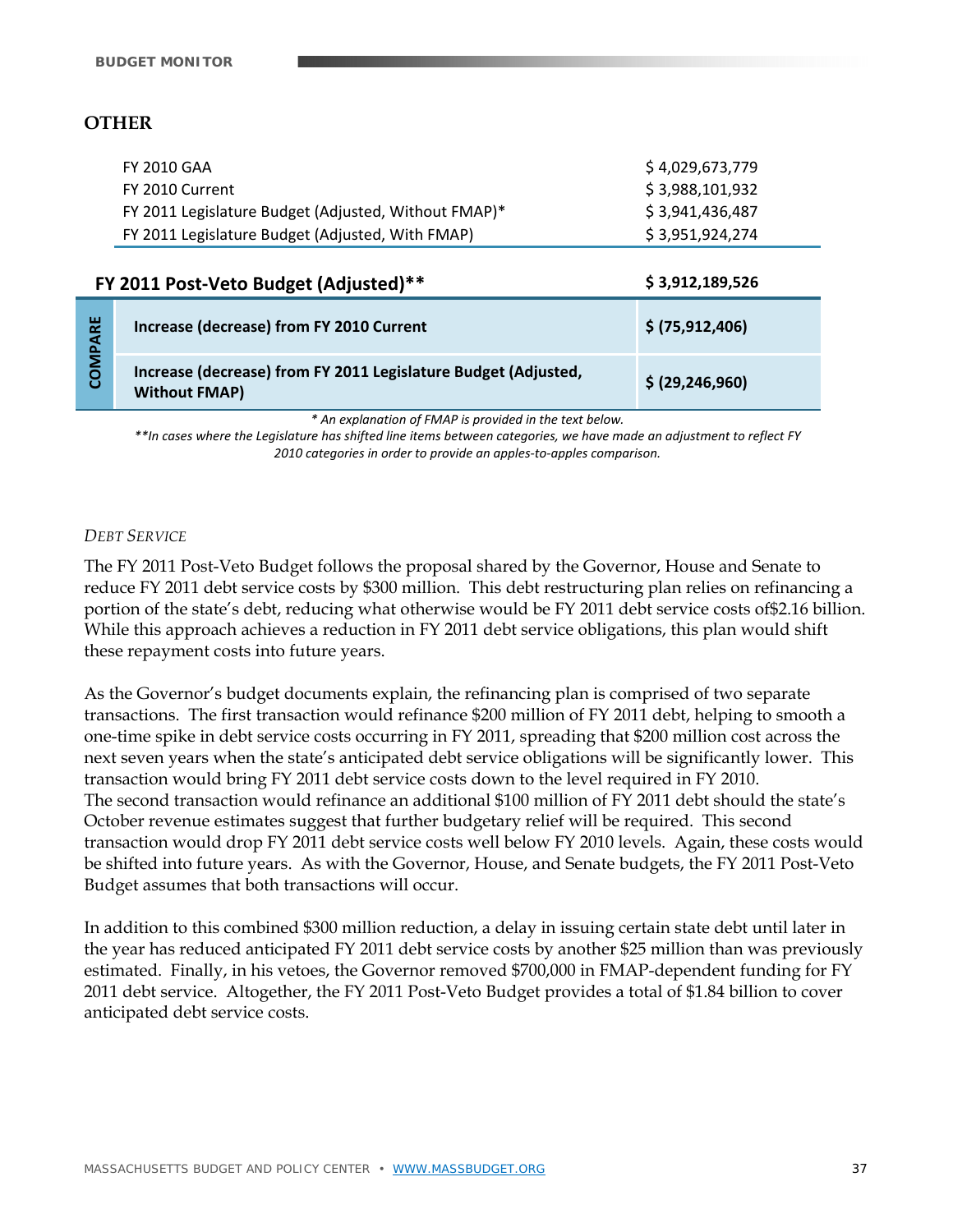#### *PENSIONS*

The FY 2011 Post-Veto Budget appropriates \$1.44 billion to the Pension Reserves Investment Trust Fund. This is almost the same amount as the Governor, House and Senate each proposed, and is \$65.2 million (or 4.7 percent) more than the current FY 2010 appropriation. This annual appropriation is in accordance with the 1988 state law that requires the Commonwealth to set aside money in the present in order to fund the future pension costs of public employees.

For many years prior to 1988, the Commonwealth failed to fund adequately future public employee pension costs, ultimately accruing a significant unfunded liability estimated by the Public Employee Retirement Administration Commission at \$22.08 billion as of January 2009 (the most recent valuation).6

Current law requires the Commonwealth to reduce this liability to zero by no later than June 30, 2028 (though the state has been budgeting such that this obligation will be zeroed out by June 30, 2025).7 In order to achieve this goal, every three years the Secretary of Administration and Finance produces a schedule of contributions the state will need to make annually in order to fund these future liabilities. The figure of \$1.44 billion is the amount stipulated for FY 2011 under the most recent set of estimates (February 2009) produced by the Secretary of Administration and Finance.

These estimates, however, were produced using the state's unfunded liability valuation as of January 2008 (\$12.11 billion),<sup>8</sup> not the more recent January 2009 estimate (\$22.08 billion). The deep recession of the last several years has resulted in a steep decline in the value of the state's pension investments, thus markedly increasing the state's unfunded liability. The annual contributions that now would be required to close a gap much larger than \$12.11 billion (while still meeting the June 30, 2025 goal) would be substantially higher than those produced by the Secretary of Administration and Finance in February 2009.

#### *LIBRARIES*

<u>.</u>

The FY 2011 Post-Veto Budget recommends spending \$21.1 million on Libraries, which is \$3.8 million less than the FY 2010 GAA and \$3.6 million less than the current FY 2010 budget.

The FY 2011 Post-Veto Budget is identical to the Conference Committee budget passed by the Legislature. It requires that local aid to regional libraries be cut by \$3.5 million from the current budget to \$8.8 million. This funding will require the consolidation of the regional library system which currently has six offices. The budget requires that appropriation for regional libraries fund at least two offices, one serving eastern Massachusetts and the other serving the western part of the state. In addition to aid for the regional library systems, the state budget also provides aid to other local public libraries, for which the FY 2011 Post-Veto Budget recommends level-funding at \$6.8 million.

<sup>6</sup> See Massachusetts Official Statement, Bond Prospectus, March 2010.

<sup>&</sup>lt;sup>7</sup> See <u>Massachusetts Public Employee Retirement Administration Committee, 2009 Report.<br><sup>8</sup> See Massachusetts Official Statement, Bond Prospectus, November 2008. While the valuation looks at liabilities as of</u>

January 2008, the official Public Employee Retirement Administration Commission (PERAC) report itself is not issued until the following September. Thus, when the FY 2011 contribution amount was determined by ANF in February of 2009, the newer valuation for liabilities (as of January 2009) was not yet available from PERAC.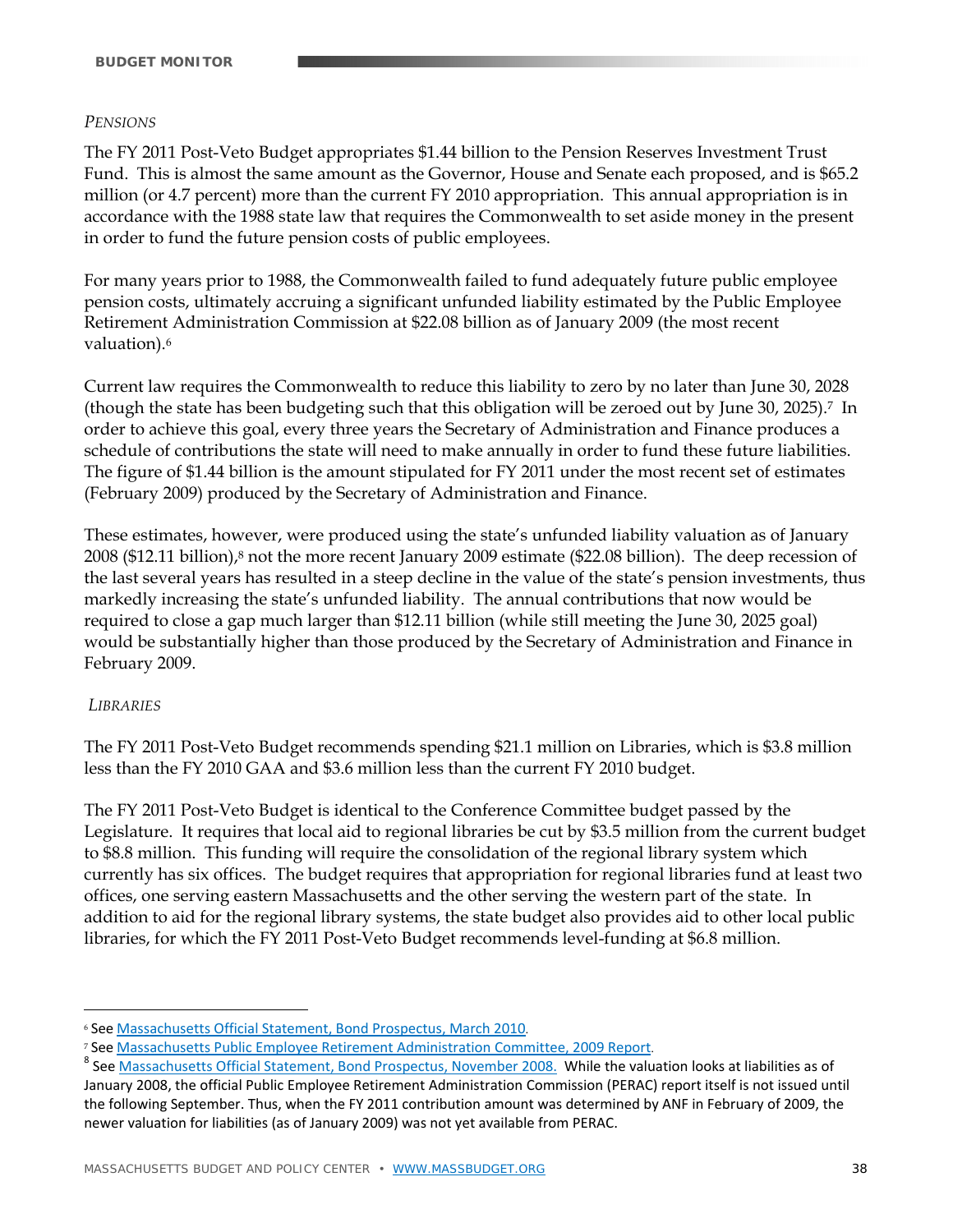# **REVENUE**

#### *NON-TAX REVENUE*

Compared to the Legislature's budget, the Post-Veto Budget assumes significant reductions in federal revenues (see discussion below), as well as several sources of non-tax revenue. Like the Legislature's budget, the Post-Veto Budget withdraws \$100 million from the Commonwealth's Stabilization Fund (the "Rainy Day" fund). In addition, the budget counts on a withdrawal of \$5.9 million in interest earned by the Stabilization Fund, and also forgoes a statutory deposit into the fund of about \$95 million. In addition the FY 2011 forgoes a statutory "carry-forward" of approximately \$95 million that is typically required as a set-aside for the next year's budget. The FY 2011 budget also withdraws close to \$64 million in otherwise unused funds from a variety of other trust funds. The largest fee increases in FY 2011 compared to FY 2010 are the increased assessments on nursing homes (approximately \$20 million more) and on managed care organizations (a new \$18.3 million assessment). The FY 2011 budget also anticipates that increased fraud and abuse tracking efforts will bring in \$15 million.

The biggest difference between the budget signed by the Governor and the budget proposed by the Legislature, however, is in the treatment of certain federal revenues. The budget proposed by the Legislature on June 23, 2010 included two sets of spending levels: one if the state were to receive funding from a six-month extension of the enhanced Federal Medicaid Assistance Percentage (FMAP) federal reimbursement – a significant component of stimulus included in the federal Recovery Act – and one if the state does not receive this receive additional fiscal relief. To show how this money would be allocated, the Legislature's budget proposal included spending levels in a number of line items that had both a base level and a higher amount that could be spent if additional FMAP funding were received. If the FMAP extension were to pass, the Legislature had estimated that total available federal revenues would be increased by approximately \$687 million.

As of the time of the Governor's action on the budget, however, this FMAP extension has not yet passed Congress. Accordingly, the Governor assumed that available federal revenues would be at least \$687 million less than as presented in the Legislature's budget. The Governor vetoes from each line item the amount associated with this enhanced FMAP extension. If Congress eventually passes legislation that includes additional FMAP funding, the Governor could then file supplementary budget legislation that would propose how to spend those dollars. Most of the Governor's vetoes are, thus, largely due to these different assumptions about federal revenues.

The Governor's budget also is based on a few differences from the Legislature in assumptions about other sources of revenue. The Conference Committee adopted higher revenue estimates than had either the Senate or the House for the lottery and several other non-tax revenue sources). The Governor's additional vetoes beyond the enhanced FMAP totals were to accommodate these differences in revenue estimates.

#### *TAX REVENUE*

The budget enacted by the Legislature does not include the tax reform proposals recommended by the governor. In his budget proposal, the Governor had recommended a variety of tax reforms and administrative changes that were estimated would deliver some \$230 million in added revenues in FY 2011 (see "Budget Monitor: The Governor's Fiscal Year 2011 Budget," March 26, 2010, available at: http://massbudget.org/doc/720/1108). The Legislature opted not to adopt many of these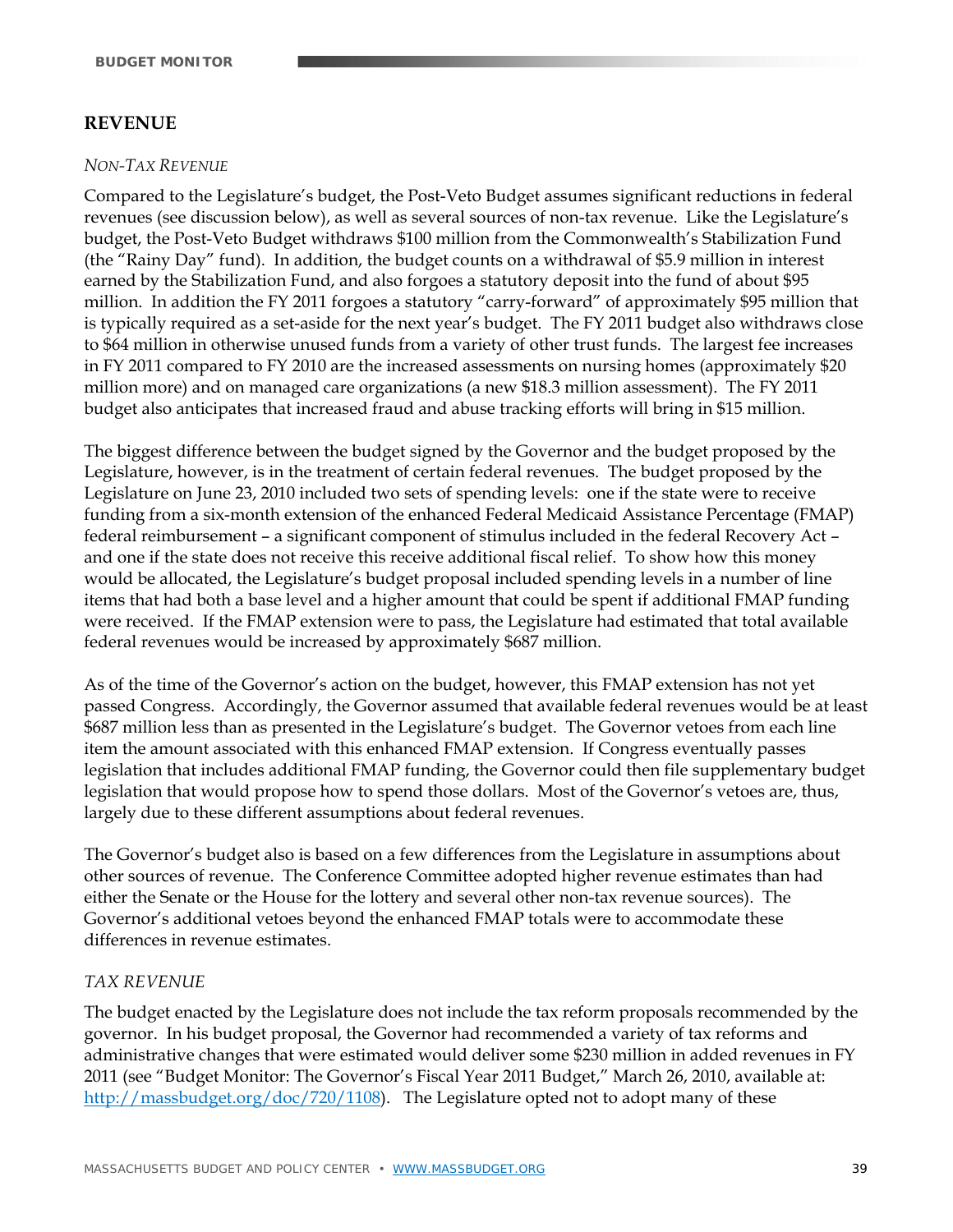recommendations, thereby forgoing a significant amount of potential FY 2011 revenues. Among the changes NOT adopted in the FY 2011 Post-Veto budget were:

- \$75 million in savings from capping total cost of the film tax credit at \$50 million a year. This cap would just be in place for FY 2011 and FY 2012.
- \$61.6 million in new revenue from repealing the sales tax exemption for candy and soda. Most of this revenue would be used to help pay for the state's public health programs, and about \$10 million would support the state's school building program.
- \$20 million from extending the bottle bill to juices, water and sports drinks.
- \$15 million from increasing the tax on smokeless tobacco and cigars which were not subject to the 2008 cigarette tax increase. The revenue from this would be dedicated to the Commonwealth Care Trust Fund to help pay for the state's health reform initiatives.
- \$5 million in savings from repealing the aircraft sales tax exemption.

As did both the House and Senate budgets, the FY 2011 Post-Veto Budget relies on \$5 million in savings from the Governor's earlier action that reduced FY 2011 life science credit awards.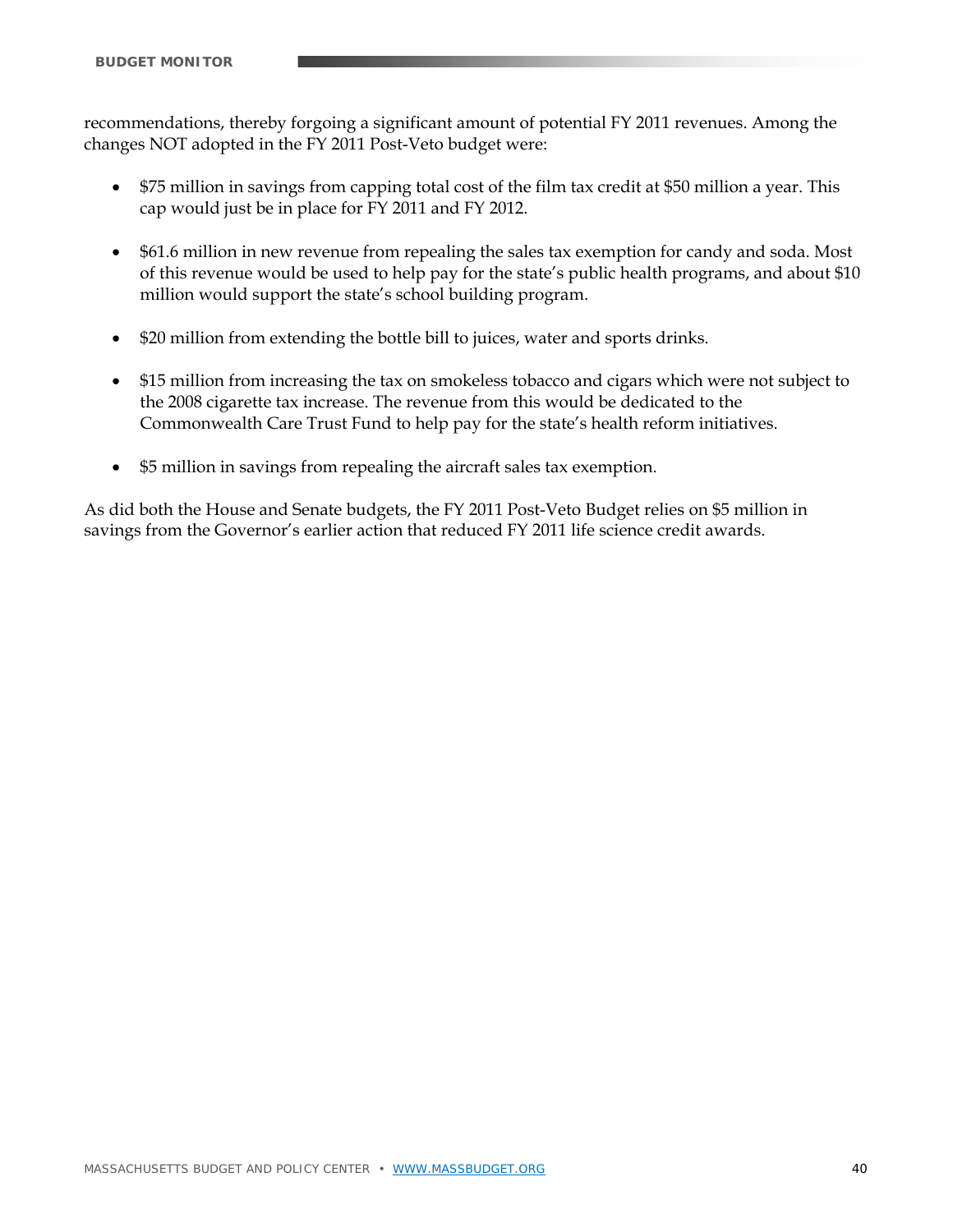# **APPENDIX A: What are the "adjustments" made to the budget proposals?**

In order to allow for accurate comparisons of FY 2011 budget proposals to FY 2010 budget totals, *MassBudget* "adjusts" budget totals when the FY 2011 proposal recommends departmental reorganizations. These adjustments allow the user to differentiate between changes in funding due to proposed cuts or expansions in funding, rather than due to organizational shifts.

Specifically, in this *Budget Monitor*, the FY 2011 totals reflect the following adjustments:

#### HIGHER EDUCATION

7100-0200: University of Massachusetts. The FY 2011 budget funds the Toxics Use Reduction Institute in an account at the Department of Environmental Protection (2210-0105). In FY 2010, the Toxics Use Reduction Institute had been funded within the University of Massachusetts (7100-0200). In order to allow for accurate year-to-year comparisons, the FY 2011 adjusted total adds \$1.7 million in funding for the institute back into the University of Massachusetts within "Higher Education", and removes it from the "Environmental Protection" total.

#### ENVIRONMENTAL ADMINISTRATION

2001-1001: Environmental Affairs Data Processing Service Fee Retained Revenue. The FY 2011 budget funds environmental data processing within centralized data processing in the Information Technology Division (1750-0151). In FY 2010, this had been funded within an account at the Office of Energy and Environmental Affairs (2001-1001). In order to allow for accurate year-to-year comparisons, the FY 2011 adjusted total adds \$55,000 in funding back into "Environmental Administration", and removes it from the "Other Administration" total.

#### ENVIRONMENTAL PROTECTION

2000-1700: Energy and Environment Information Technology Costs. The FY 2011 budget funds environmental information technology within the Geographic and Environmental Services account in the Information Technology Division (1790-0150). In FY 2010, this had been funded within an account at the Office of Energy and Environmental Affairs (2000-1700). In order to allow for accurate year-toyear comparisons, the FY 2011 adjusted total adds \$70,000 in funding back into "Environmental Protection", and removes it from the "Other Administration" total.

2210-0105: Toxics Use Retained Revenue. The FY 2011 budget funds the Toxics Use Reduction Institute in an account at the Department of Environmental Protection (2210-0105). In FY 2010, the Toxics Use Reduction Institute had been funded within the University of Massachusetts (7100-0200). In order to allow for accurate year-to-year comparisons, the FY 2011 adjusted total adds \$1.7 million in funding for the institute back into the University of Massachusetts within "Higher Education," and removes it from the "Environmental Protection" total.

#### PUBLIC HEALTH

4590-0915: Public Health Hospitals. The FY 2011 budget funds a program for homeless individuals at the Lemuel Shattuck Hospital in the Homeless Individuals Assistance account (7004-0102) within the Department of Housing and Community Development. In FY 2010, this program had been funded with the Public Health Hospitals account (4590-0915) within the Department of Public Health. In order to allow for accurate year-to-year comparisons, the FY 2011 adjusted total adds \$1 million for this program back into the public health hospital account with "Public Health", and removes it from the homeless individuals assistance account within "Housing and Community Development."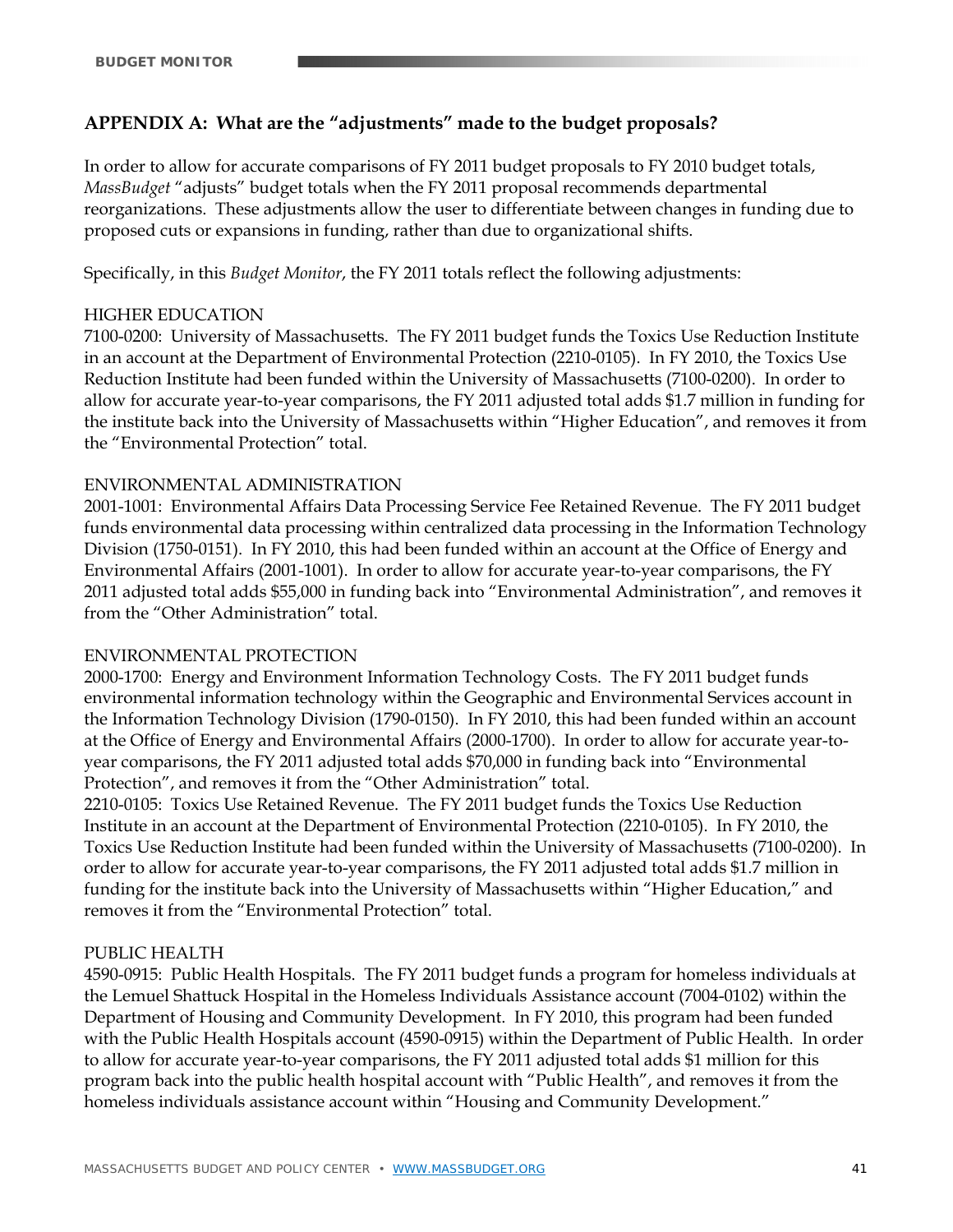#### STATE EMPLOYEE HEALTH INSURANCE

1108-5200: Group Insurance Premiums and Plan Costs. The FY 2011 budget includes funding in the Group Insurance Premiums account for county sheriff, MBTA and Massachusetts Turnpike Authority employees. In FY 2010 budget, these health insurance costs were included elsewhere in the budget or were paid for by authorities that are off-budget. In order to allow for accurate year-to-year comparisons, the FY 2011 adjusted total subtracts from the Group Insurance total within "State Employee Health Insurance" the costs of the county sheriff employees (\$36.6 million), and adds this amount to County Correctional Programs (8900-0000) within "Prisons, Probation and Parole." The FY 2011 adjusted totals also subtracts the costs of health insurance for MBTA and Turnpike Authority employees from the Group Insurance total (\$31.7 million). (This amount is not added back elsewhere into the budget, since in FY 2010, these costs were carried "off-budget" by the authorities. This particular adjustment reduces the appropriations total by \$31.7 million.)

#### HOUSING AND COMMUNITY DEVELOPMENT

7004-0102: Homeless Individuals Assistance. The FY 2011 budget funds a program for homeless individuals at the Lemuel Shattuck Hospital in the Homeless Individuals Assistance account (7004- 0102) within the Department of Housing and Community Development. In FY 2010, this program had been funded with the Public Health Hospitals account (4590-0915) within the Department of Public Health. In order to allow for accurate year-to-year comparisons, the FY 2011 adjusted total adds \$1 million for this program back into the public health hospital account with "Public Health", and removes it from the homeless individuals assistance account within "Housing and Community Development."

#### TRANSPORTATION

1595-6368: Massachusetts Transportation Trust. The FY 2011 budget funds a portion of the costs of Massachusetts Turnpike Authority debt in the Massachusetts Turnpike Authority Contract Assistance debt service account (1599-1970). In FY 2010, these costs had been funded within the Massachusetts Transportation Trust. In order to allow for accurate year-to-year comparisons, the FY 2011 adjusted total adds \$100 million back into the Transportation Trust within "Transportation," and removes it from the debt service account within "Debt Service."

#### PRISONS, PROBATION AND PAROLE

8910-0000: County Correctional Programs. The FY 2011 budget includes funding in the Group Insurance Premiums account for county sheriff employees. In FY 2010 budget, these health insurance costs were included elsewhere in the budget. In order to allow for accurate year-to-year comparisons, the FY 2011 adjusted total subtracts from the Group Insurance total within "State Employee Health Insurance" the costs of the county sheriff employees (\$36.6 million), and adds this amount to County Correctional Programs (8900-0000) within "Prisons, Probation and Parole."

#### DEBT SERVICE

1599-1970: Massachusetts Turnpike Authority Contract Assistance. The FY 2011 budget funds a portion of the costs of Massachusetts Turnpike Authority debt in the Massachusetts Turnpike Authority Contract Assistance debt service account (1599-1970). In FY 2010, these costs had been funded within the Massachusetts Transportation Trust. In order to allow for accurate year-to-year comparisons, the FY 2011 adjusted total adds \$100 million back into the Transportation Trust within "Transportation", and removes it from the debt service account within "Debt Service."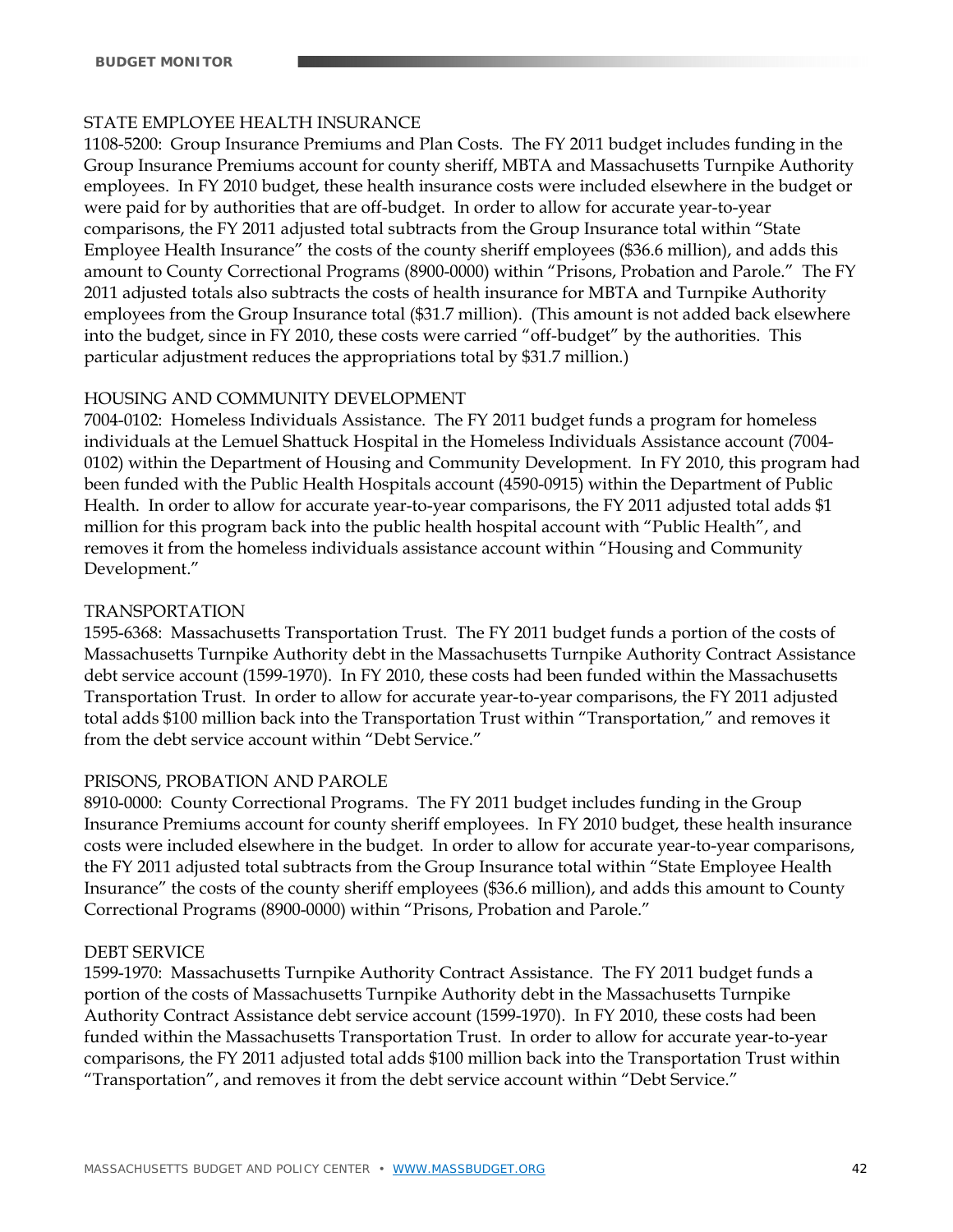#### **OTHER**

1790-0150: Geographic and Environmental Information. The FY 2011 budget funds environmental information technology within the Geographic and Environmental Services account in the Information Technology Division (1790-0150). In FY 2010, this had been funded within an account at the Office of Energy and Environmental Affairs (2000-1700). In order to allow for accurate year-to-year comparisons, the FY 2011 adjusted total adds \$70,000 in funding back into "Environmental Protection," and removes it from the "Other Administration" total.

1790-0251: Data Processing Service Fee Retained Revenue. The FY 2011 budget funds environmental data processing within centralized data processing in the Information Technology Division (1750-0151). In FY 2010, this had been funded within an account at the Office of Energy and Environmental Affairs (2001-1001). In order to allow for accurate year-to-year comparisons, the FY 2011 adjusted total adds \$55,000 in funding back into "Environmental Administration", and removes it from the "Other Administration" total.